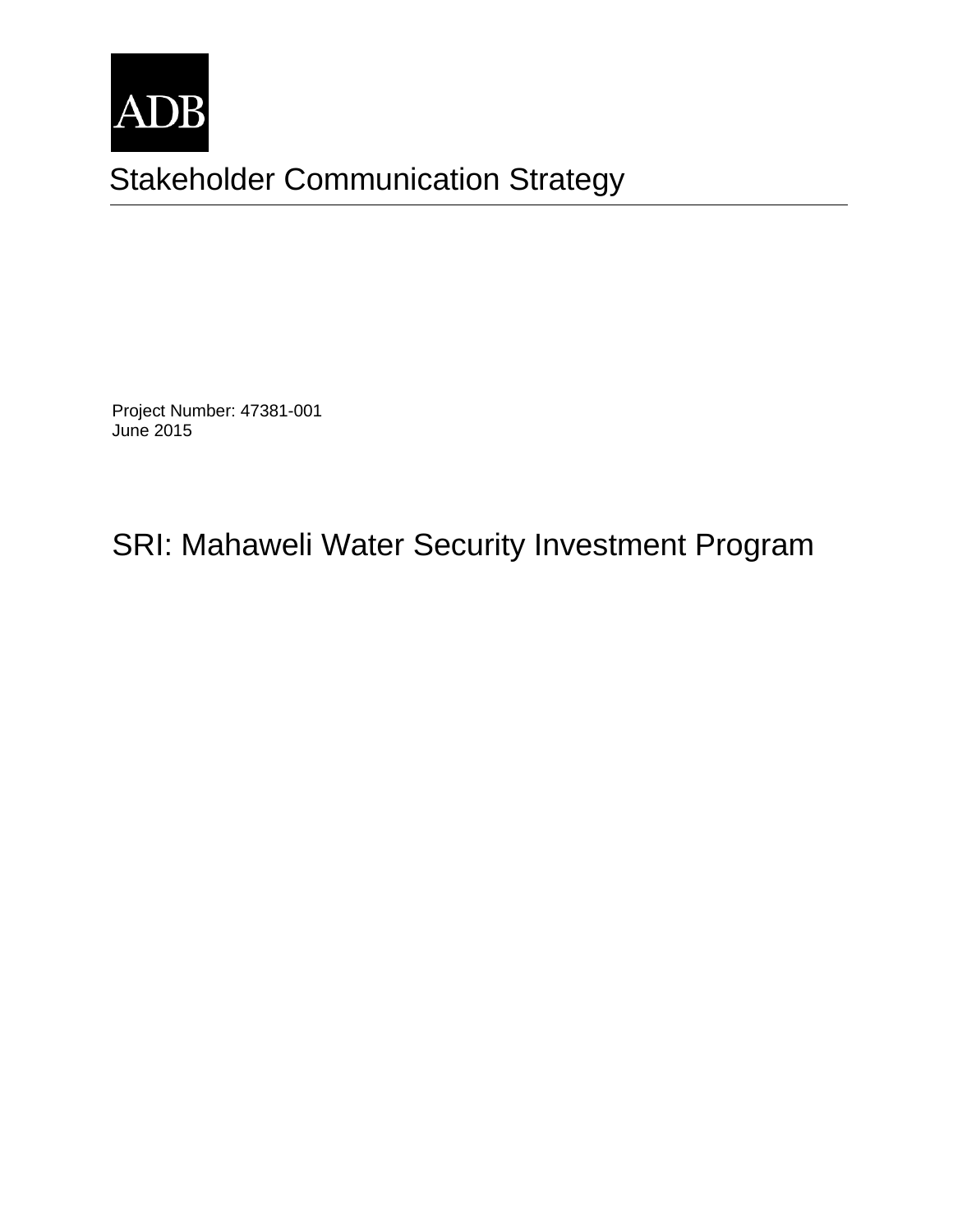# **ABBREVIATIONS**

| <b>ADB</b>    |   | Asian Development Bank                                 |
|---------------|---|--------------------------------------------------------|
| AI            |   | Agricultural Instructor                                |
| <b>ARPA</b>   |   | <b>Agriculture Research and Production Assistants</b>  |
| <b>CKD</b>    |   | chronic kidney disease                                 |
| <b>DAC</b>    |   | <b>Divisional Agricultural Committee</b>               |
| <b>DCC</b>    |   | <b>District Consultation Coordination</b>              |
| <b>DCM</b>    |   | <b>Divisional Coordination Meetings</b>                |
| <b>DDO</b>    |   | Devineguma Development Officer                         |
| EA            |   | executing agency                                       |
| <b>EDO</b>    |   | <b>Economic Development Officers</b>                   |
| <b>FGD</b>    |   | focus group discussion                                 |
| <b>GNO</b>    |   | Grama Niladhari Officer                                |
| <b>ISEWP</b>  |   | improving system efficiencies and water productivity   |
| <b>IUCN</b>   |   | International Union for the Conservation of Nature     |
| M&E           |   | Monitoring and Evaluation                              |
| <b>MASL</b>   |   | Mahaweli Authority of Sri Lanka                        |
| <b>MDP</b>    |   | Mahaweli Development Program                           |
| <b>MIWRD</b>  |   | Ministry of Irrigation and Water Resources Development |
| <b>MLBCRP</b> |   | Minipe Left Bank Canal Rehabilitation Project          |
| <b>MMDE</b>   |   | Ministry of Mahaweli Environment and Development       |
| <b>NCPCP</b>  |   | North Central Province Canal Program                   |
| <b>NGO</b>    |   | Non-Governmental Organization                          |
| <b>NWPCP</b>  |   | North Western Province Canal Project                   |
| <b>PAP</b>    |   | Project-affected person                                |
| PIU           |   | Program Implementation Units                           |
| <b>PMCM</b>   |   | <b>Project Management Committee</b>                    |
| <b>PMDSC</b>  |   | Program Management, Design and Supervision Consultant  |
| <b>PMU</b>    |   | <b>Program Management Units</b>                        |
| <b>PPMES</b>  | — | project performance management evaluation system       |
| <b>PPP</b>    | - | public-private partnerships                            |
| <b>PPTA</b>   |   | <b>Project Preparatory Technical Assistance</b>        |
| <b>SCS</b>    |   | <b>Strategic Communications Strategy</b>               |
| <b>SIWRM</b>  | — | strengthening of integrated water resources management |
| <b>UECP</b>   |   | Upper Elahera Canal Project                            |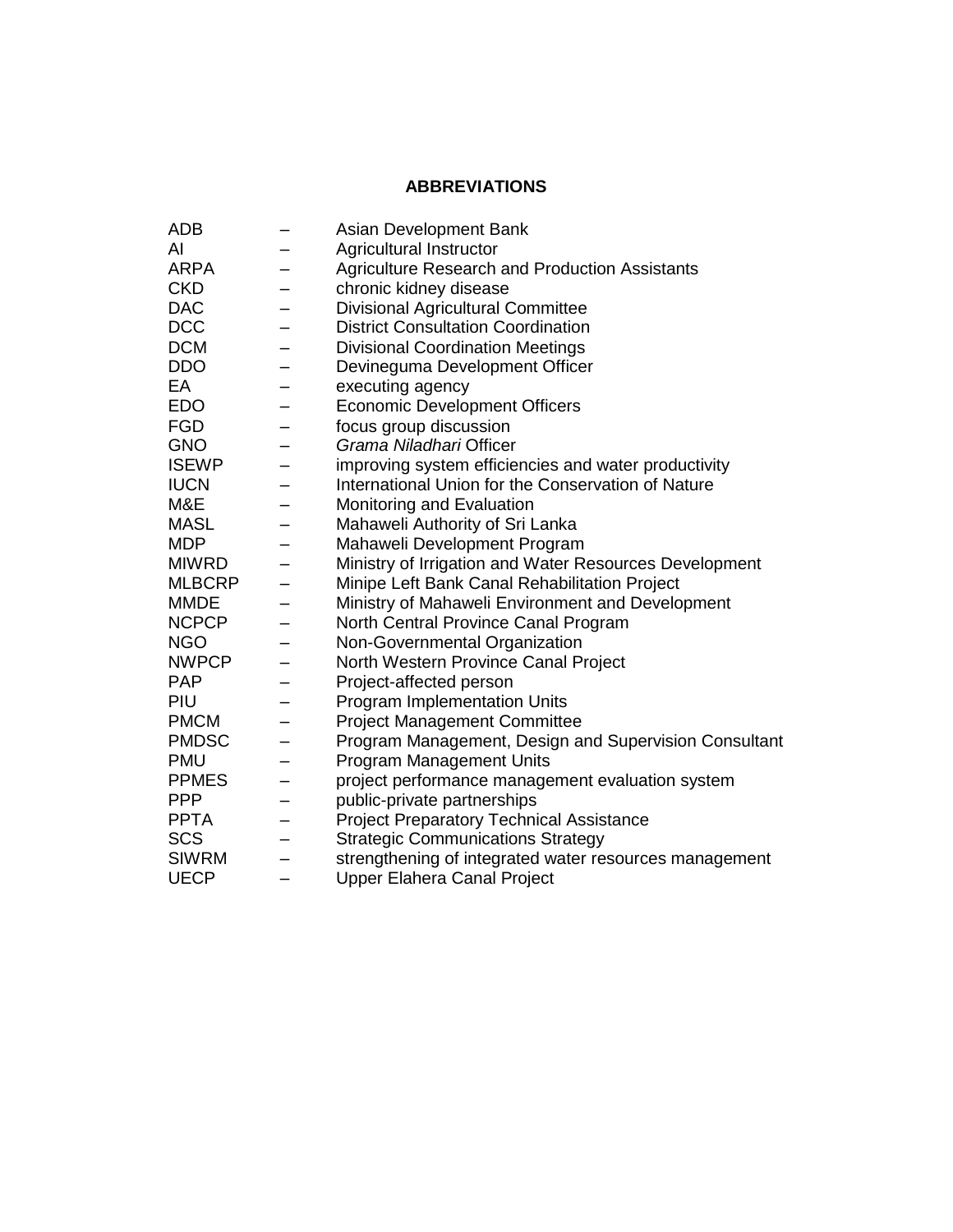| $\mathbf{L}$ |           |                                                                            |  |
|--------------|-----------|----------------------------------------------------------------------------|--|
|              | А.        |                                                                            |  |
|              | Β.        |                                                                            |  |
|              | C.        | The Stakeholder Communication Strategy: Communication Challenges and       |  |
|              |           |                                                                            |  |
|              | D.        |                                                                            |  |
| II.          |           |                                                                            |  |
|              | А.        |                                                                            |  |
|              | В.        |                                                                            |  |
|              | C.        |                                                                            |  |
|              | D.        |                                                                            |  |
|              | Ε.        |                                                                            |  |
|              | F.        | Relevant Policies Related to Communication, Consultation and Disclosure 12 |  |
|              | G.        |                                                                            |  |
| III.         |           | STAKEHOLDERS, MESSAGING APPROACHES AND COMMUNICATION ACTIVITIES            |  |
|              | А.        |                                                                            |  |
|              | <b>B.</b> |                                                                            |  |
|              | C.        |                                                                            |  |
|              | D.        |                                                                            |  |
|              | F.        |                                                                            |  |
|              | F.        |                                                                            |  |
|              | G.        |                                                                            |  |
|              | Η.        |                                                                            |  |
| IV.          |           |                                                                            |  |
| V.           |           | IMPLEMENTATION ARRANGEMENTS FOR COMMUNICATION DELIVERY 29                  |  |
|              | А.        |                                                                            |  |
| VI.          |           |                                                                            |  |
|              |           |                                                                            |  |
|              |           | APPENDIX 2: LIST OF PARTICIPANTS IN STAKEHOLDER ANALYSIS37                 |  |
|              |           |                                                                            |  |
|              |           |                                                                            |  |
|              |           |                                                                            |  |
|              |           | APPENDIX 6: COMMUNICATIONS OFFICER'S TERMS OF REFERENCE 56                 |  |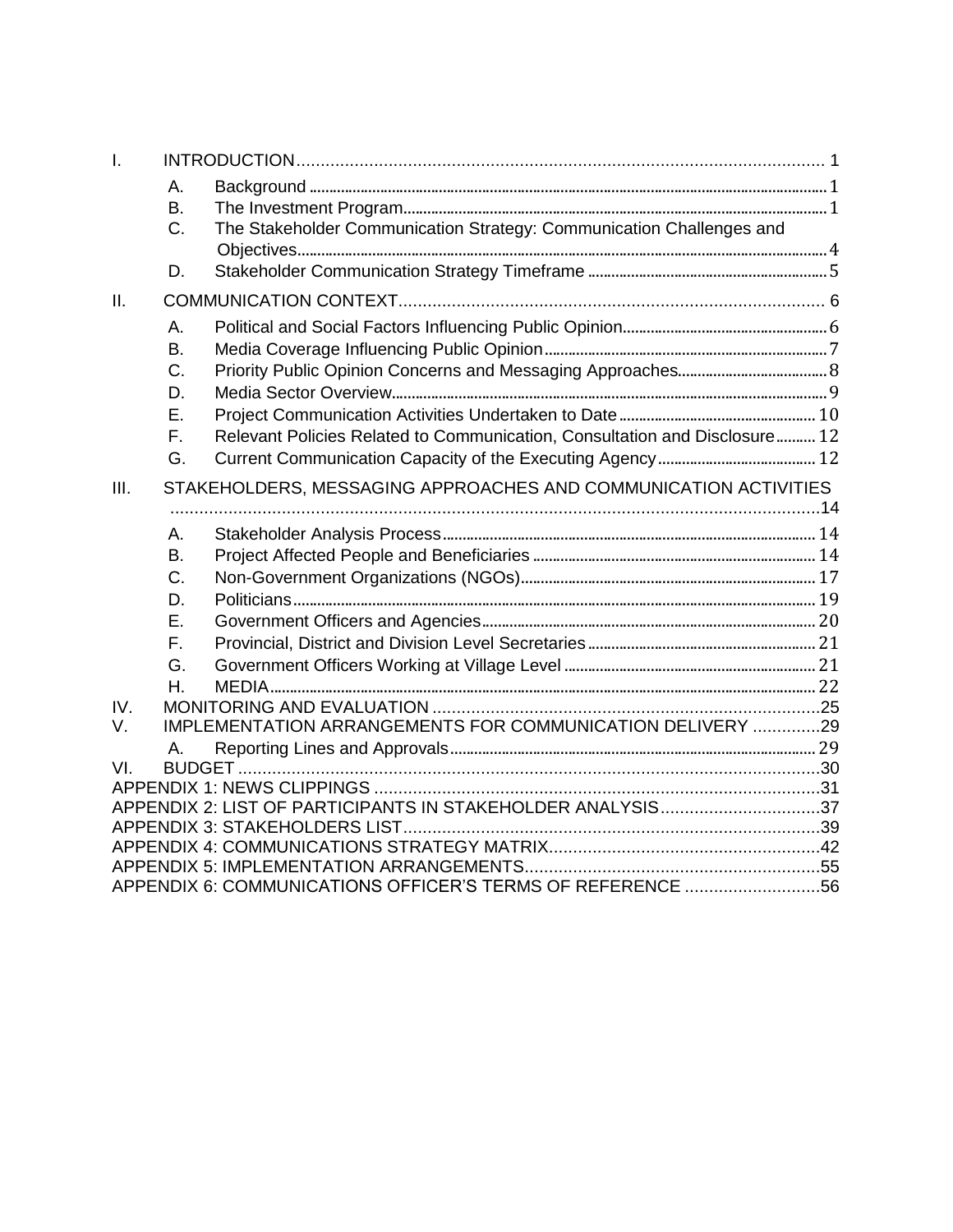

15-0598a AV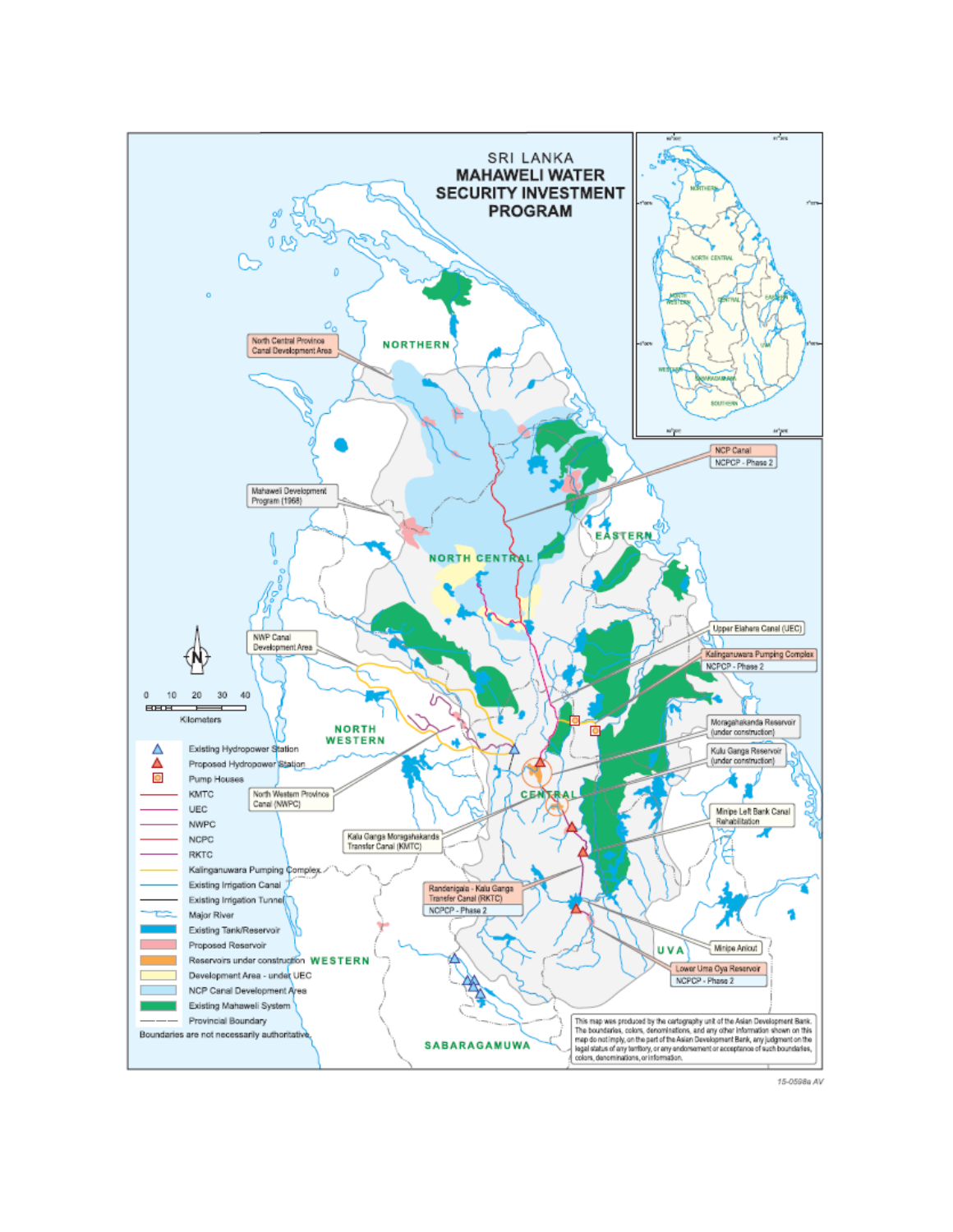# **MAHAWELI WATER SECURITY INVESTMENT PROGRAM**

### **STAKEHOLDER COMMUNICATION STRATEGY**

# **I. INTRODUCTION**

# <span id="page-4-1"></span><span id="page-4-0"></span>**A. Background**

1. Communication is an important tool for ensuring transparency, accountability and effectiveness of development projects. This document lays out a Strategic Communications Strategy (SCS) for engaging stakeholders associated with Sri Lanka's proposed Mahaweli Water Security Investment Program<sup>1</sup> under the Ministry of Mahaweli Development and (MMDE) with financing from the Asian Development Bank (ADB).

2. The investment program will accelerate the economic activities of Sri Lanka's northern dry zone region<sup>2</sup> by transferring surplus water of the Mahaweli river basin for irrigation, drinking and commercial purposes. It will develop bulk water conveyance and storage infrastructure planned under the North Central Province Canal Program (NCPCP), a high priority development program of the government<sup>3</sup> that will support completion of the Mahaweli Development Program (MDP) which started in 1970. $4$ 

3. The intention of the SCS is to support the Project Management Unit (PMU) in delivering efficient and effective engagement and communications with stakeholders of the investment program so that their views and concerns are reflected in the project and they are fully informed about project activities. Timely and two-way information sharing and communication can help to mobilize and maintain stakeholder support for the project, and advance the overall project goals.

### <span id="page-4-2"></span>**B. The Investment Program**

4. Sri Lanka has abundant water resources with a mean annual rainfall of about 1,860 mm. However the water distribution is skewed in time and space. The majority of the rain falls during two distinct monsoons: during December to February and May to September. The majority of rain falls in the southwest and central highlands, called the "wet zone," during both monsoons with an annual rainfall typically exceeding 5,000 mm. In comparison, the country's lowlands are dry, particularly in the "northern dry zone" region where the mean annual rainfall is less than 1,500 mm, and there are regular droughts. The available freshwater per annum per capita is only1,200 m3 which is less than half of the national average at 2,600 m3 and below the threshold of 1,700 m3 denoting water stress. The water scarcity in the region would further deteriorate due to the growing population and anticipated climate change.

5. Over the past millennia, local communities have managed this water stress by constructing many small cascade systems of reservoirs, transfer canals and irrigation schemes. These have been sufficient to provide supplementary irrigation only for a single paddy crop each year and limited storage for drinking water supply. In many places, communities rely on

 $\overline{\phantom{a}}$ <sup>1</sup> Previously called "Water Resources Development Investment Program"

 $2$  The northern dry zone region mainly comprises North Central, Northern, North Western and Eastern Provinces, and parts of Central Province.

<sup>3</sup> Government of Sri Lanka. Ministry of Finance and Planning. 2013. *Public Investment Strategy, 2014-2016*. Colombo.

<sup>4</sup> The Asian Development Bank (ADB) provided project preparatory technical assistance. ADB. 2014 *Proposed Multitranche Financing Facility SRI: Water Resources Development Investment Program*. Manila.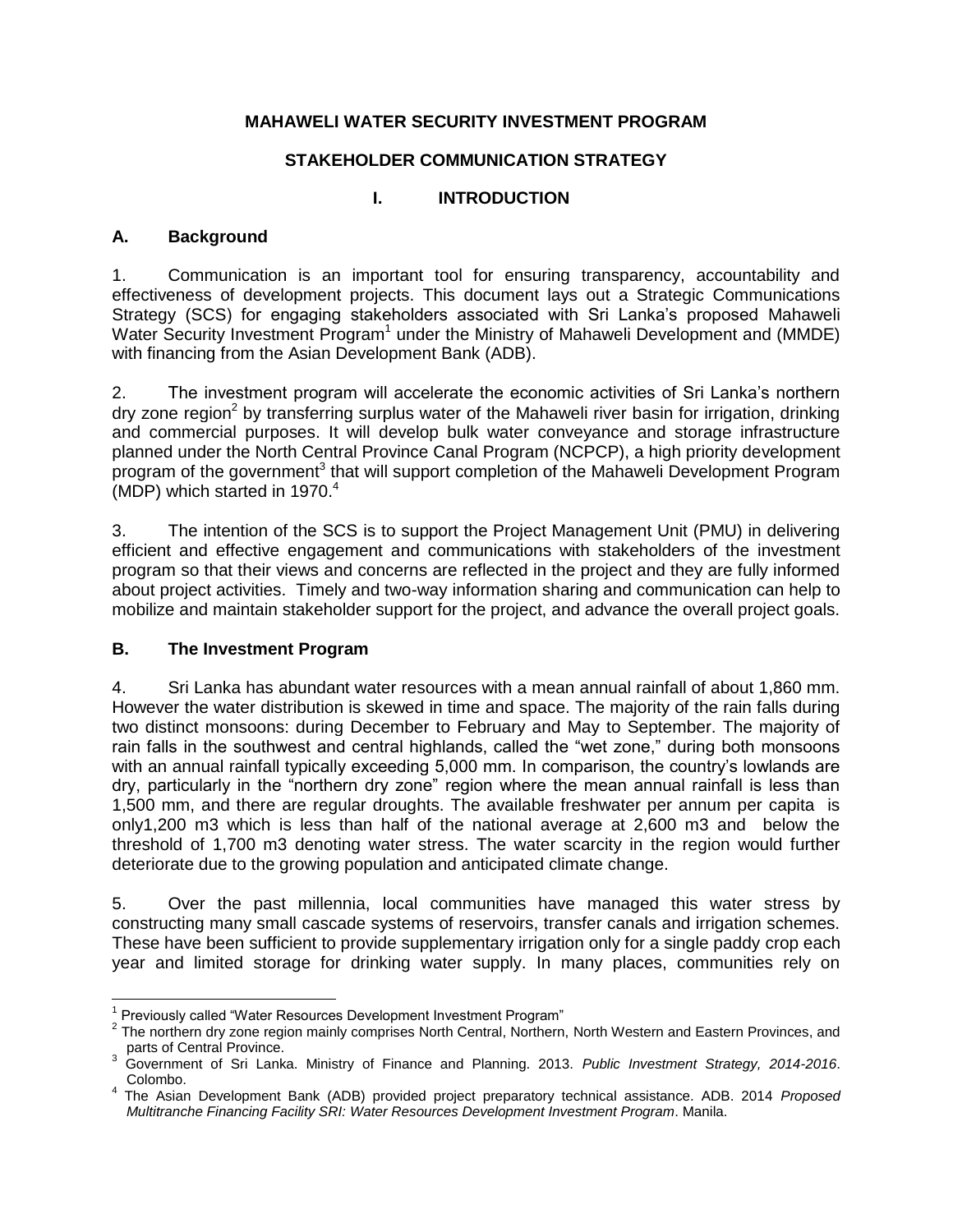groundwater, some of which is contaminated causing high incidences of chronic kidney disease. The limited availability of water resources constrains the agricultural and commercial production of the region suppressing social and economic development. The gross regional domestic product per capita in the northern dry zone is about 30% lower than other regions.

6. In the 1960s, under the MDP, the government initiated developments to augment water within these cascade systems with available water resources from the Mahaweli River, the country's largest river which starts in the wet zone and has abundant river flows, using large transfer canals and reservoirs. Key components of the MDP were completed by the mid-1980s, but its completion was halted owing to resource constraints and conflict. Since then, the government has updated the MDP accounting for socio-economic changes and national development priorities. The government's current priorities and investment roadmap for the irrigation and water resources sector are described in the Public Investment Strategy 2014- 2016. These focus on non-structural and structural investments to ensure availability of adequate water quantities. Agricultural production from irrigation systems will be increased by: improving water management, productivity, and system efficiencies to meet rising demands; minimizing spatial variations in water availability by developing trans-basin diversions to transfer available water to dry zone areas; and, increasing resilience to climate change. Providing additional and clean drinking water supplies to dry zone communities is also a key priority.

7. These priorities will be addressed by completing the NCPCP which comprises the outstanding MDP components. The NCPCP is estimated to cost approximately \$1,640 million and will be implemented in two phases. The investment program will finance Phase 1 which includes (i) key upstream investments of the NCPCP that will transfer water from the Mahaweli River to existing reservoirs in the Central, North Central and North Western Provinces, and (ii) rehabilitation of an existing irrigation system located in the lower reach of the Mahaweli River to improve its water management. The investment program also supports preparation of Phase 2 that will develop additional transfer canals and reservoirs that allow for more water to be diverted from the Mahaweli River and will extend the system to existing reservoirs in Northern Province. This may eventually augment drinking water supplies to Jaffna and Kilinochchi, complementing an ongoing ADB-financed water supply and sanitation project.

8. The investment program will implement structural investments to address water scarcity, food security, and poverty issues in beneficiary areas by increasing and securing perennial access to water for irrigation and non-agricultural users. Irrigation water conveyed by the new infrastructure will service existing cultivated lands under existing major and minor irrigation schemes, to increase annual cropping intensities and minimize drought risk. The investment program also supports the government to address the key non-structural priorities focused on improving water management, system efficiencies, policy and institutional arrangements. Investment program will assist the Government to complete outstanding water storage and conveyance investments under the MDP. The completion of MDP is a key priority of the government, as it will maximize the productivity of the water sources of the Mahaweli River Basin by transferring water to the country's northern dry zone areas for irrigation, drinking and commercial purposes. This will, in turn, accelerate local and national economic growth and living standards of local people.

9. The investment program uses a multi-tranche financing facility (MFF) amounting to \$675 million (\$453 million from ADB, \$116 million from co-financing, and \$106 million from the government.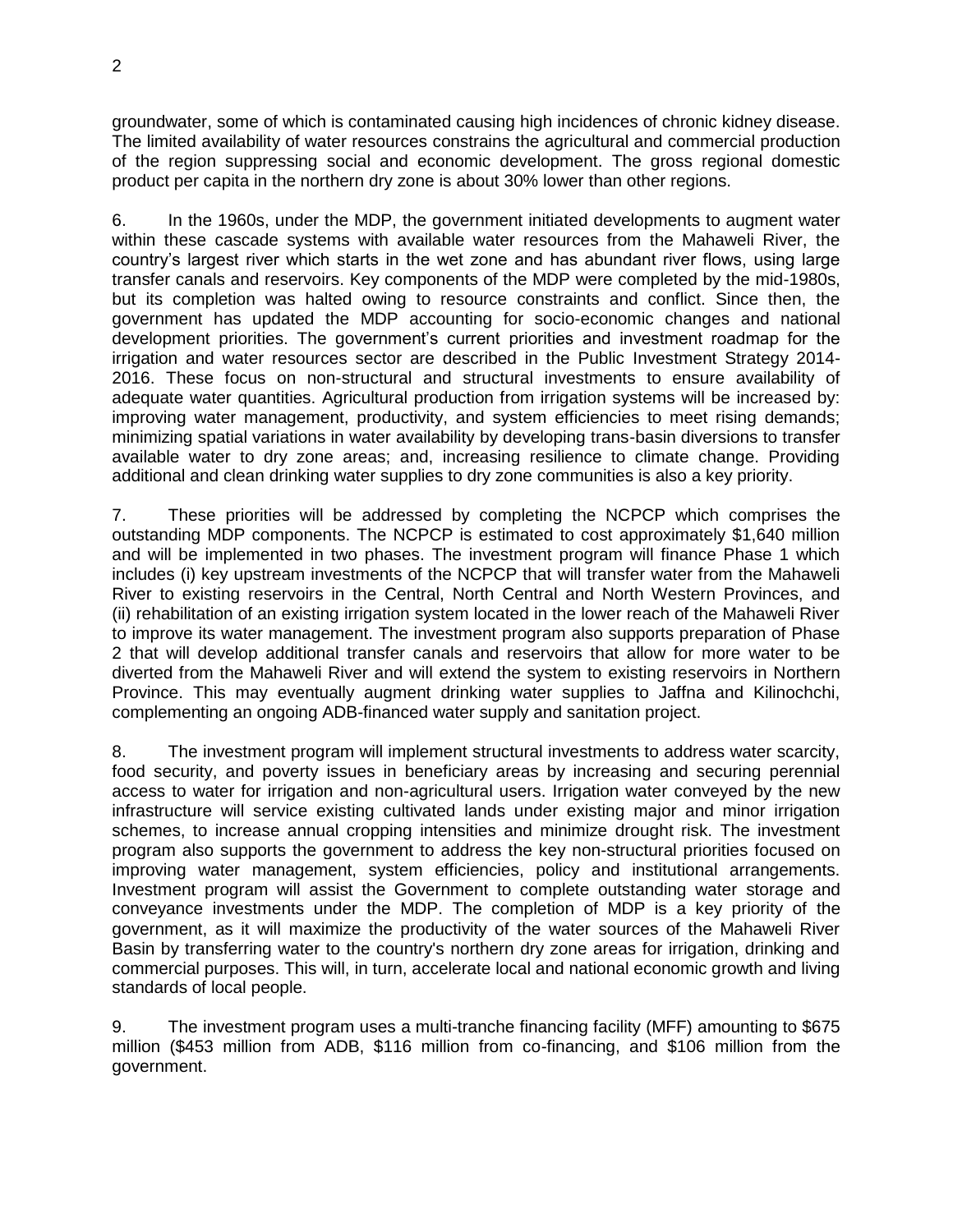10. The investment program's impact will be improved agricultural production and economic growth in the North Central, Northern, North Western and Eastern Provinces. Its outcome will be secured access to water resources for agricultural and non-agricultural purposes in the project areas. The investment program outputs will be (i) Output 1: new and improved water conveyance and storage infrastructure developed, (ii) Output 2: systems for improving water resources management and productivity developed, and (iii) Output 3: efficient multi-disciplinary investment program management operational. Each tranche of the MFF finances slices of the investment projects. Output 1 will include the following three projects:

- (i) The Upper Elahera Canal Project (UECP) comprises two components. The first component is the 9 km Kalu Ganga-Moragahakanda Transfer Canal (including an 8km tunnel) that transfers water between the Kalu Ganga and Moragahakanda Reservoirs. The second component is the Upper Elahera Canal that connects the Moragahakanda Reservoir to the existing reservoirs: Huruluwewa, Manankattiya, Eruwewa and Mahakanadarawa via 82 km of canals (including in total 28 km of tunnels). These reservoirs supply existing irrigation and water supply schemes.
- (ii) The North Western Province Canal Project (NWPCP) will construct 96 km of new and upgraded canals (including a 940 m tunnel) and two new 25 m tall earth gravity dams impounding the Mahakithula and Mahakirula Reservoirs. It will transfer water from the Dambulu Oya River and the existing Nalanda and Wemedilla Reservoirs to command existing irrigation and water supply reservoirs.
- (iii) Minipe Left Bank Canal Rehabilitation Project (MLBCRP), located in the downstream reaches of the Mahaweli River, will: (a) add upstream storage by heightening the headwork's weir by 3.5 m, (b) construct new intake gates to the left bank canal and emergency spill weirs to both left and right bank canals; and (c) rehabilitate the 74 km Minipe Left Bank Canal to improve conveyance and reliability of service to existing farmers.

11. Output 2 will address the key non-structural sector priorities through two consulting packages. Firstly the "improving system efficiencies and water productivity" package investigates existing inefficiencies within the existing conveyance and irrigation systems, and also constraints to improving water productivity, and will recommend on-farm and system-wide improvements; structural recommendations will be incorporated into civil packages for implementation under subsequent tranches and possibly under Phase 2. The second consulting package, "strengthening institutions with integrated water resources management," will recommend programs for modernizing policy and governance frameworks, and institutional strengthening, to improve national water resources planning and operational procedures.

12. The investment program will be implemented over ten years and its proposed structure is shown in Table 1. The investment program will also include three consulting packages comprising: (i) "improving system efficiencies and water productivity" (ISEWP); (ii) "strengthening of integrated water resources management" (SIWRM); and (iii) the Program Management, Design and Supervision Consultant (PMDSC) which will support the MMDE to manage the investment program and prepare packages.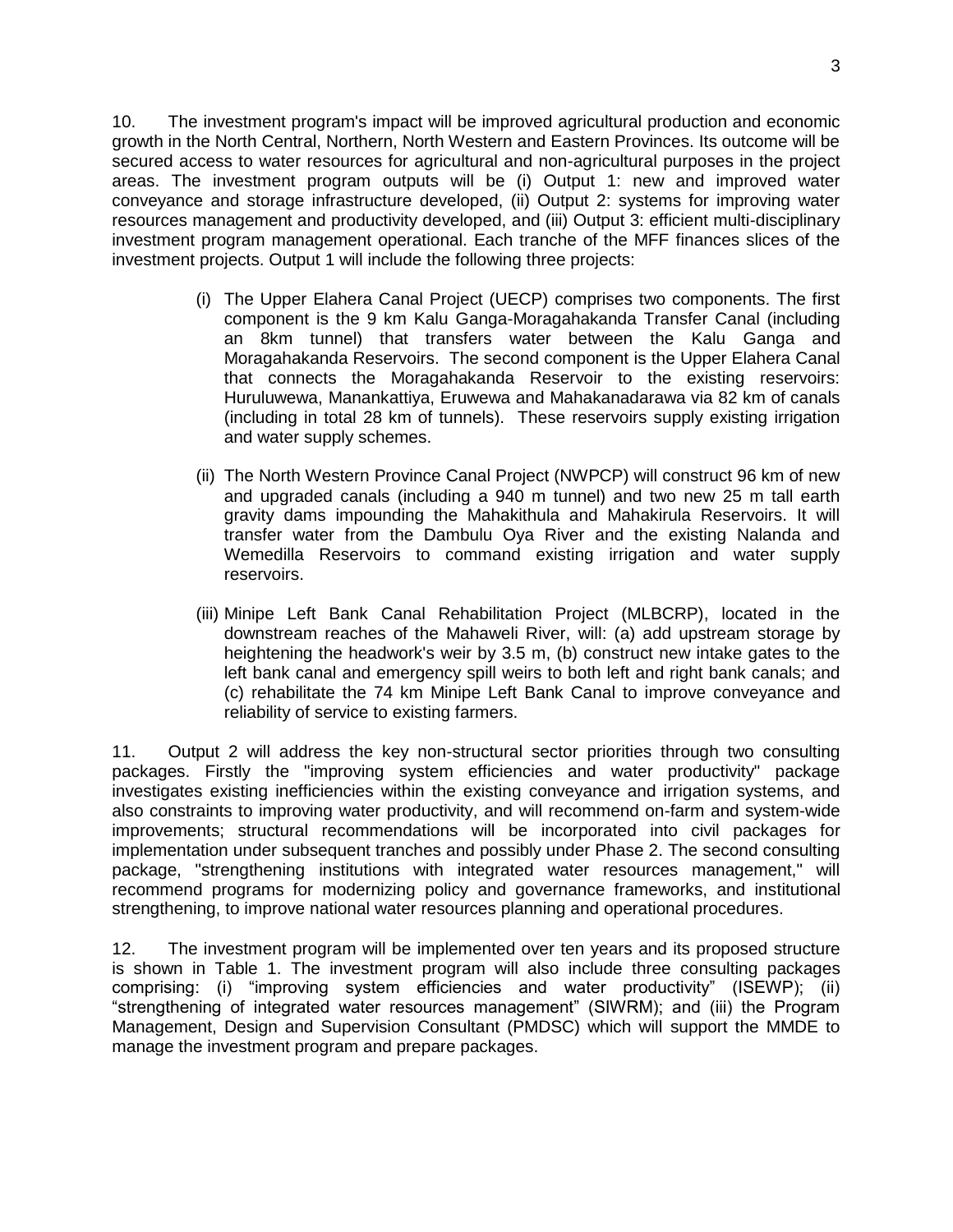| <b>Project</b>                                                                     | <b>Subproject</b>    | <b>Schedule</b>   |  |  |
|------------------------------------------------------------------------------------|----------------------|-------------------|--|--|
| <b>Civil Works</b>                                                                 |                      |                   |  |  |
| Project 1 (Tranche 1)                                                              | <b>UECP Stage 1</b>  | $Q32015 - Q42019$ |  |  |
|                                                                                    | <b>NWPCP Stage 1</b> |                   |  |  |
|                                                                                    | <b>MLBCRP</b>        |                   |  |  |
| Project 2 (Tranche 2)                                                              | <b>UECP Stage 2</b>  | $Q42016 - Q42024$ |  |  |
|                                                                                    | <b>KMTCP Stage 1</b> |                   |  |  |
| Project 3 (Tranche 3)                                                              | <b>UECP Stage 3</b>  | $Q12018 - Q42024$ |  |  |
|                                                                                    | <b>NWPCP Stage 2</b> |                   |  |  |
|                                                                                    | <b>KMTCP Stage 2</b> |                   |  |  |
| <b>Consulting Services</b>                                                         |                      |                   |  |  |
| <b>PMDSC</b>                                                                       | Stage 1 (tranche 1)  | $Q32015 - Q42019$ |  |  |
|                                                                                    | Stage 2 (tranche 3)  | Q1 2020 - Q4 2024 |  |  |
| <b>ISEWP</b>                                                                       |                      | $Q32016 - Q22018$ |  |  |
| <b>SIWRM</b>                                                                       |                      | Q1 2019 - Q4 2020 |  |  |
|                                                                                    |                      |                   |  |  |
| ISEWP = improving system efficiencies and water productivity, MLBCRP = Minipe Left |                      |                   |  |  |

**Table 1: Investment Program Structure and Implementation Schedule**

Bank Canal Rehabilitation Project, NWPCP = North Western Province Canal Project, PMDSC = program management, supervision and design consultant, SIWRM = strengthening integrated water resources management, UECP = Upper Elehera Canal Project Source: Asian Development Bank

### <span id="page-7-0"></span>**C. The Stakeholder Communication Strategy: Communication Challenges and Objectives**

13. The investment program is a large-scale project that has considerable need for stakeholder communication and engagement to help address some of the complex issues that it affects. In particular, the following issues are likely to pose considerable communication challenges:

- (i) Resettlement and Project Affected People (PAPs): Land will be acquired from 474 households under the NWPCP, of which 22 will be physically displaced. As in all cases with resettlement and land acquisitions, effective information sharing and consultation with PAPs is necessary to help avoid potential conflicts or misunderstandings that can increase the stress on affected households. In addition, communities and individuals who are not being resettlement may be impacted by construction or downstream effects and will need clear information about the impacts, their entitlements, if any, how to voice concerns, and how to access grievance mechanisms so that issues can be identified and addressed early before they escalate.
- (ii) Expectations management: Sri Lanka's northern dry zone region is marked by severe water stress (local annual per capita endowment of 1,200 $m<sup>3</sup>$  is well below the 1,700 $m<sup>3</sup>$  threshold for defining water stress) and this has been compounded by regular droughts. The need for water in these areas and other project areas affected by recent drought conditions is contributing to high expectations among beneficiaries about the health and livelihood improvements expected to be associated with improved irrigation. However, the investment program has a very long time frame and benefits are unlikely to be felt in Northern regions until late in the program. In addition, the expectations in some beneficiary areas may not be realistic or commensurate with likely project impacts. It will be necessary to be transparent and realistic about not only benefits of the investment program and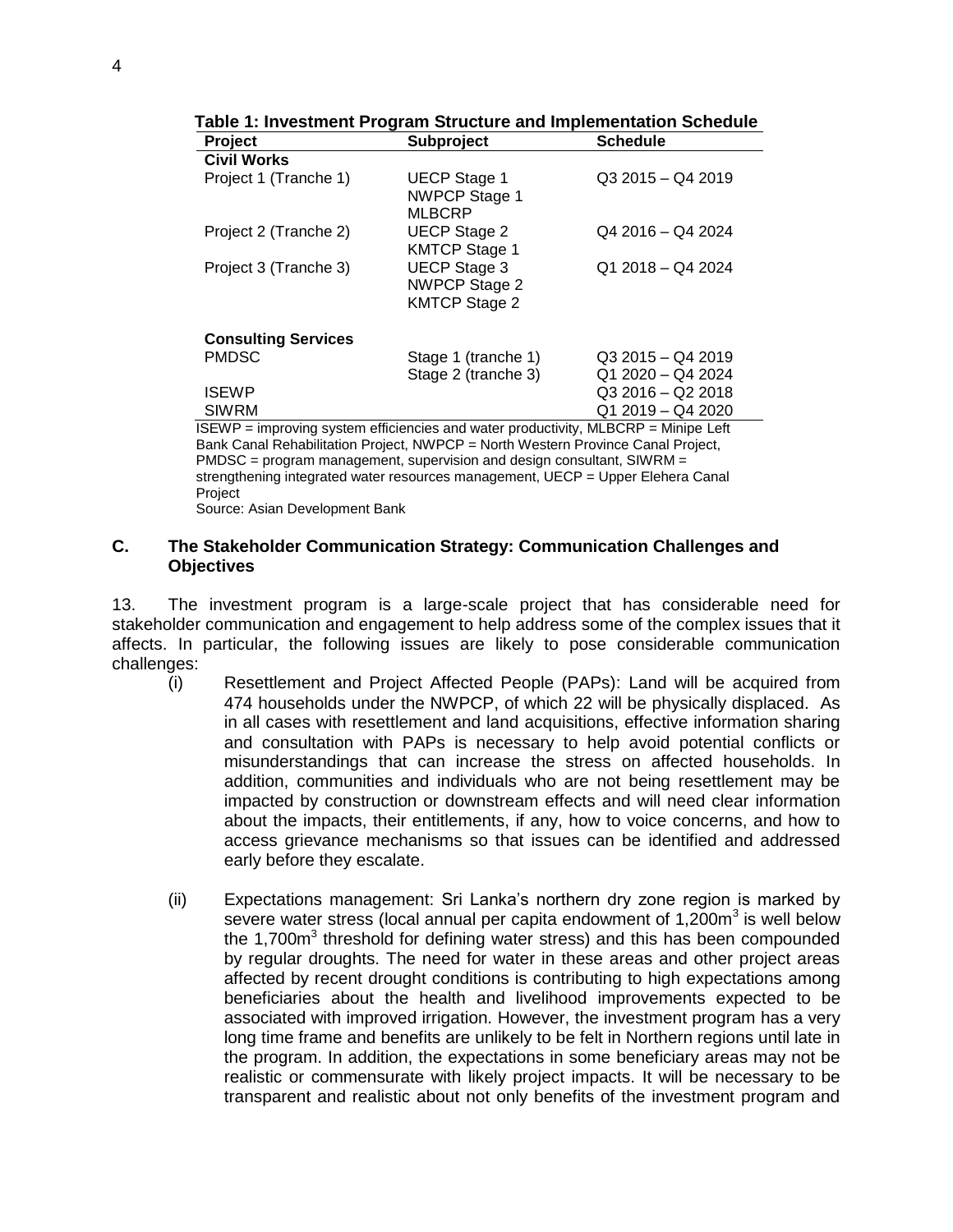its individual projects, but also the limits of their scope and the potentially long timeframes.

- (iii) Environment: Human-elephant conflict is an ongoing environmental concern in Sri Lanka. The combined investments will impact 11,600 ha of natural habitat, some of it elephant habitat, although only 1,100 ha of this falls under the investment program. Thus the projects have the potential to increase human elephant conflict if the planned environmental off-set measures are not properly implemented. Many Sri Lankan NGOs are involved in environmental protection and human-elephant conflict management and are likely to scrutinize efforts on this front. Timely and transparent information sharing and dialogue will be important to maintain and strengthen engagement with NGOs.
- (iv) There are existing misperceptions among the Sri Lankan public about the distribution of water under the project with some communities perceived that the diversion of water to the Northern Province will negatively impact the water rights of downstream communities. This issue is complicated by the politicization of water rights and usage in the country, especially in light of inter-ethnic post-war conflicts. Misperceptions and lack of clarity about water distribution among beneficiary and impacted communities will need to be continuously clarified through reliable information dissemination and community dialogues.

14. This SCS is a guiding tool to plan and implement the knowledge and information sharing tasks of the PMU and Program Implementation Units (PIUs) while addressing some of the above communication-related challenges. There are two primary communication objectives for the project:

- (i) To build a supportive stakeholder base by establishing and maintaining a twoway flow of information that 1) provides stakeholders, especially PAPs and beneficiaries, with relevant and timely information and 2) allows for stakeholder feedback.
- (ii) To support effective external communication by strengthening and supporting the communication capacity of the PMU and PIUs.

# <span id="page-8-0"></span>**D. Stakeholder Communication Strategy Timeframe**

15. The investment program is expected to run for ten years from 2015-2024. However, given that the socioeconomic and political contexts influencing the communication needs of the project will shift over the nine year period, the communication strategy should be considered a living document and adjusted as needed in the progression of the project. At minimum, it will be reviewed and updated at the start of each tranche of the project (currently, tranche 1 is scheduled to commence in 2015, tranche 2 commences in 2017 and tranche 3 in 2018). It will then be revised and updated at least once every two years following the start of Tranche 3. This document outlines the principles and approaches that will guide communication activities under the investment program with an emphasis on the activities relevant for Tranche 1.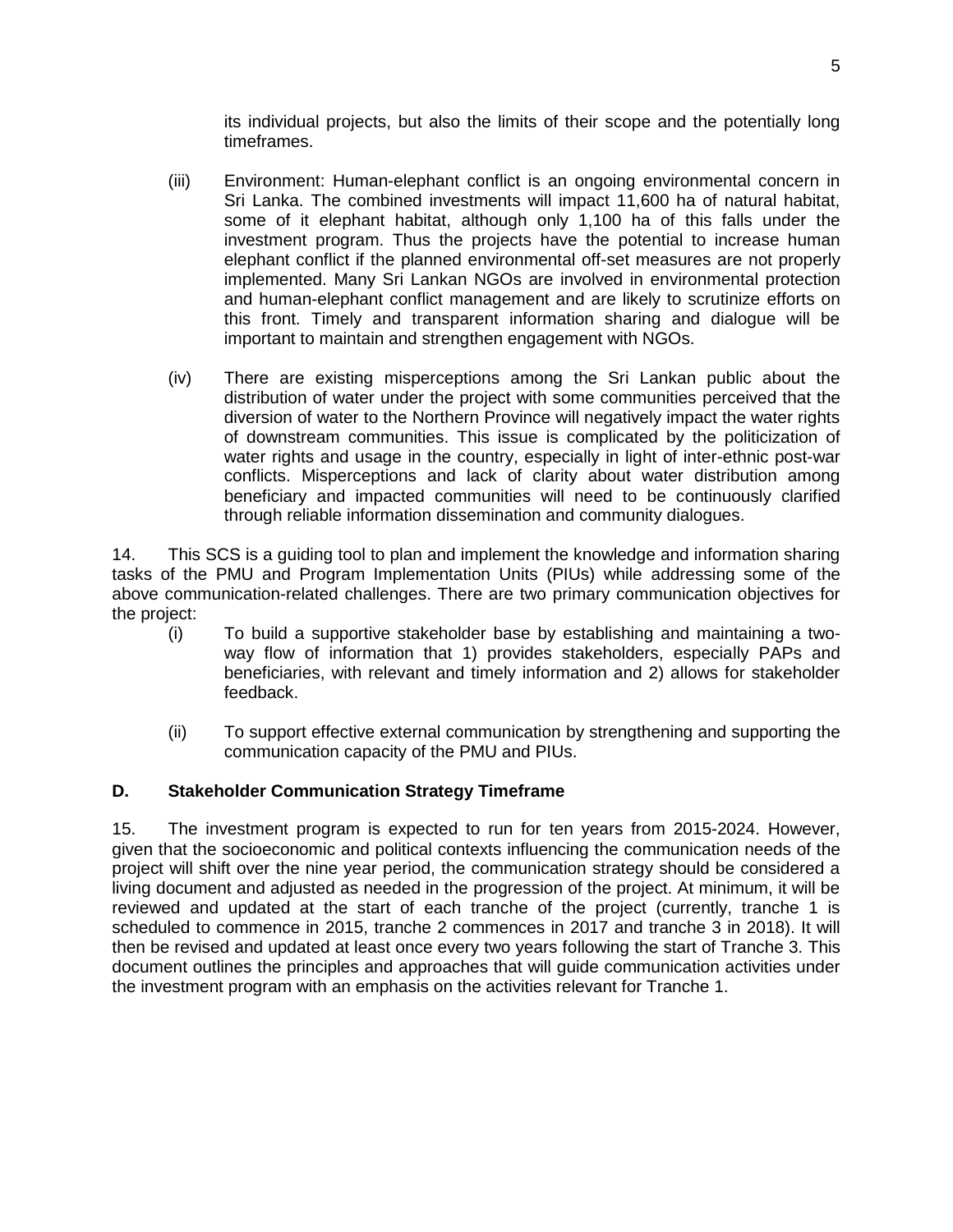# **II. COMMUNICATION CONTEXT**

### <span id="page-9-1"></span><span id="page-9-0"></span>**A. Political and Social Factors Influencing Public Opinion**

16. The history of Sri Lanka, including its economy, culture and the way of life of the people has been closely associated with water. Sri Lanka has had a long period of development of ancient irrigation systems that dates back to around 500 B.C. and which are a point of national pride. A symbolic expression of the cultural importance of water and irrigation is expressed in the farm saying of King Parakrama Bahu the Great who said "Do not let a single drop of water falling from the sky flow into the sea, unutilized for human welfare". It may be useful to highlight this investment program's place as part of Sri Lanka's long history of advanced irrigation systems providing for the agricultural and water needs of its people.

17. Irrigation and water projects remains an important political issue today, with most recent governments devoting significant resources to implementing irrigation development programs and drinking water facilities. In addition, the issue of payment for water remains contentious and there is a history of protest over efforts to privatize water or charge bulk users. For example, a water tax that the government attempted to introduce in the 1980's was eventually withdrawn due to public pressure. Similarly, there were protests in the early part of this century against the government's 2000 National Water Resources Policy. In December 2003, a coalition of Sri Lankan NGOs and public sector trade unions challenged in the Supreme Court a controversial Water Services Reform Bill introduced by parliament, claiming it would deprive the poor of access to freshwater. The high court effectively blocked the bill. Government leaders have, in the past, also backed water as a public good. The latest ADB Country Partnership Strategy calls for the development of Public-Private Partnerships (PPP) for larger infrastructure projects not related to this investment program; in the past similar PPP initiatives have led to policy discussion and public debates about charges for water. Even though there is no intention under this investment program to reintroduce policy changes relating to water charges or taxes, these before mentioned factors suggest that public questions surrounding water charges and taxes may nevertheless arise in relation to this investment program.

18. The politics of Sri Lanka reflect the historical and political differences between the three main ethnic groups, the majority [Sinhala](http://en.wikipedia.org/wiki/Sinhalese_people) and the minority [Tamils](http://en.wikipedia.org/wiki/Tamils) and [Muslims](http://en.wikipedia.org/wiki/Muslims) whom are concentrated in the North and East of the island, within the investment program's beneficiary areas. In the past, lower public investment, and thus slower economic growth, has led to protest and political tensions in the heavily ethnic minority areas. In 2006, water became a factor in the recently concluded war when the LTTE closed the sluice gates of the Mavil Aru reservoir which provided water to the country's eastern areas, precipitating the breaking of a ceasefire and the resumption of the civil war. While this investment program will only move and store surplus water that currently runs off to the sea, there have already been questions and concerns expressed in both the media and in consultations with project beneficiaries and affected people about a perceived potential for the loss of water and its transfer to other parts of the country.

19. This investment program can contribute to an improved economic condition for people in these previously neglected areas. As such it is likely that expectations about the economic benefits that will accrue to people are both high and potentially unrealistic. Given the long time frame of the investment program and the fact that it will only bring benefits to the North in later stages, these expectations will need to be managed by information sharing and dialogue that leads to a realistic understanding of project benefits among beneficiaries.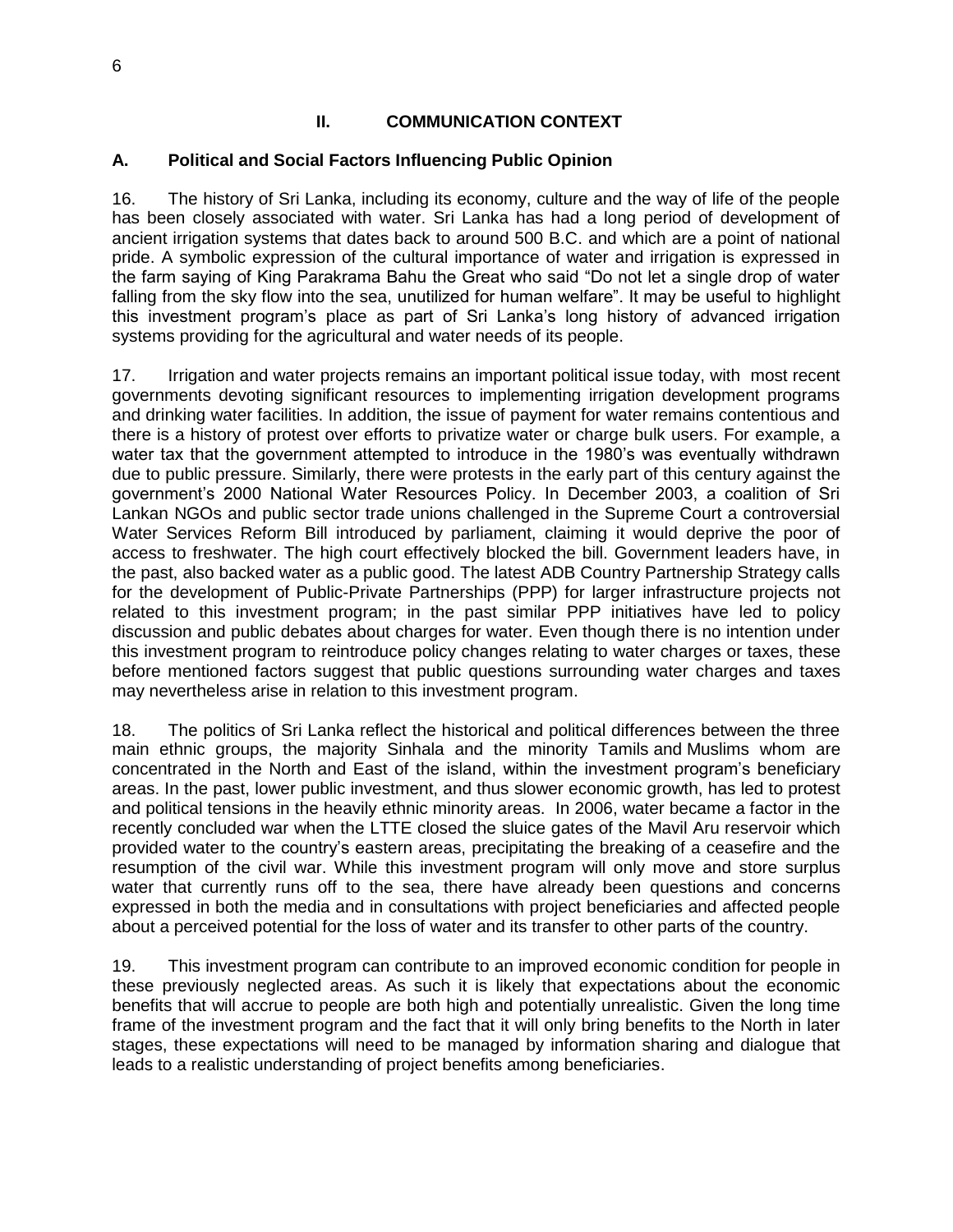20. This investment program's success is important to the country and under the new government it is placed directly under the President. In addition, the project areas include the President's home region so there will be strong attention paid to its progress and outcomes. These factors will almost certainly lead to heightened media attention, which, if managed well, can be used to facilitate greater information sharing and engagement with the public

21. The country has had serious corruption problems in the past. It ranks 85 out of 175 countries in Transparency International's latest ranking. Public distrust of government and political officials related to corruption is very high and the size of this project may lead to concerns among the public about the potential for corruption.

22. In the past there was strong national international protest against aspects of development in the Mahaweli River Basin. These were related to dams being built for hydroelectric power and irrigation schemes. It is not expected that these concerns will carry over to this investment program both because these are older issues and the dynamics around water use has changed.

# <span id="page-10-0"></span>**B. Media Coverage Influencing Public Opinion**

23. The media has covered related stories and controversies that may also influence media or public opinion related to the investment program:

- In October 2014, the media extensively covered landslides that occurred in Meeriyabadda Uva Province that were portrayed as a result of tunneling conducted as part of the Uma Oya irrigation project implemented by MMDE. The media has reported criticism that MMDE<sup>5</sup> has violated environmental laws and that the voices of relevant experts were not considered in the environmental planning. The cabinet recently took the decision to temporarily halt the project to resolve the issues. Given that investment program entails similar engineering activities, media may be particularly interested in this aspect of the project and should any landslides occur in the investment program areas, they will likely attract even heavier media criticism in light of the previous incidents.
- Chronic Kidney Disease (CKD) is regularly covered in Sri Lankan media.<sup>6</sup> It has also been covered by many scientific web sites and publications.<sup>7</sup> The causes of CKD are still under scientific study, but it is thought that water contaminated with pesticides (glyphosates) from agricultural runoff may be a factor and there is considerable public perception that this is one of the primary causes. This potential link has been heavily emphasized by environmental NGOs and anti-fertilizer industry activists. Stakeholders expect this project to bring improvements in water quality and a related reduction in the incidence of CKD
- Human-elephant conflict (HEC) is regularly covered by the media. For example, recent articles have highlighted clashes between elephants and rural residents and farmers, and the cost on both sides, despite decades of efforts to contain the problem.<sup>8</sup>

 $\overline{a}$ 5 Before January 2015 and during the PPTA, the Ministry was named Ministry of Irrigation and Water Resources Management (MIWRM).

 $^6$  e.g. see Sunday Times July 1 2012; Colombo Telegraph April 22, 2014, Feb 10 2014; December 17 2013

 $7$  (e.g. Institute of Science in Society July 4 1014 and the SciDevNet Feb 2014

 $^8$  E.g., see Sunday Leader February 3 2015 and Sri Lanka Business Online, March 27 2013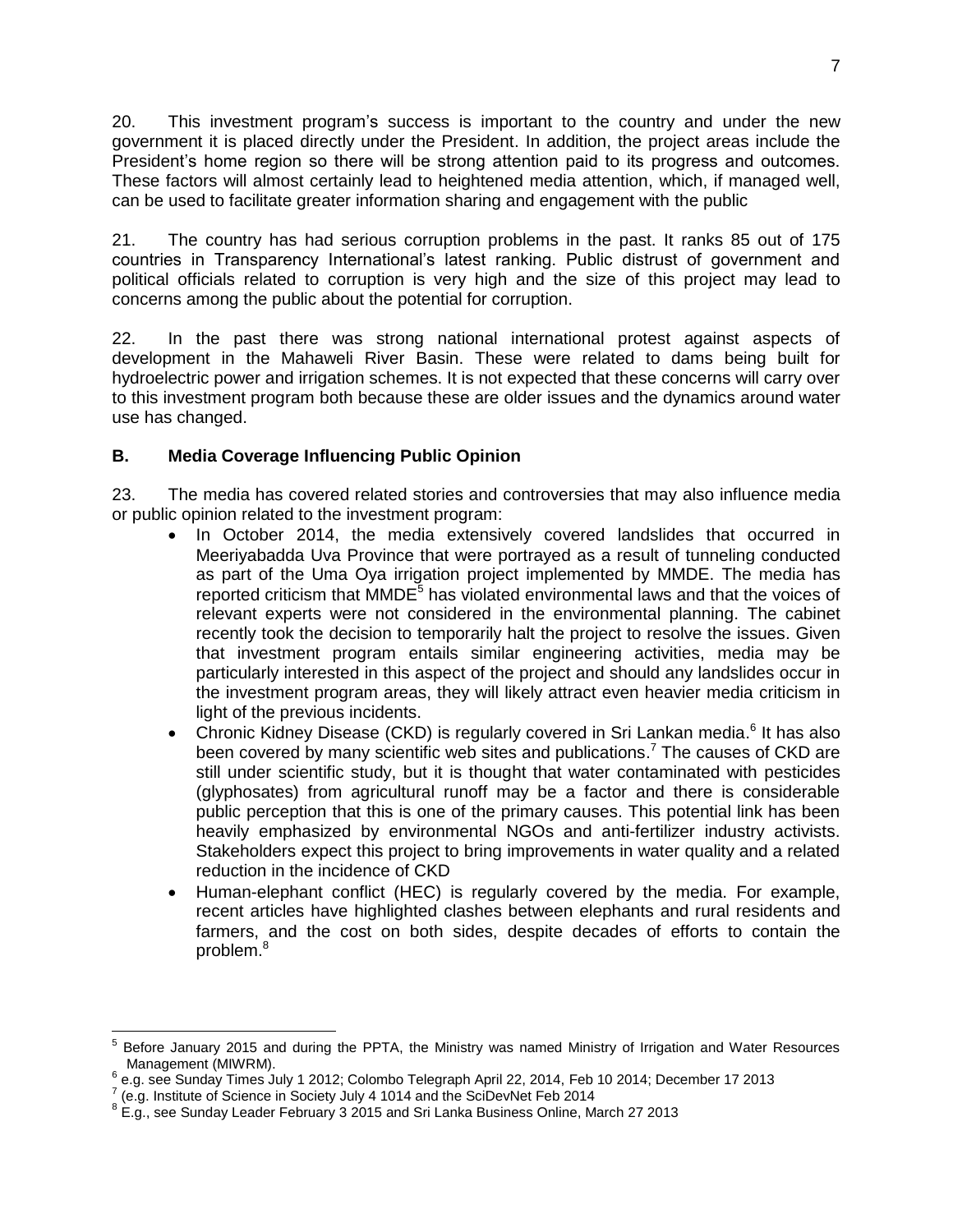# <span id="page-11-0"></span>**C. Priority Public Opinion Concerns and Messaging Approaches**

24. Taking into account the above mentioned political context and previous media coverage, Table 2 summarizes the key likely misperceptions or concerns that need to be addressed and broad messaging strategies for each.

Table 2: Public Concerns and Messaging Approaches

| <b>Possible Public Concerns</b>                  | <b>Messaging Approach</b>                                                                   |
|--------------------------------------------------|---------------------------------------------------------------------------------------------|
| High and potentially unrealistic expectations    | Emphasize realistic time frame and phasing                                                  |
| regarding delivery of project benefits to people | for construction. Explain limits in project scope                                           |
| in project areas.                                | and impacts while continuing to highlight                                                   |
|                                                  | economic and social benefits that may                                                       |
|                                                  | eventually accrue.                                                                          |
| Misperceptions about the allocation of water,    | Emphasize the scope of the direct benefits of                                               |
| amounts, and usage rights. Potential for         | increased water access to all project areas,                                                |
| politicization of this issue                     | not just the Northern Zones.                                                                |
|                                                  |                                                                                             |
|                                                  | Provide transparent information and clarity on<br>water usage, water management, the tariff |
|                                                  | regime and the any potential loss/gain of water                                             |
|                                                  | to current users.                                                                           |
|                                                  |                                                                                             |
|                                                  | Economic development in the North and East                                                  |
|                                                  | will benefit the country as a whole                                                         |
|                                                  |                                                                                             |
|                                                  | The project will follow transparent processes                                               |
|                                                  | for ensuring that clear memorandums of                                                      |
|                                                  | understanding are established to guide the                                                  |
|                                                  | allocation and usage of water among                                                         |
|                                                  | communities in each project area                                                            |
| Public concern about the high incidence of       | (Messaging only to be used in case the issue                                                |
| <b>CKD</b>                                       | raised by media or civil society)                                                           |
|                                                  | Many factors contribute to CKD. While some                                                  |
|                                                  | of these factors are unknown and may be                                                     |
|                                                  | beyond the scope of the program, the projects                                               |
|                                                  | has the potential to mitigate some of the                                                   |
|                                                  | factors through the provision of better quality                                             |
|                                                  | water                                                                                       |
| Potential for construction-related               | Inform public about proactive safeguards                                                    |
| environmental damage such as landslides, or      | measures and monitoring processes.                                                          |
| impacts on communities during construction       | Transparent sharing of monitoring findings.                                                 |
|                                                  | Sharing of construction timetables and                                                      |
|                                                  | information to potentially affected                                                         |
|                                                  | communities.                                                                                |
|                                                  |                                                                                             |
|                                                  | Crisis communication plan in place to address                                               |
|                                                  | community-level and national level information                                              |
|                                                  | needs in case issues arise during construction                                              |
| HEC and wildlife conservation                    | Inform NGOs about measures to preserve and                                                  |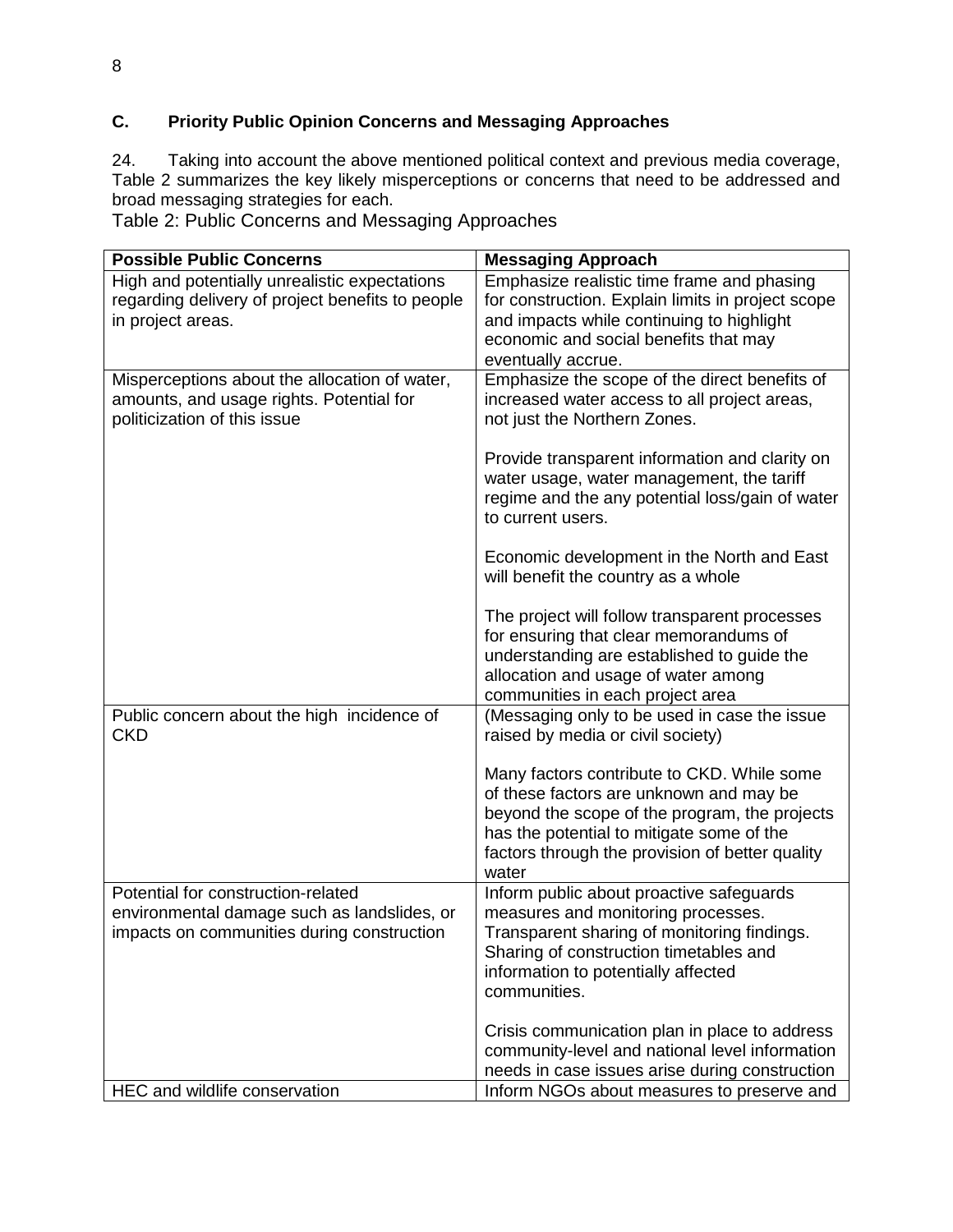|                                                 | in some cases expand forest reserve areas<br>available to wildlife and proactive engagement<br>with IUCN and others on development of<br>action plans. Involve NGOs in monitoring and<br>delivering these plans as appropriate. |
|-------------------------------------------------|---------------------------------------------------------------------------------------------------------------------------------------------------------------------------------------------------------------------------------|
|                                                 | Prepare media statements and talking points<br>on the above measures in case of media<br>inguiry.                                                                                                                               |
| Potential for corruption given scale of project | Emphasize that all bidding and contracting will<br>be done to international standards and the<br>results will be made public.                                                                                                   |

25. One of the first priority activities in implementation of the SCS will be the development of a media plan which will address the issues summarized above. It should also state a strategy for how, when, and if, to engage the media on these points and provide talking points and guidance on how to respond to them if and when they arise.

### <span id="page-12-0"></span>**D. Media Sector Overview**

26. Sri Lanka's media environment consists of a mix of state and privately owned media operators that provide services in the main languages: Sinhala, Tamil and English. The state run media consists of two major National TV stations – the National Rupavahini Corporation and Independent Television Network - which are both widely watched; major state radio operated by the Sri Lankan Broadcasting Corporation (SLBC); and national newspaper titles in Sinhala, Tamil and English. The national broadcasters have a broad reach in both urban and rural areas. However, audiences typically perceive the national broadcaster to have a pro-government bias and therefore not always objective or credible.

27. Audiences are more likely to trust news from private channels such Neth FM radio station and the FM stations and television channels run by Sirasa and Hiru as well as private newspapers such as Lanka Deepa (both daily and weekend editions) and Ada (daily). Ada is particularly popular because of its cheap newsstand price and efficient distribution throughout the country. In addition, religious news sources such as Bauddhaya TV and Rangargiri FM radio station are popular among Buddhist audiences. Rangargiri FM is particularly popular among elderly people in the rural areas of North Central and North West Provinces.

28. There is also a well-developed private broadcast industry that includes over a dozen privately owned radio stations and more than 30 private operated television stations. This private market is dominated by the popular Sirisa, Hiru, Swarnavahini and Derana all of which operate both television and radio stations. However in many rural areas, their TV channels are only available through satellite connections which are typically available only to higher income audiences.

29. In addition, growth in the economy after the end of Sri Lanka's civil war has led to improvement in communications infrastructure including the introduction of many satellite TV channels which has increased the variety of channels and content available to Sri Lankan viewers. News and teledramas are the most widely popular forms of programming.

30. Several international broadcasters operate radio stations from outside Sri Lanka that can be accessed by and are aimed at a Sri Lankan audience, including All India Radio, BBC World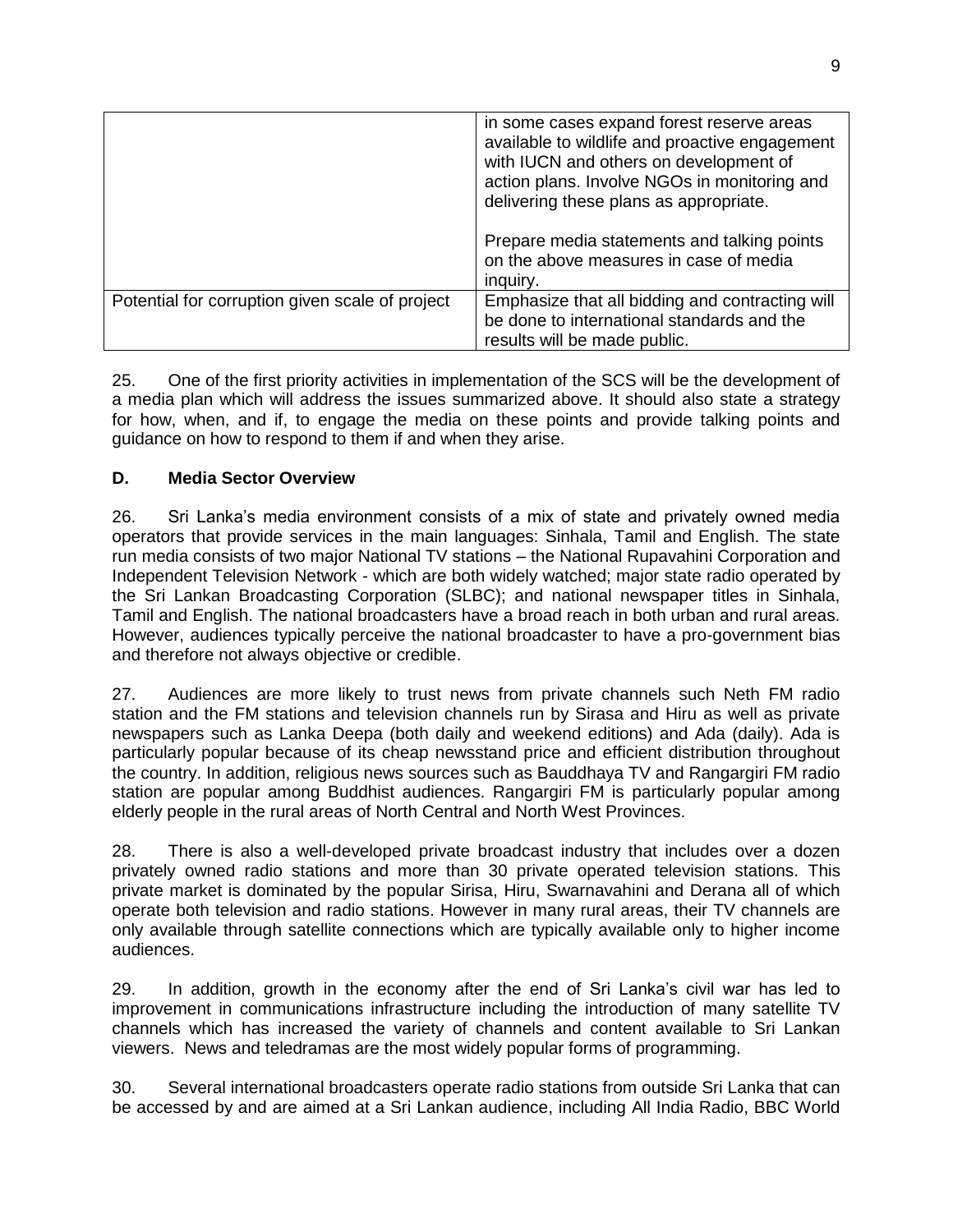Device Sinhala Service (Sandeshaya), BBC World Service Tamil Service (Tamilosai), China Radio International Sinhala Service, China Radio International Tamil Service, Radio Veritas Asia. Many of these stations have moderate sized audiences. However, their reach in nonurban areas is largely confined to a smaller, more highly educated portion of the population. The international broadcasters are perceived as highly credible by audiences in Sri Lanka and are typically perceived to be more independent from pro-government bias in coverage.

31. Because broadcast licenses are restricted to government and private operators, Sri Lanka, unlike other countries in the regions, does not have a community media sector with access to broadcast.

32. Internet penetration is still limited outside of urban areas but is a growing force. Internet connectivity is widely available in urban areas. In rural areas, it is still limited but it is growing fast, thanks partially to its increasing accessibility by mobile. Sri Lanka is ranked  $74<sup>th</sup>$  among 198 countries, in terms of total internet users and has an estimated 4.2 Million internet users, amounting to a 19.9% national penetration rate. Common online activities include outside of basic office functions (e.g., email or video conferencing) include social networking (with Facebook being the most popular platform), online shopping via platforms such as eBay and Ikman.lk, chatting (via Facebook, Skype or Yahoo).<sup>9</sup>

33. With a substantial growth in internet connectivity, social media channels are fast growing in Sri Lanka, many Sri Lankans in both urban and rural areas use social media to express their opinions on day-to-day events. Social media has also become a platform for social advocacy. Social media is now ubiquitous and its growth in Sri Lanka has been exponential: the country, with a population of 21 million, has over 2.3 million users of social media. There is a gender bias in social media users however, with over 60% of them male. It is estimated that on average they spend about 34 minutes a day on social media.

34. [Mobile](http://www.lanka.info/Sri_Lanka/mobile_reloads/index.jsp) telephone users in Sri Lanka have increased rapidly since 2011 with more than 105 telephone connections for 100 people; about 57% of internet users in Sri Lanka access internet through a mobile device<sup>10</sup>. However, it should be noted that mobile internet service is still more widely accessible to urban users and is less common in rural areas.

35. The above overview of the media sector in Sri Lanka has informed the prioritization of mass media outlets as described in Section IIIF (Media).

# <span id="page-13-0"></span>**E. Project Communication Activities Undertaken to Date**

36. To date, the communication with the public regarding the investment program has included the following activities:

(i) Two meetings for government stakeholders and NGOs in Colombo in July 21, 2014 and November 24, 2014. These were convened by  $MMDE<sup>11</sup>$  and attended by ADB officials; Project Preparatory Technical Assistance (PPTA) consultants; representatives from relevant ministries and government agencies; and NGOs. The second stakeholder meeting also included representatives from project

 $\overline{\phantom{a}}$ 9 *International Telecommunication Union (ITU)*, *United Nations Population Division, Internet & Mobile Association of India (IAMAI), and the World Bank.* 

<sup>&</sup>lt;sup>10</sup> Nielsen's ["2013 Sri Lanka review"](http://www.nielsen.com/content/dam/nielsenglobal/sk/docs/2014/sri-lanka-year-in-review.pdf)

<sup>&</sup>lt;sup>11</sup> Before January 2015 and during the PPTA, the Ministry was named Ministry of Irrigation and Water Resources Management (MIWRM).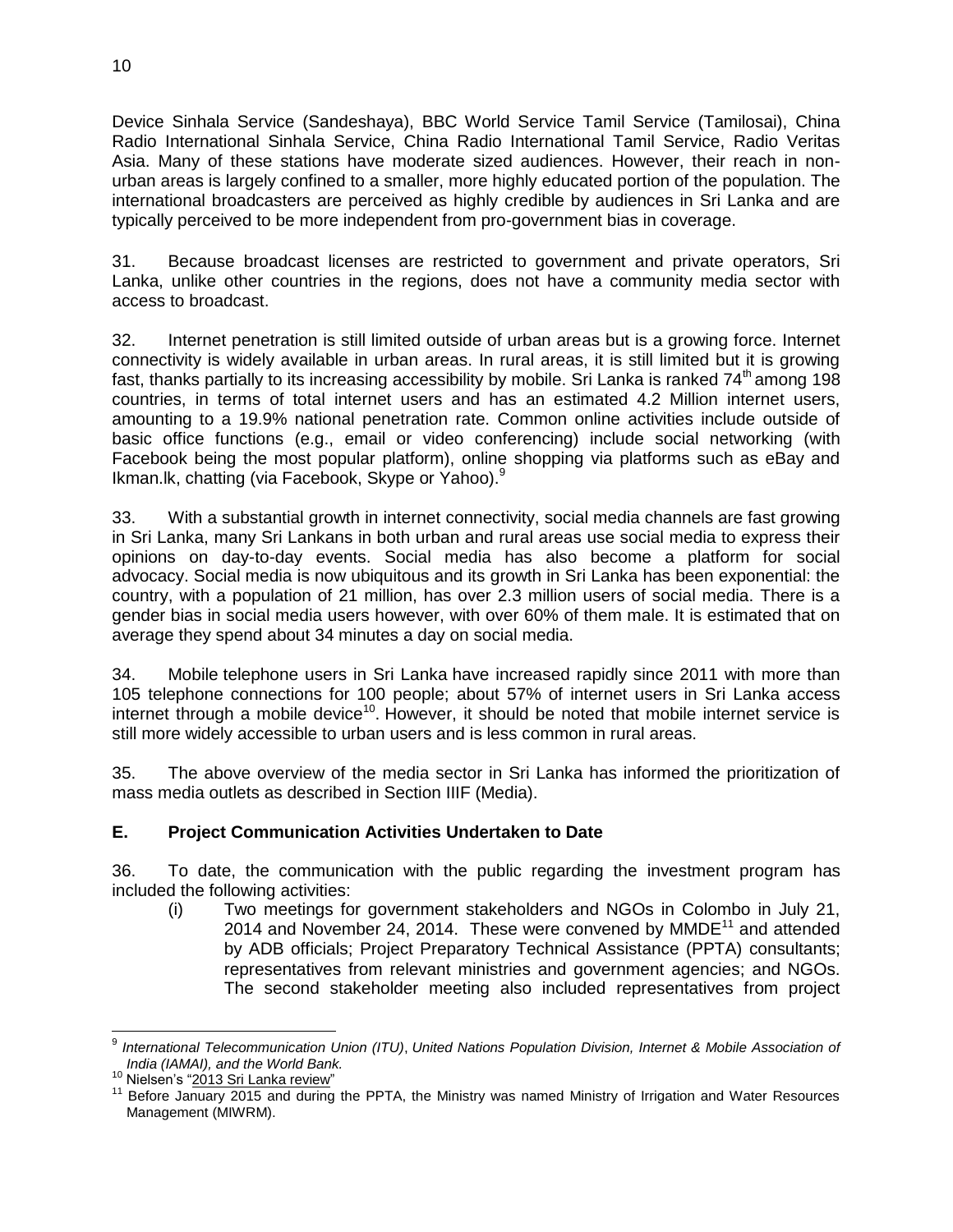beneficiary communities from all projects. The purpose of the meetings was to inform participants about the following issues and solicit their feedback:

- Details of the proposed investment
- The progress of the PPTA
- Progress and plans for social and environmental safeguards and mitigation measures;
- Issues pertaining to minimizing HEC
- (ii) Seventeen awareness programs were undertaken for district level officers, PAP and beneficiaries conducted during the feasibility studies in the project areas.
- (iii) Five consultation meetings were conducted with Divisional Secretaries and Grama Niladhari Officers (GNOs**)** in each project area to share project information and explain to them the role that they play in the resettlement planning and implementation process.
- (iv) Seventeen consultation meetings were held with PAPs and beneficiaries in each project area. The meetings provided the following information and sought feedback from PAPs and beneficiaries: a) general project information including purpose and impacts b) details of resettlement and environmental planning and activities, including likely scope of impacts both positive and negative, timelines, and procedures related to safeguards activities.
- (v) During the conduct of surveys (e.g., census, land acquisition, resettlement and socioeconomic surveys) for the development of this project, key informant interviews and one-on-one information sharing with affected people were conducted as needed. Affected persons were informed of the purpose of development works, their impacts both positive and negative, and policies and programs that would address the possible adverse socioeconomic consequences.
- (vi) Incidental communication with affected people also occurred during the conduct of canal trace studies. It should be noted that in later focus group discussions, a number of affected people shared that they were first informed about the project by surveyors at the time they came to assess the canal trace. Affected people felt that the surveyors were not able to give clear information about the impact of the project on individuals, and this lead to confusion and anxiety among some affected people. The SCS calls for strengthening of coordination of message dissemination across collaborating agencies to avoid such occurrences in the future.
- (vii) Focus Group Discussions (FGDs) were also conducted with particular emphasis on the stakeholders sources of information and preferred communication channels to inform the development of the SCS.

37. To date, there has not been any formal engagement with the media on this project. However, it has received some news coverage of note (Appendix 1 contains clippings of relevant news coverage):

- The Daily Mirror published an article on  $29<sup>th</sup>$  July 2014 in which the then Health Minister Maithripala Sirisena (now President of Sri Lanka) was quoted as saying that the diversion of water from the Moragahakanda reservoir to the Iranamadu tank in the Northern Providence would diminish the water that will be made available to the Rajarata region, thus impacting Rajarata residents access to water.
- In the second quarter of 2015, Sirasa TV ran a two to three minute news segment during their nightly news program that featured a former director of the irrigation department claiming that the diversion of water to the Northern Providence would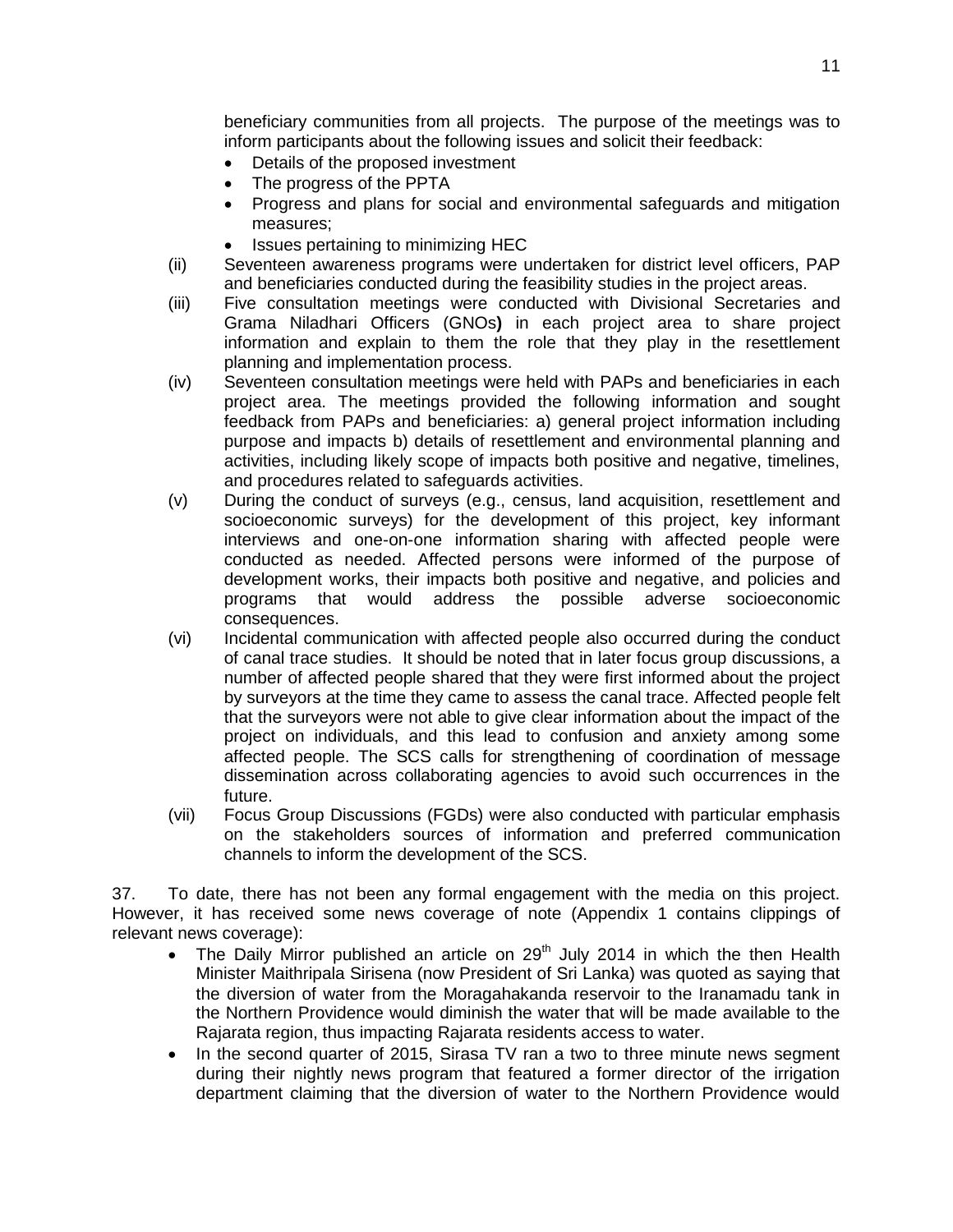reduce water available to residents of the Polonnaruwa District (North Central Providence).

- MMDE approached The Sunday Observer with a request to write a feature on the project. The article, published on  $24<sup>th</sup>$  August 2014, was largely supportive of the project. It provided an overview of the project details to readers and quoted from an interview with Mr. S. Kumara, Additional Secretary, MMDE (also the Program Director for the investment program). The article corrected misconceptions that the provision of water to the Northern Provence would deprive other areas of their water rights. It further detailed a memorandum of understanding that ensures the water rights of surrounding areas.
- MMDE staff are also aware of an article published in one of the Tamil language papers, however documentation of this article cannot be found.

# <span id="page-15-0"></span>**F. Relevant Policies Related to Communication, Consultation and Disclosure**

38. There is no right to information act under Sri Lanka law at present; however the newly elected president mentioned a pledge to implement a right to information act in his Hundred Days Plan shortly after taking office. The enactment of freedom of information legislation is likely to empower citizens and help to foster good governance.

39. There are, however, stakeholder communication requirements in many of the policies related to safeguards to which the investment program is committed, including both those of the Sri Lankan government as well as those of ADB. The PMU will be responsible for meeting all disclosure requirements in all relevant policies, such as:

- The National Involuntary Resettlement Policy (NIRP)
- The National Environment Policy of Sri Lanka (2003)
- The National Environmental Act of 1980
- The ADB Safeguards Policy Statement (SPS 2009)
- The ADB Public Communications Policy (ADB PCP 2011)

40. The PMU will be responsible for generating disclosure schedules accounting for all the relevant policies and ensuring that all documents will be released in Sinhala, Tamil and English via both ADB and investment program websites as needed.

41. To ensure that project information is accessible to all stakeholders, including those that may have limited literacy and/or access to communication technology, information from key project documents will also need to be made available in other formats utilizing simple language or other forms of communication. Activities for reaching PAPs and beneficiaries, including additional ways to share project details, are described in Section IIIB.

# <span id="page-15-1"></span>**G. Current Communication Capacity of the Executing Agency**

42. Currently within the PMU there is no communication staff dedicated to the investment program. The Program Director has overall responsibility for conveying messages to relevant stakeholders. The three Project Directors, under general supervision of the PMU Program Director, carry out field level communication activities such as coordinating awareness meetings, conveying messages to the community and coordinating district and provincial level stakeholders. Communication coordination is in addition to their technical and overall project management responsibilities, leaving limited time to carry out strategic communication activities. The lack of communication capacity, especially in the project-level offices, will pose a challenge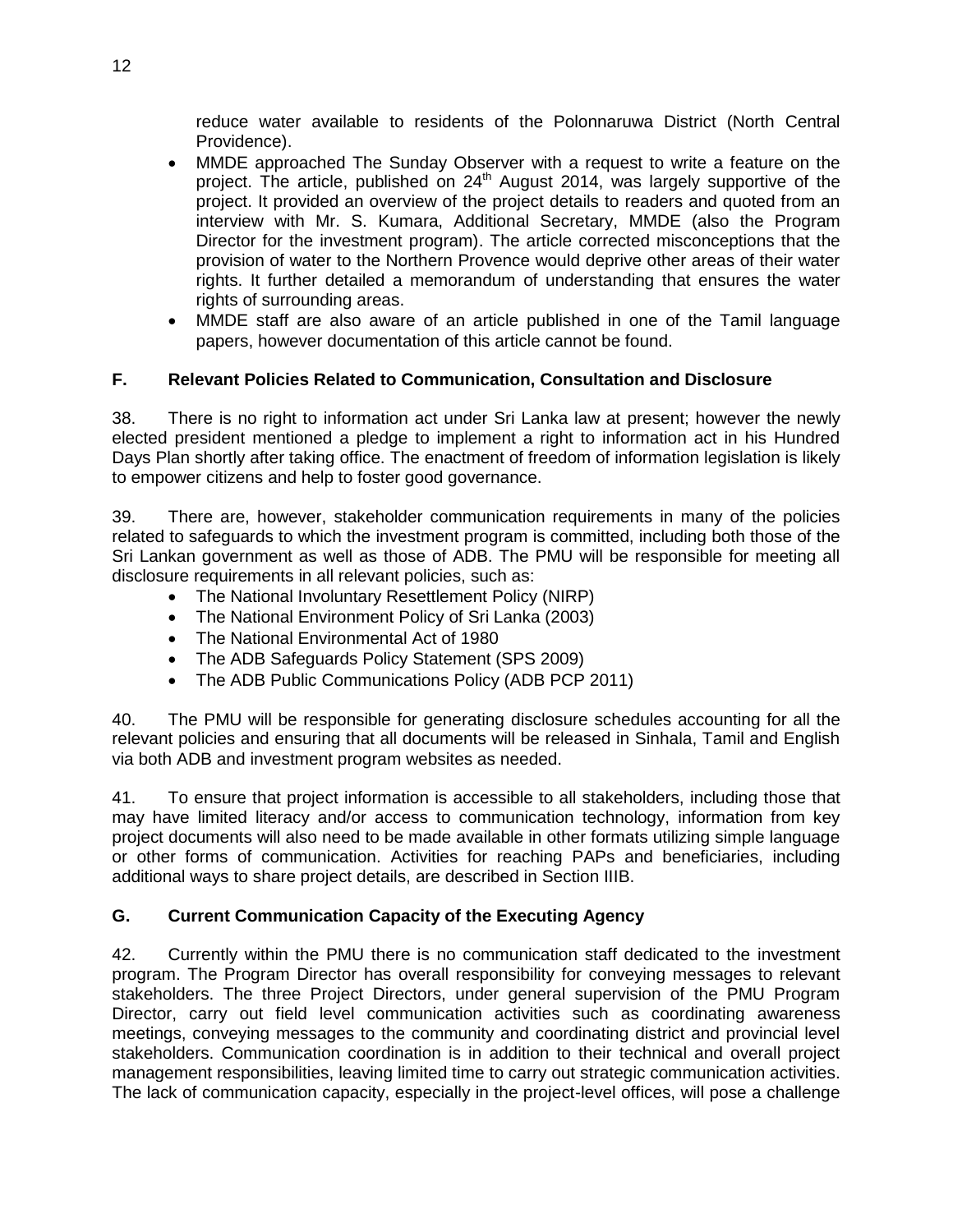to reaching all necessary stakeholders. Indeed, during field visits to assess communication for this project, field level officers specially requested that they need extra capacity building to improve communication skills and their ability to use of new technology for disseminating information.

43. Outside of this project, MMDE does have some communication staff including a media secretary to support the Minister and a media unit recently set up by the Department of Irrigation (DOI) to support communications on DOI initiatives and resourced with basic, but limited communication tools. DOI has also established communications cells in field offices to enable communication with farmers in each irrigation scheme. These cells, which already have ties to the community, can be used as additional channels to reaching beneficiaries and project affected people.

44. The Dam Safety Water Resource Planning project, a World Bank-funded project being implemented by MMDE, has a well-functioning communication unit with communication officer and assistant. This can also be a useful source of information sharing for staff undertaking the communication activities of this investment program.

45. There are a number of retired DOI engineers who have received training in communication and community outreach under previous World Bank projects. Many of these engineers are currently available as consultants. They represent a potential resource for increasing staff capacity for communication on this project since they have both technical expertise in the relevant sector as well as previous training and experience with stakeholder engagement. However, it will be important that an experienced communications specialist be involved in evaluating their fit for the role to ensure they have the necessary community-based and communication expertise. (See Section V for proposed implementation arrangements for communications delivery).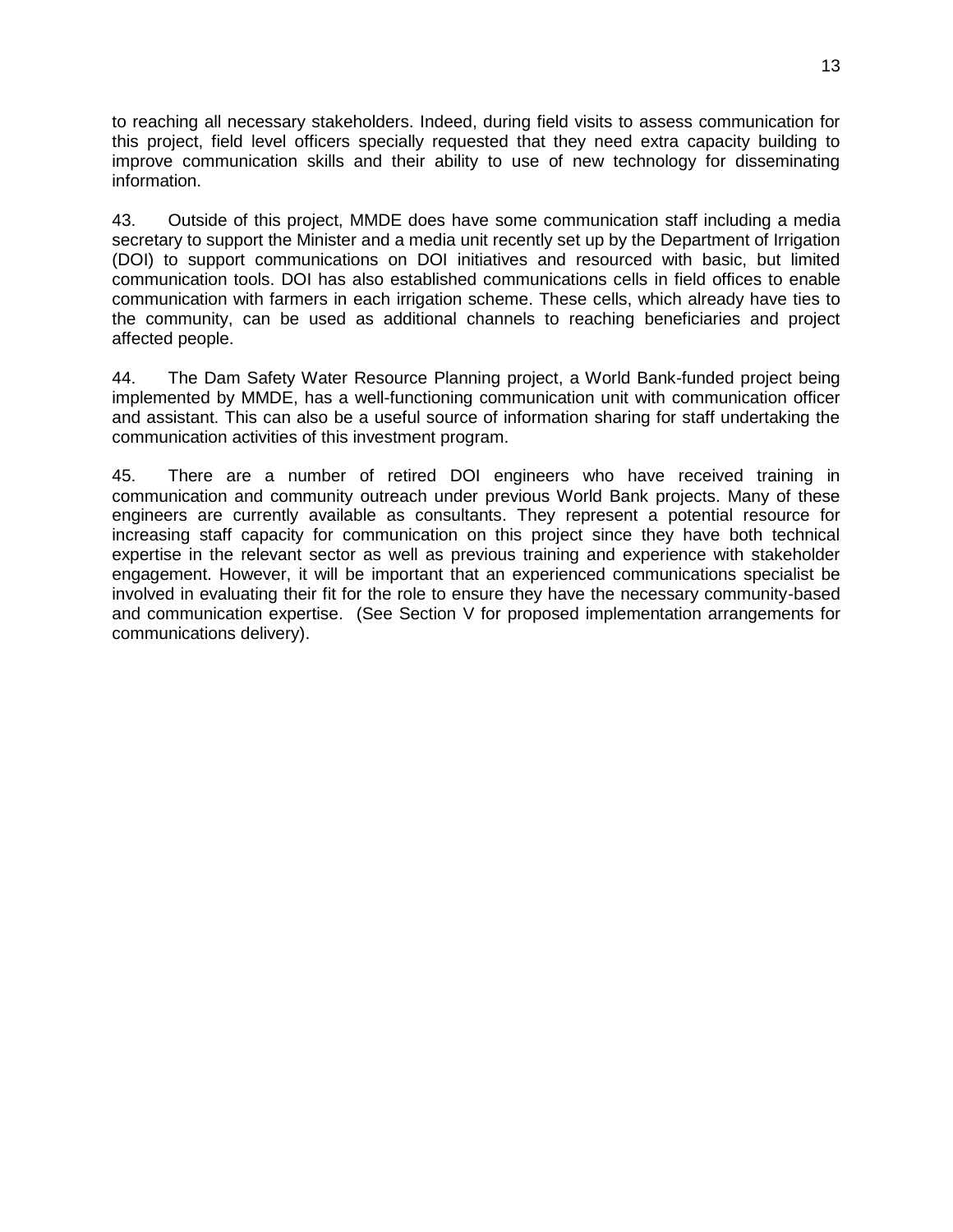# <span id="page-17-0"></span>**III. STAKEHOLDERS, MESSAGING APPROACHES AND COMMUNICATION ACTIVITIES**

# <span id="page-17-1"></span>**A. Stakeholder Analysis Process**

46. A Stakeholder Analysis was conducted between August and September 2014 in order to identify, analyze, and evaluate parties that have a potential interests or stake in the investment program including parties who might be directly or indirectly affected by the program and/or who might either support or oppose the initiative. The stakeholder analysis has informed the SCS by identifying the major concerns and information needs of the key stakeholders and in turn suggesting pathways towards effective information dissemination, and dialogue with these groups.

47. The stakeholder analysis was part of a larger Communication-Based Assessment exercise that involved desk analysis, key informant interviews, and FGDs in NWPCP, MLBCRP and UECP areas. The interviews and FGDs focused on the communications characteristics of each stakeholder group regarding the project, and in particular, PAPs; beneficiaries; government officials at the national, district and division level; field level officers and key civil society stakeholders. See Appendix 2 for a list of interview and FGD participants.

48. The following section focuses on an overview of the major stakeholder groups, their concern and information needs. Proposed communication activities follow for each broad stakeholder group.

49. Stakeholders for this project fall under four broad categories, each of which is summarized more fully in the remainder of this section (see Appendix 3 for specific stakeholders):

- Project affected people and beneficiaries
- Non-government organizations
- Internal and external government stakeholders
- Politicians at the national level and in regional and district level roles in project areas

50. The Communication Strategy Matrix in Appendix 4 summarizes the stakeholders, their current and desired stance towards the project, the key messages to be delivered, and the suggested channels and activities. The remainder of this section (Section III) gives a narrative overview of this information.

# <span id="page-17-2"></span>**B. Project Affected People and Beneficiaries**

51. Focus group discussions with PAPs and beneficiaries shed light on the following concerns among these communities.

52. Among communities where resettlement impacts were more heavily felt, the following concerns were heard:

- Respondents in areas such as Galawela did not perceive any benefits of the project for their areas, and expressed that they felt the project would deliver water to other areas, bypassing them.
- There are prevalent conceptions, perpetuated by rumor, that compensation for losses under the project will be inadequate
- Levels of misinformation about resettlement procedures were high among many of the focus group participants. This contributed to a high level of anxiety that needs to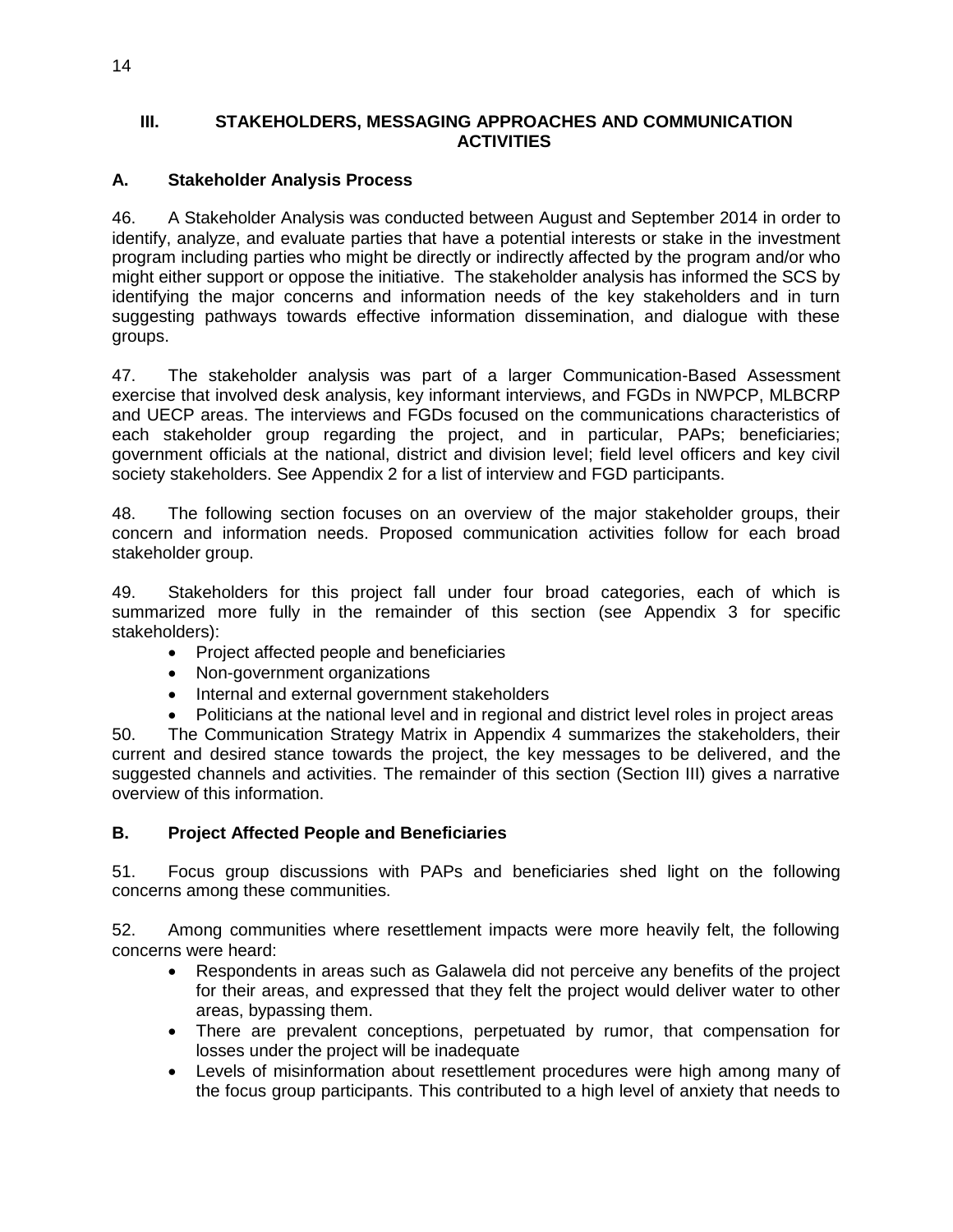be addressed through more regular consultation and dissemination of accurate information about resettlement procedures and entitlements.

- Communities felt under informed about the projects plans and the resettlement activities and requested that project officials be sure to inform community member through the proper channels (including consultation meetings and information sharing through village officials such as the GNOs). These requests and proposed channels have been taken into account in the drafting of this SCS.
- Some areas (e.g. Minipe) reported human-elephant conflict and hoped the project would provide solutions
- Some areas (e.g., Galewela) received project information for the first time at the time their houses were measured during canal trace surveys. This lead to confusion and they requested that the communities be properly prepared in the future before project activities or measurements commence. This SCS aims to improve communicating between collaborating agencies to address such issues going forward,
- 53. Among beneficiary communities, the following feedback was shared:
	- While support for the projects was quite high, it should be noted that expectations were equally high. Respondents' eagerness for project activities to delivery benefits promptly. Given the long time frame of the construction, these expectations are likely to need management.
	- It was expected that the project will raise water tables and provide increased access to water for irrigation.
	- It was expected that the increased access to water will lead to the following:
		- o A reduction in the need for the use of fertilizers, which will lead to cost savings and reduce the incidence of Chronic Kidney Disease (CKD) which is believe to be a result of agrichemical contamination in the water.
		- $\circ$  The ability to harvest additional crop seasons in the year, which will in turn increase income.
		- o Benefits to live stock health
		- $\circ$  The arrival of new industries such as rice mills that will be attracted to the area by increased water levels and the associated economic opportunities they will bring.
	- Participants anticipated that increased crop yield will contribute to increased income and economic opportunities that will lead to the following:
		- o Increased level of education attainment among their children
		- $\circ$  Fewer young people leaving for employment outside the community and an increase in youth staying to contribute to local farm activities.
	- Some participants expressed hope that the project will provide additional support and training such as the introduction of new and more reliable seed stock for cultivation; the provision of agricultural extension and employment opportunities; and assistance in the creation of markets to facilitate the sale of anticipated increased crop yields.
	- Concerns were minimal among the beneficiary communities. However, beneficiaries in all three project areas raised questions and concerns about the allocation of water. Some cited previous cases of irrigation projects meant to benefit their communities and parties residing outside the area "illegally accessed" water, reducing the amount available for the intended beneficiaries. They requested that adequate systems be put in place to avoid illegal usage by outside parties. This is an indication of the need for further information sharing to clarify that communities will not see a reduction in their water access as well as about the memorandums and other processes in place to guide water distribution.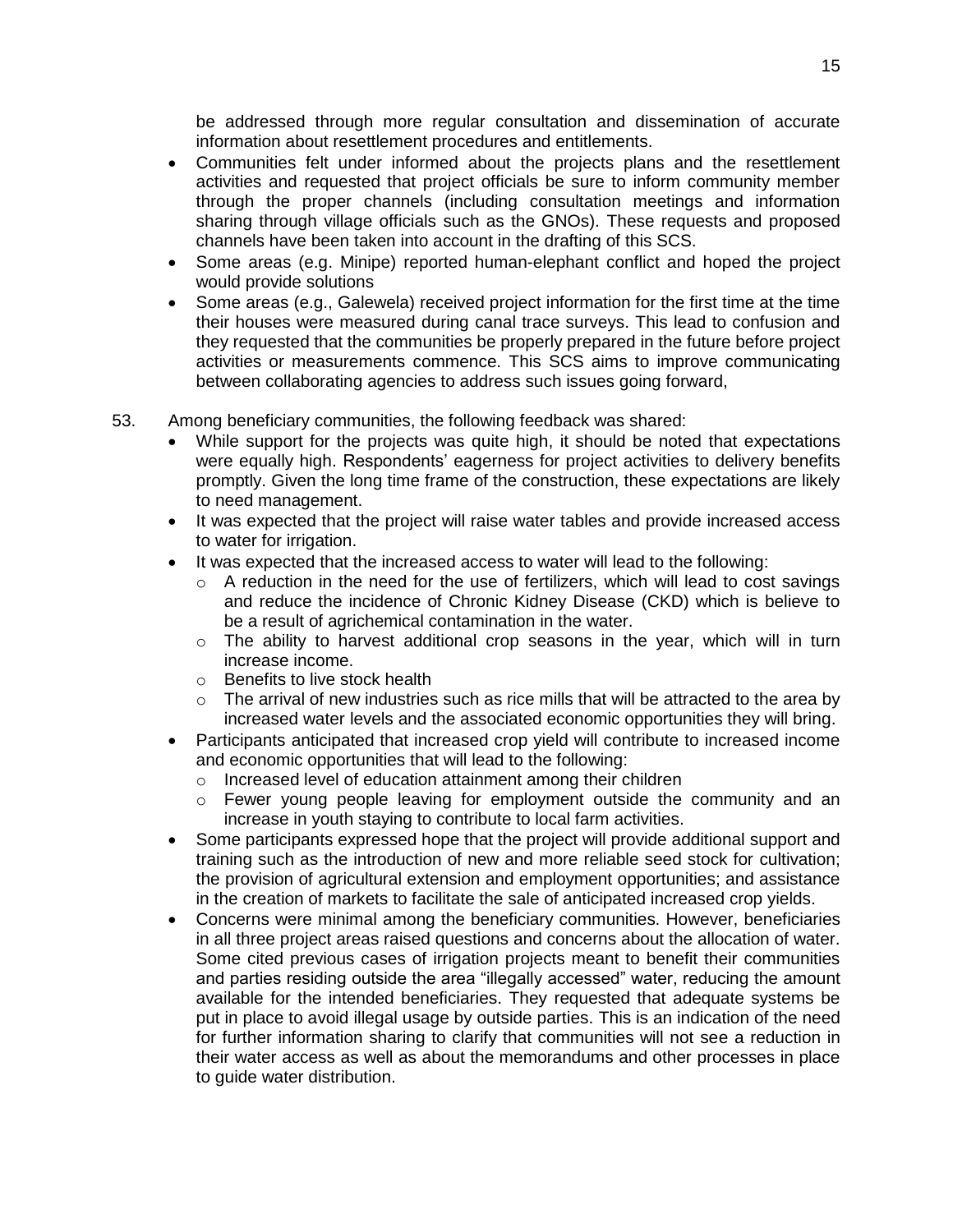54. In addition to households affected by resettlement and land acquisition and beneficiaries, there are two additional categories of community level stakeholders who need to be considered. A number of stakeholder who will not be impacted by resettlement activities will be impacted by construction work and the associated environmental and health effects. These stakeholders need clear information about the scope of the impacts and the mitigating measures. There are also communities consisting of downstream water users affected by the Mahakithula and Mahakirula Reservoirs who will need special engagement to ensure they understand the technical information and impacts in regards to water flow. Further consultation is also needed with these communities during subsequent planning and design to ensure that their potential concerns are addressed and their input incorporated into project activities.

55. Given the above, PAPs and beneficiaries will need the following information and opportunities to access mechanisms for feedback:

- (i) Detailed project information including trace and timelines
- (ii) Clear timelines of project construction and realistic timeframes given for when project benefits will be realized.
- (iii) Realistic description of likely project benefits including technical overview of any expected changes to water tables or water availability and health impacts in each district, with clear management of expectations including information on the limits of the benefits likely to be experienced.
- (iv) Resettlement compensation procedures and timelines (for communities with households to be fully or partially resettled)
- (v) Livelihood restoration opportunities for PAPs
- (vi) How to voice questions and concerns about environmental or social aspects of the projects, who is responsible for responding, and in what time frame.
- (vii) The availability and structure of grievance mechanisms, including key members of grievance committees, how to activate the grievance mechanisms, what to expect from the process, and possible recourses should the grievance mechanisms not adequately address the stakeholder's concerns.
- (viii) Information on health impacts of construction, how these are mitigated by the project, and how community members can protect their health (especially in regards to sexually transmitted disease, drug use, and anti-trafficking in construction areas).
- (ix) Technical information on how water flow will be impacted both during construction and as a result of completed works under the projects
- (x) Transparent information about expected water allocations and availability for each community both before and after the project and clearly established understandings on water usage and distribution.
- (xi) Access to information from monitoring reports to allow for community review and feedback on the results of regular monitoring.
- (xii) Benefits of the project to the specific districts impacted by the project, as well as general benefits to national and provincial level development.
- (xiii) Demonstrate through regular meetings and open communication that the project is commitment to transparent information sharing and is maintaining channels for beneficiaries to provide feedback and input into project activities.

56. The following activities can assist in sharing the above mentioned information and messaging:

(i) Dissemination of key messaging to chairmen of Farmer's Organizations (FOs) through Divisional Agricultural Committee Meetings (DACM) and Project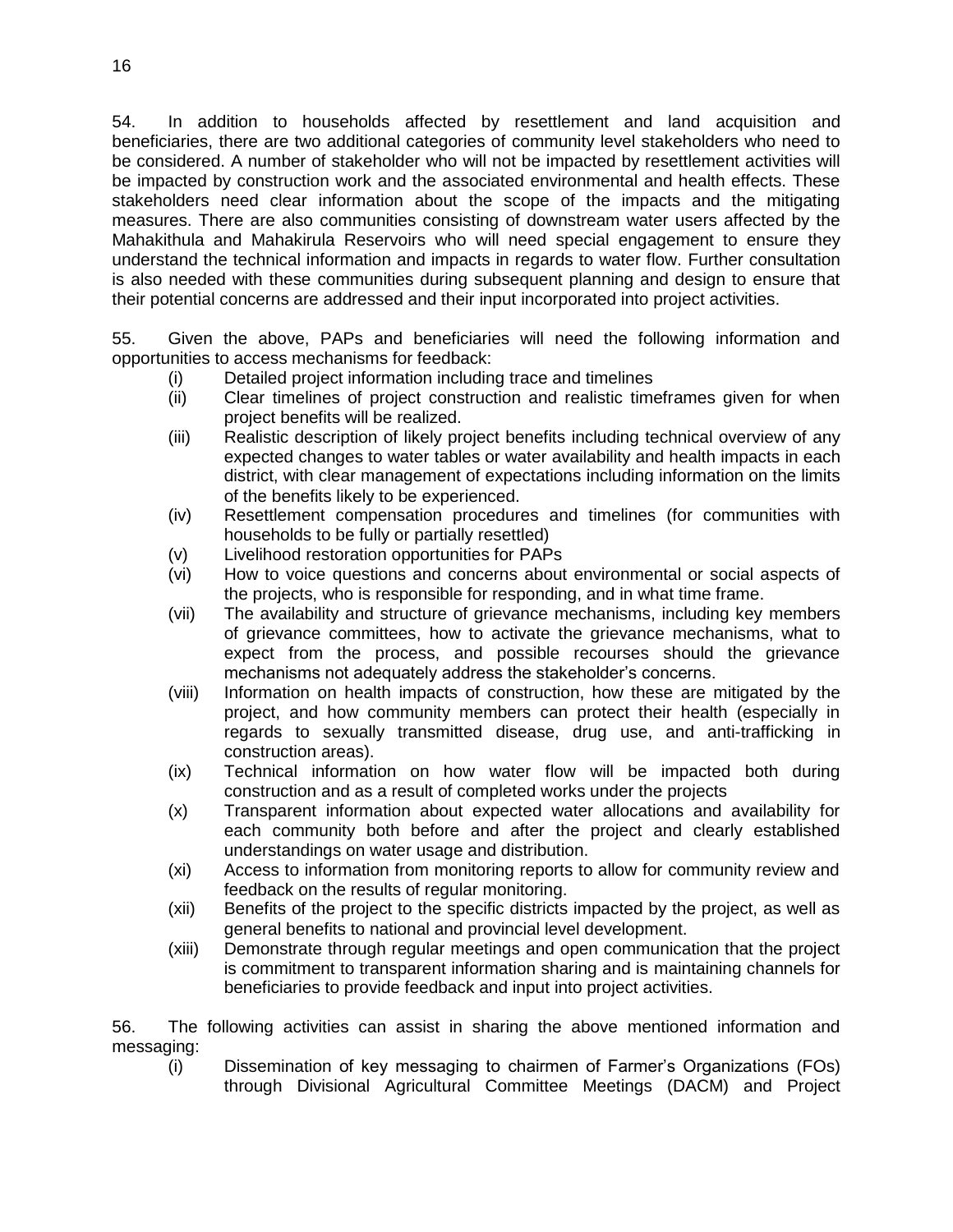Management Committee Meetings (PMCM) organized by the DOI. Chairmen of FOs will be responsible for disseminating information to their respective FOs.

- (ii) Information Education Communication (IEC) campaign to disseminate project information and results of monitoring reports in formats that are accessible to village level stakeholders. This may include brochures written at appropriate reading grade level for the audience; poster campaigns; radio jingles or announcements; village level events such as fairs or cultural competitions; announcements via public address systems; public notice boards and/or hoardings; fact sheets, etc. Local custom and preferred communication habits and traditional practices will be taken into account when planning these communication activities. All materials and messages will be pre-tested with a small group of the intended audience.
- (iii) Face-to-face consultation meetings at village or divisional level. Special care should be taken to involve women's' groups and youth groups in such initiatives.
- (iv) Relationship building by project staff with village leaders including religious leaders or other opinion leaders so that they can serve as spokespersons or advocates.
- (v) Text message and mobile phone outreach for short announcements or updates.
- (vi) Media coverage and announcements of key project activities on local TV/radio or print media outlets.
- (vii) Capacity building of village level government officers and Divisional and District Secretaries so that they can serve as points of contact with the relevant communities (see Section III E)
- (viii) Health and safety training for residents in areas of construction, with special emphasis on prevention of sexually transmitted disease and anti-trafficking. IEC materials will also be used at construction sites to promote HIV prevention behaviors.
- (ix) Competitions or cultural shows to engage communities and raise awareness and support for the projects.

# <span id="page-20-0"></span>**C. Non-Government Organizations (NGOs)**

57. The investment program has already reached out to a number of the relevant national level NGOs that are likely to have interest in the project's environmental aspects. However, not all NGOs have attended. In addition, there are other categories of NGOs that have not yet been engaged. In the first year of implementation, the strategy for engaging NGO stakeholders will depend on their level of involvement so far.

58. For NGOs that have already attended consultative meetings, the emphasis will be on maintaining open dialogue and goodwill through continued proactive communication.

59. For NGO that have been invited to consultations but have not attended the emphasis should be on continuing to invite participation and on proactively seeking other venues to invite their viewpoints. Their reasons for non-attendance should be assessed if possible. Individual meetings with these organizations can be offered and used to better understand their interest in the project, if any, and ascertain if they have unexpressed concerns at an early enough stage to still address them.

60. As the emphasis so far has been on environmental NGOs, it is suggested that the list of NGOs invited for consultation be expanded to include a broader range of NGOs including those from other sectors or backgrounds who may have interests in the project impacts at later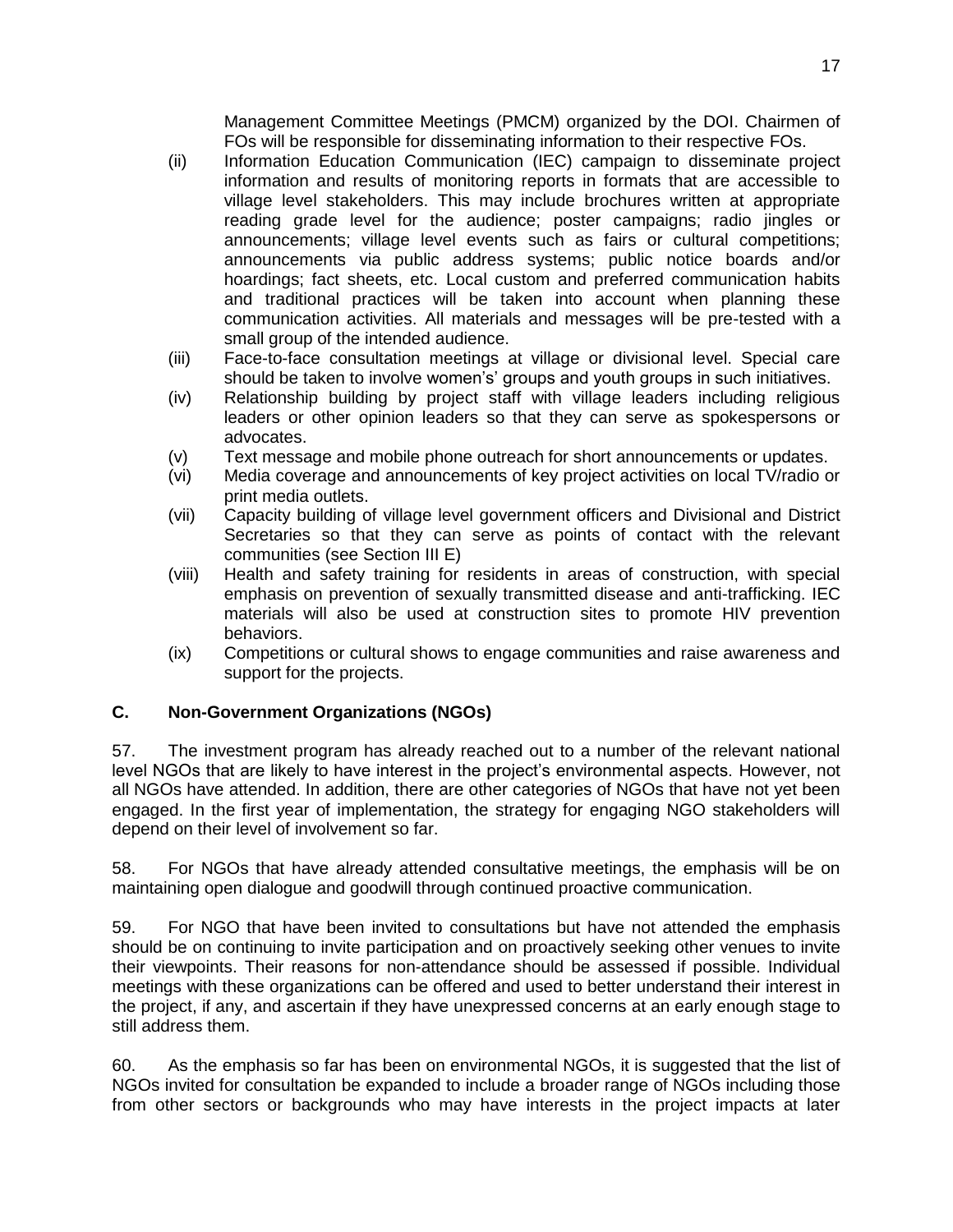stages. It is recommended to involve them early and address any potential concerns and criticisms as early as possible. Specifically, the project can consider reaching out to environmental advocacy organizations (e.g., the Green Movement of Sri Lanka) and social development NGOs (e.g., SEWA Lanka or Sarvodaya).

# **1. NGO Stance towards the investment program**

61. Based on feedback from consultation participants and discussions between project staff and NGO representatives, it appears that NGOs are largely supportive of the project and were appreciative of MMDEs efforts to engage in open communication through stakeholder meetings. However, they are concerned about the proper implementation of safeguards plans.

62. Main areas of comment or concern raised by NGOs were:

- HEC and how it will be addressed by this investment program
- Historical lapses in implementation of environmental plans under previous projects and asked what measures would be taken to ensure that the projects under this investment properly implement environmental plans.
- The need for minimization of disturbance to wild elephants and other animals during the period of construction
- Water quality and the effects of chemical fertilizers and weed control that has contributed to kidney disease. NGOs requested that the project take action to ensure water quality, including baseline studies of current quality.

63. It should be noted, however, that the above summary of the NGO stance is based on those who have attended consultations. Dissenting views and/or valuable feedback may exist among those who have not attended. It is recommended, as stated above, that efforts be made to assess the stance of a broader group of NGOs and engage them in dialogue to understand their concerns or potential criticisms early in the investment program. This can include individual meetings and dissemination of project information to their organizations.

# **2. Priority Messaging and Information Sharing**

64. It is important that good will be maintained with NGOs who are open to engaging in dialogue with the program. Critical to this is proactive information sharing that goes beyond the required web-based document disclosure to share Project updates, timelines, monitoring reports, procurement activities and expenditures, resettlement activities, timelines and impacts, etc.

- 65. The following should be the key priority messages:
	- This project has gone beyond the environmental measures required by Sri Lankan law to take proactive steps to enhance stakeholder consultation and to address human-elephant conflict. For example, action plans are being developed in partnership with respected wildlife organizations. These will be shared proactively with the NGOs and their feedback and comments welcome.
	- The investment program is committed to transparency in sharing the results of monitoring of environmental implementation. NGOs will be kept regularly up to date on project developments through regular meetings to report on monitoring findings.
	- The investment program values the feedback from NGOs and encourages NGOs with comments or concerns to contact the Program Director at any time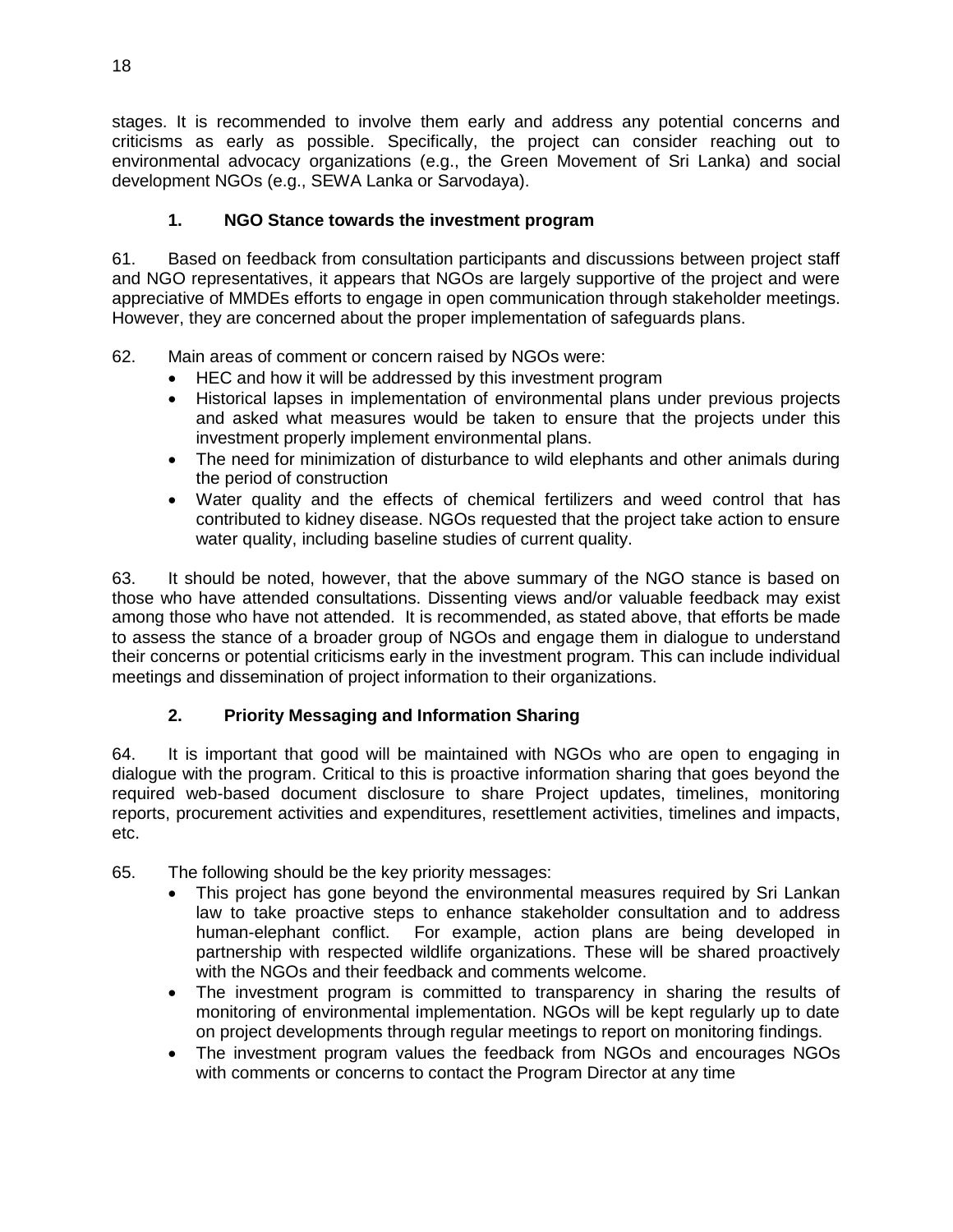# **3. Proposed Communication Channels/Activities:**

- Regular stakeholder consultations timed to coincide with completion of regular monitoring reports. As noted above, the MMDE can consider expanding the invite list for these consultations to include a more diverse group of NGOs.
- One-on-one meetings offered to those NGOs who are not able to attend consultations
- It is recommended to involve NGOs in the monitoring process to the greatest degree feasible. Appropriate NGOs can be invited to comment on monitoring protocols; observe the conduct of monitoring activities and/or visit project sites on request; or assist in monitoring activities when they fall under the NGOs area of expertise.
- Brochures/fact sheets summarizing relevant background of both the investment program and individual projects, project benefits, environmental measures, grievance mechanism details, contact details for directing feedback and questions.
- Establish an email group for dissemination of project monitoring reports, meeting invites and meeting minutes, and other documents of interests to NGOs and distribution of key documents through the list in a newsletter format.
- The website to be developed by the program can contain a dedicated section for NGO user to provide easy access to the documents that will be of most interests and relevance to NGOs.
- Media activities described in Section IIF are also intended to reach NGO opinion leaders through broader media advocacy approaches.

# <span id="page-22-0"></span>**D. Politicians**

66. There is a potential for politicians to politicize plans or outcomes associated with the investment program and/or the individual projects to curry favor among constituents. Politicians may aim to associate themselves with project benefits or they may level criticisms in the form of allegations that their administrative areas will lose benefits to other areas.

67. Furthermore, During FGDs and consultations with PAPs and beneficiaries noted that they had received project information from parliamentary representatives for their area. The respondents noted that they were not always a trusted source of information, as they were more likely to spin project information towards political ends. Nonetheless, in the absence of other project information, many participants did cite politicians as a major source of information.

68. However, the political dynamics surrounding the project are likely to change significantly in the coming months as the executing authority for the project transfers to MMDE, directly under the President. It is as yet unclear if such a move will serve to lesson political opposition to the program, or if media and/or parliamentary opposition will use the greater visibility of the project as a way to heighten criticisms. As the new arrangements are settled, therefore, an updated political analysis will have to be completed to determine who are most likely to be the most influential politicians both in favor of and in opposition to this project. The key political entities to consider in this analysis include:

- The Office of the President and the cabinet
- Parliamentary committees related to water, irrigation, and wildlife/environmental management
- Parliamentarians from project areas
- Politicians in the area of each project, including Provincial, District and Pradesiya Saba (local government) levels.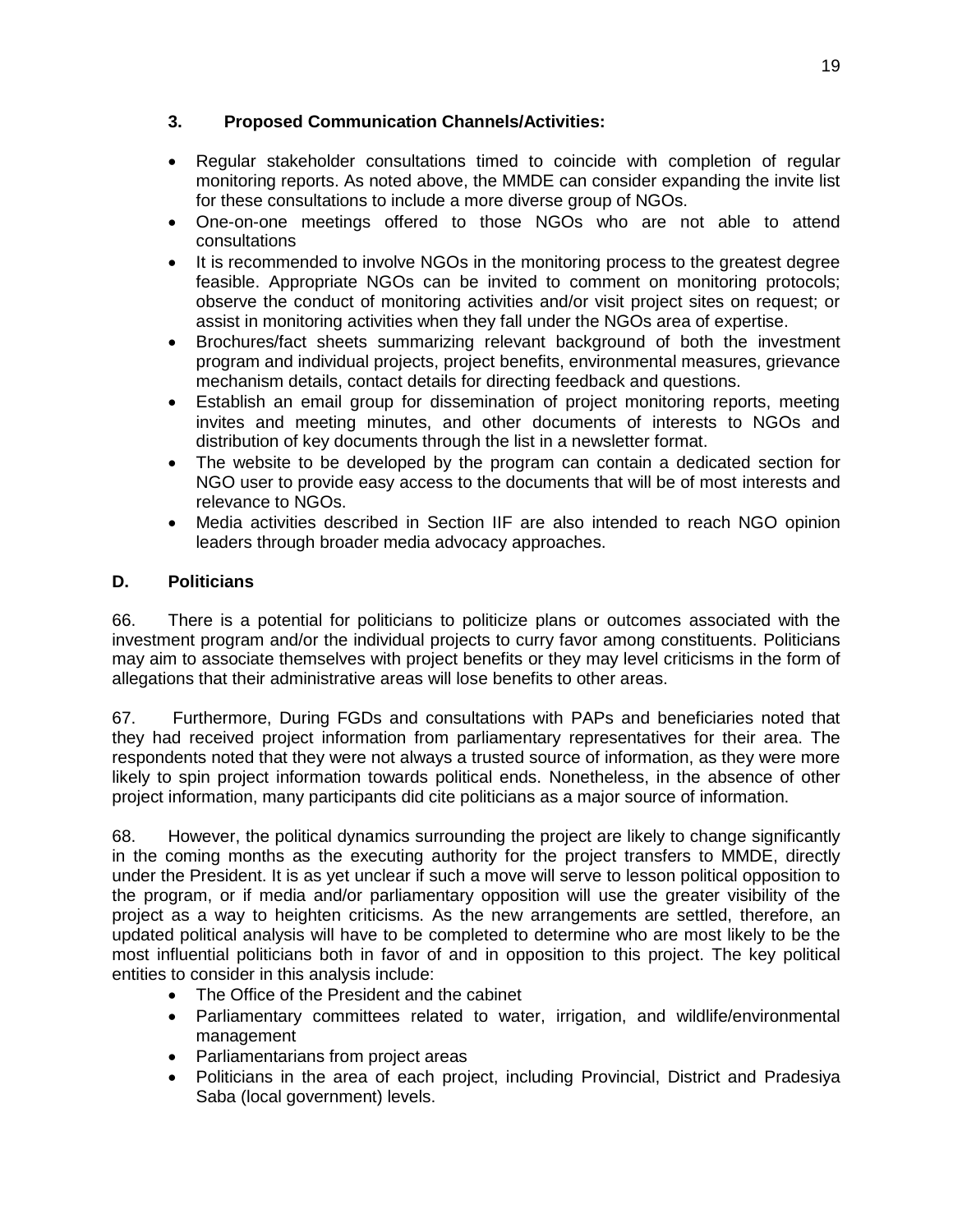Relevant ministries related to implementation of the project (see Section IIE: **Government** 

69. Communications activities to address the influence of politicians will thus have to start with a thorough mapping of the political stance of politicians under the new administrative arrangements of the investment program. Activities will then need to focus on two goals:

- (i) Ensure regular flow of communication with politicians to ensure that they have accurate and up-to-date information about specific benefits and impacts to their areas of responsibility through activities such as:
	- o Briefings both at parliamentary level for relevant parliamentary committees
	- o Outreach and briefings in District Consultation Coordination (DCC) meetings to inform District level politicians
	- o Outreach and briefings at Divisional Coordination Meetings (DCM) to inform Division Level and Pradesiya Saba level politicians.
	- o Site visits to project areas
	- $\circ$  Press conferences and media releases for publications of influence among politicians
	- o Progress reports regularly disseminated by web and email
	- $\circ$  Establishment of project website and dissemination of information on relevant government websites
- (ii) Neutralize the impact of inaccurate information spread by politicians by proactively spreading accurate project information which will minimize the ability for misinformation to spread, especially in regards to the issues of water access. This should be done through interpersonal interaction at the community level (see Section IIIE) and through proactive use of the media (see Section IIIF).

# <span id="page-23-0"></span>**E. Government Officers and Agencies**

70. There are two primary levels of government agencies and officers that need to be coordinated and engaged to deliver the communications program.

- Internal stakeholders including the key collaborating agencies involved in implementation of the program (Please see the stakeholder list in Appendix 3 as well as the Communication Strategy Matrix in Appendix 5 for detailed lists)
- The government officers functioning at the provincial, district, division and village levels that are key communication sources for PAP and beneficiary communities.

# **1. Internal communication among collaborating agencies**

71. A Program Steering Committee (PSC) is being established as the primary oversight body for the investment program. The PSC will be used as the primary coordinating mechanisms to ensure that relevant information is shared between the relevant agencies. The PMU Communications Officer should play a support role in ensuring that all members of the steering committee receive regular project updates including progress and timelines and that these are then disseminated though the appropriate agencies.

72. When necessary to facilitate this process, the Communications Officer will create fact sheets and briefing notes to provide to collaborating agencies.

73. The Communications Officer will ensure that a standard set of talking points and FAQs for fielding questions from PAPs and beneficiaries, NGOs and media is kept up-to-date and that it is agreed upon by the steering committee. This sheet should then be provided to staff of all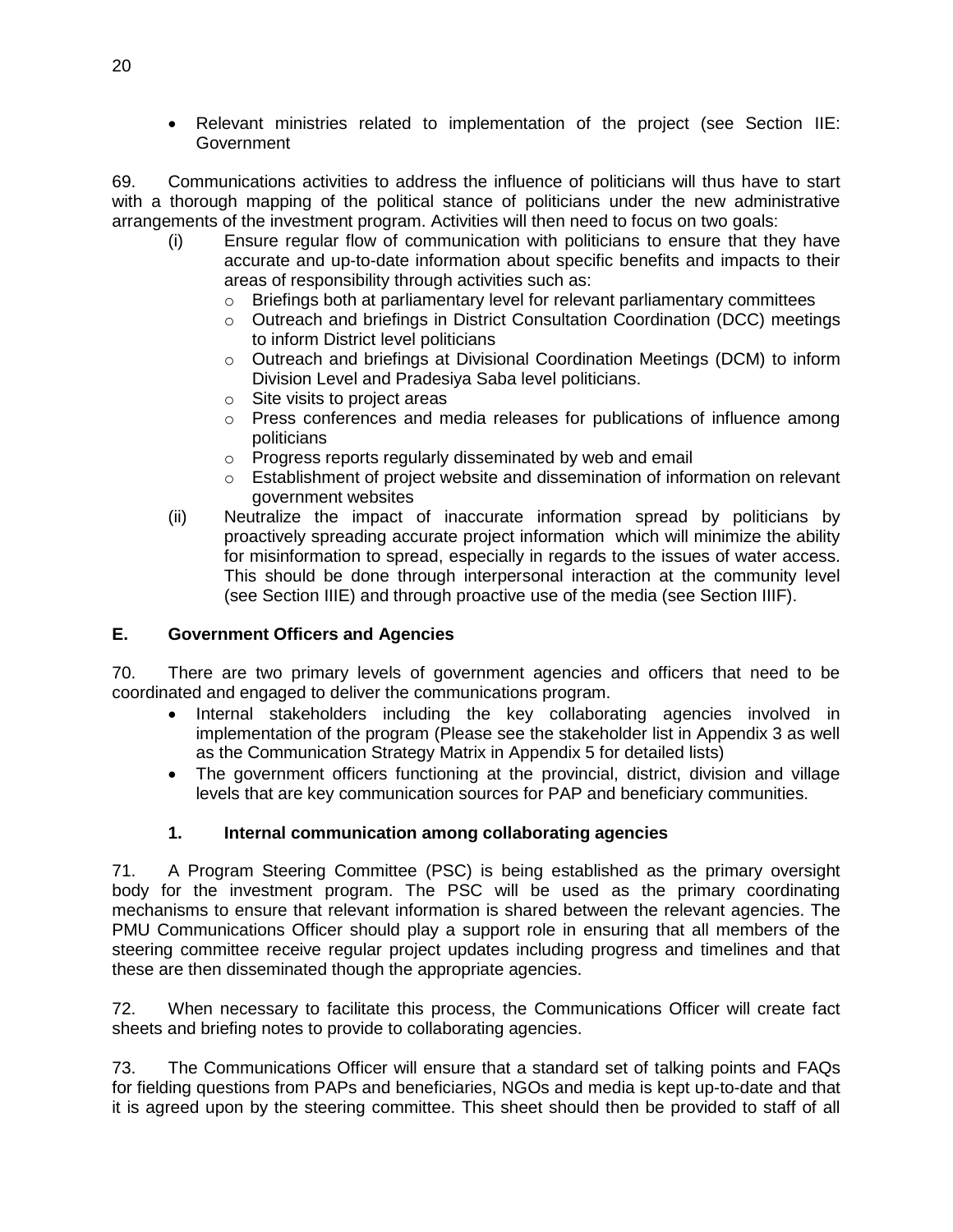collaborating agencies that have direct contact with PAPs and beneficiaries and/or the NGOs and the media to ensure that different agencies are not disseminating conflicting messages that will confuse stakeholders.

# <span id="page-24-0"></span>**F. Provincial, District and Division Level Secretaries**

74. The support of Provincial, District and Division Secretaries is critical to the successful delivery of project-related construction and resettlement activities.

75. In particular, it is important to engage Provincial Secretaries of North Central, Central and North Western provinces, District Secretaries of Polonnaruwa, Matale, Kandy, Kurunegala, Anuradhapura and Divisional Secretaries of Elahera, Medirigiriya, Galenbidunuwea, Palugaswewa, Dambulla, Galewela, Polpithigama, Mahawa, Ehetuwewa, Abanpola, Galgamuwa, Naula, Minipe, and Hasalaka should be briefed.

76. Many of them were briefed on the project when they were invited to attend the stakeholder meeting organized by MMDE in November 2014.

77. It is recommended that they are invited to another such meeting soon before commencement of the project and then at minimum before commencement of each tranche, and ideally once per year thereafter. Key information to ensure they are given about the projects in their areas during such meetings include:

- Project benefits and impacts
- Timelines for construction
- Resettlement timelines and compensation information (where relevant)
- Grievance handling systems
- Their expected roles in supporting the project activities

78. Between stakeholder consultation meetings, Divisional and District Agricultural Committee meetings and District Coordination Meetings (DCMs) can be used to provide regular project updates to these officials.

# <span id="page-24-1"></span>**G. Government Officers Working at Village Level**

79. As noted in previous sections, village-level government officers are one of the most important channels of information for both beneficiaries and PAPs. Each village has the following officers which are most relevant to information delivery:

- Gramasewa Niladareee (GN)
- Agriculture Research and Production Assistants (ARPAs)
- Devineguma Development Officer (DDOs)
- Economic Development Officers (EDOs)

80. In addition, the following kinds of officers may service multiple villages or are stationed only in villages where there is a relevant need. They are also key sources of information at the village-level:

- Agricultural Instructors (AIs)
- Wildlife and forest officers in wildlife areas

81. In focus groups and key informant interviews, these officers noted that they often receive inquiries related to the investment program or similar infrastructure projects, but they do not feel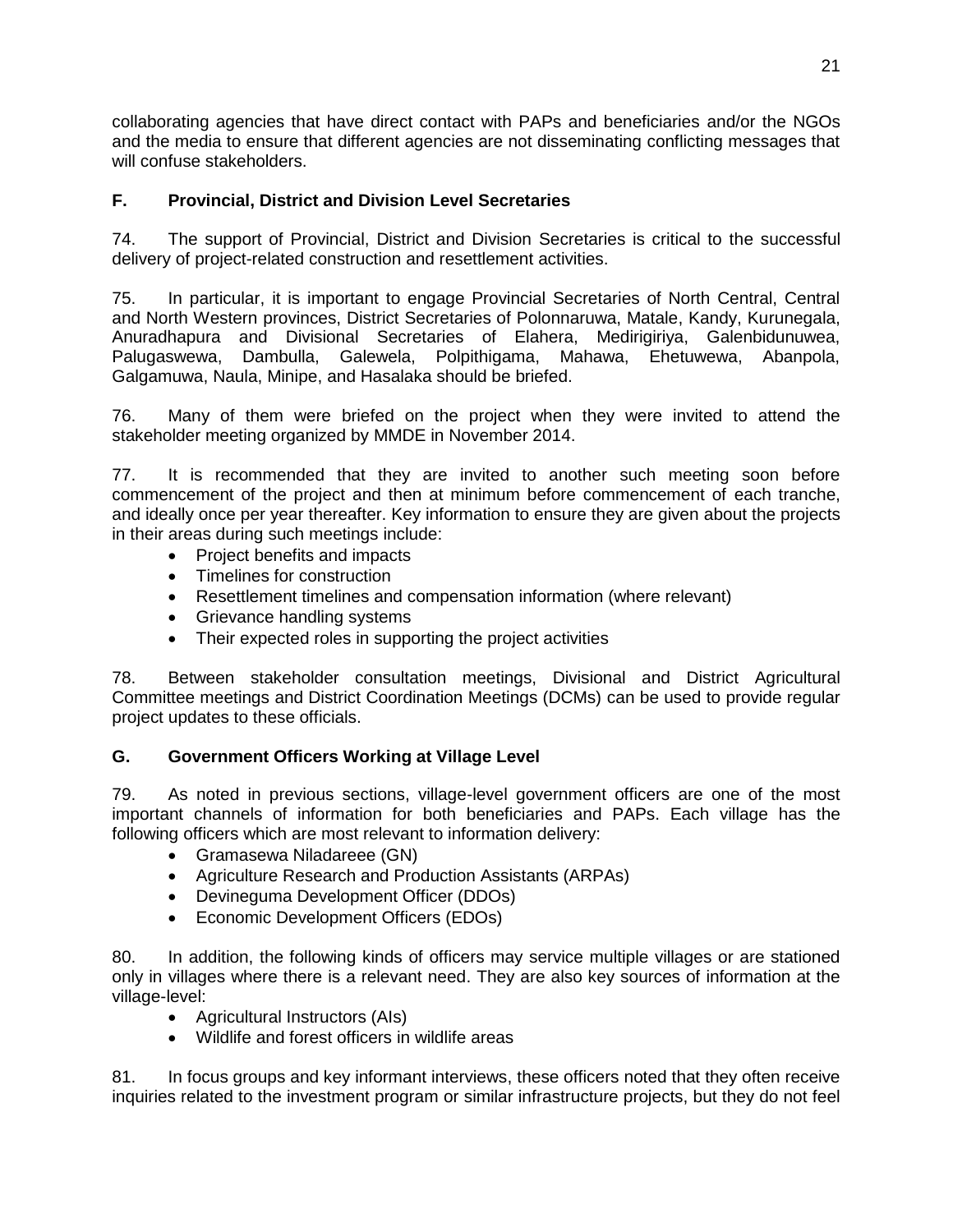equipped to adequately address the questions. They requested that they be provided relevant information and reference material to be better able to inform residents in the areas they serve. The SCS should emphasize building the capacity of these officers to effectively direct community members to accurate and timely information

82. Special capacity building trainings will be organized in each project area for these officers to brief them on salient project details. The content will be developed by the PMU Communications Officer and delivered by the PIU Communications Officers. These should commence before the start of the project and be repeated periodically (approximately annually) as refreshers and to brief new or incoming officers. Between trainings, DCMs will be used to keep officers up-to-date on project progress and details.

83. Brochures and fact sheets including suggested answers for common questions will also be provided to them to assist them in fielding questions from PAPs and ensure consistent messaging and accurate responses. The PMU Communications Officer will be responsible for ensuring these materials are routinely updated as the project progresses. PIU Communications Officers will be responsible for disseminating these materials to the relevant officials and equipping them to use them.

84. The trainings and materials should equip them to answer the following questions from community members:

- What does the project entail and how will it affect me?
- What safeguards are in place to protect me, my family and/or community from adverse impacts (environmental or social) related to construction?
- What is the timeline?
- What is the exact trace of construction works?
- What is the extent of resettlement activities and land acquisition and who in the area will be affected?
- How do I find out my entitlements if I am affected by the construction or resettlement?
- Who do I contact if I have a question or concern about the project and how can then be reached?
- What kind of grievance mechanism is in place and how do I use it?

# <span id="page-25-0"></span>**H. MEDIA**

85. The media is both a stakeholder in their own right and key communication channels through which other stakeholders are reached. Given their special status, a media plan will be created to guide both engagements with the media as well as the kinds of messaging to be communicated through them. The media plan will be drafted by the PMU Communications Officer for approval of the Program Director and Investment Steering Committee. The media plan will be updated at least once a year, or more often when deemed necessary in the case that changes in the investment program's progress and/or political context occur.

86. The media plan will address the following primary areas:

- (i) Identification of priority mass media outlets
- (ii) Guidance on if, when and how to engage the media on key issues related to the project and relevant talking points to guide such interaction
- (iii) Identification and training of media spokespersons
- (iv) Outreach activities to engage journalists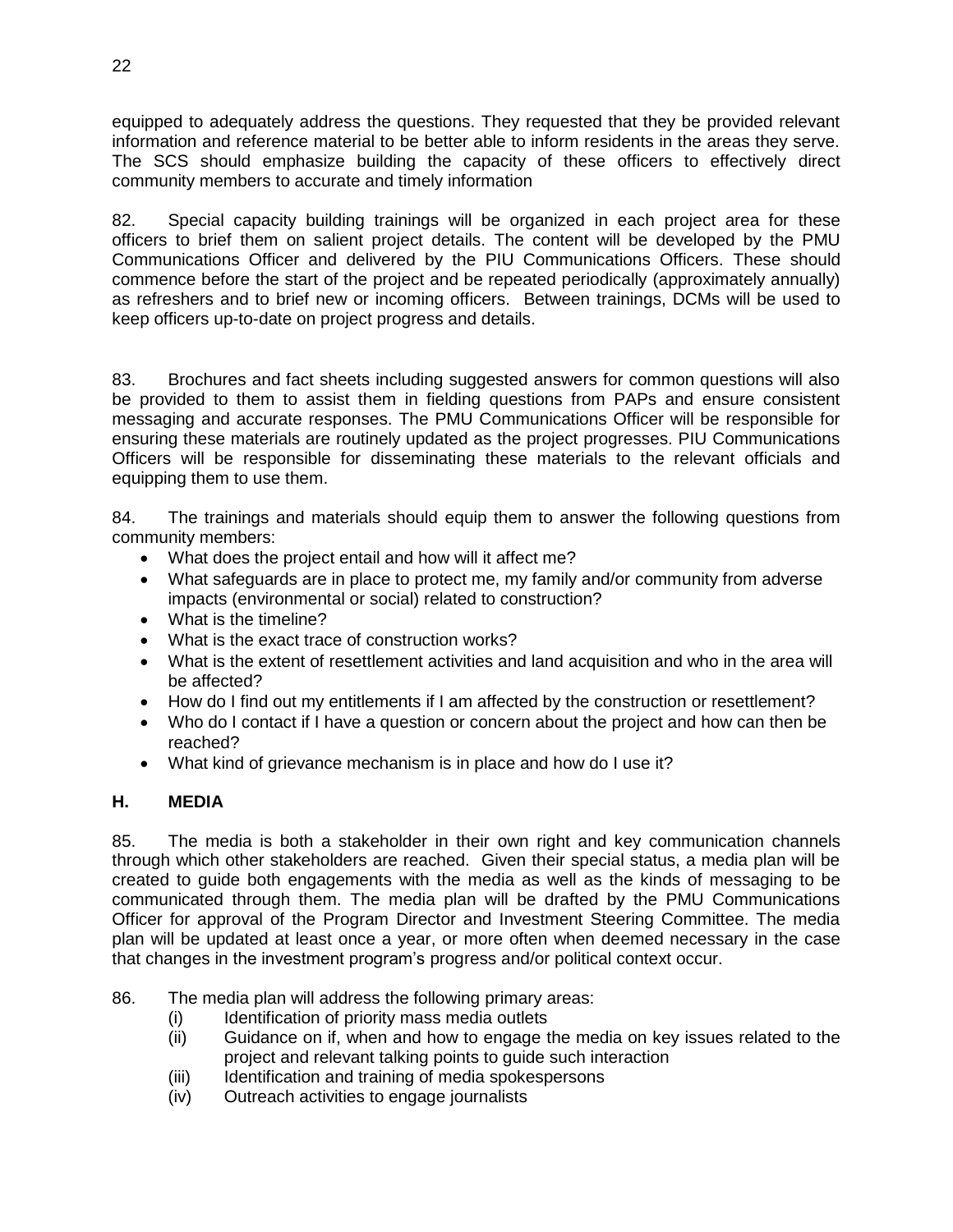- (v) Media coverage
- (vi) High Visibility media events
- (vii) Documentary
- (viii) Media placements

87. Core activities or elements that should be included in each of the above sections of the media plan are summarized below.

# **1. Identification of priority mass media outlets**

88. The media plan will take into account circulation and readership data to select the best news and media outlets to reach priority audiences. Based on an initial analysis of the Sri Lankan media market (see section IIH), the following broad approaches are suggested. These will be refined as needed depending on the specific message of each media product.

- (i) Preference for private newspapers over state-run because of their greater perceived credibility. In particular, it is recommended to use Lanka Deepa (daily and weekend editions) and Ada because of their widespread readership. However, to reach the Tamil audience, it will be important to use the state run Thinakaran and the Sunday Observer to reach the English-speaking professional audience.
- (ii) Television: It is recommended to emphasis outreach to private channels such as Hiru and Sirasa to capitalize on their credibility and popularity. However, national channels will also be important for reaching those rural audiences who may not have access to Hiru and Sirasa. In addition, the national channels offer free airtime for development-related information that can be used to distribute content about the investment program free of cost. State TV channels including National Rupavahini Corporation and Independent Television Network. Shakti TV for Tamil audience and private station Surya for Tamil.
- (iii) Radio: It is recommended to use a mix of private and state run radio stations for the above mentioned reasons. In particular, the private stations Hiru, Neth FM and Sirasa and the state run City FM. For Tamil audiences, it is recommended to use Surya Radio FM.

### **2. Guidance on when to engage the media on different issues**

89. Based on the Possible Public Concerns identified in Table 1 (see Section II), the media plan will state a strategy for how, when and if to engage the media on these points and provide talking points and guidance on how to respond to them if and when they arise. The media plan will also identify the messaging stance the MMDE is advised to take when responding to media interests in each issue area. In some cases, MMDE will want to proactively reach out to media to share information (a proactive stance). In other cases, MMDE may want to address the topic only if and when the topic is raised by the media (a responsive stance). The following matrix can be used as a framework for how to organize the messaging approach:

| rapic o. mcoouge olanoe matrix |                        |  |                       |  |  |
|--------------------------------|------------------------|--|-----------------------|--|--|
| Area of Likely Media Interests | Messaging              |  | Stance   Key Messages |  |  |
|                                | (Proactive/Responsive) |  |                       |  |  |
|                                |                        |  |                       |  |  |
|                                |                        |  |                       |  |  |

### **Table 3: Message Stance Matrix**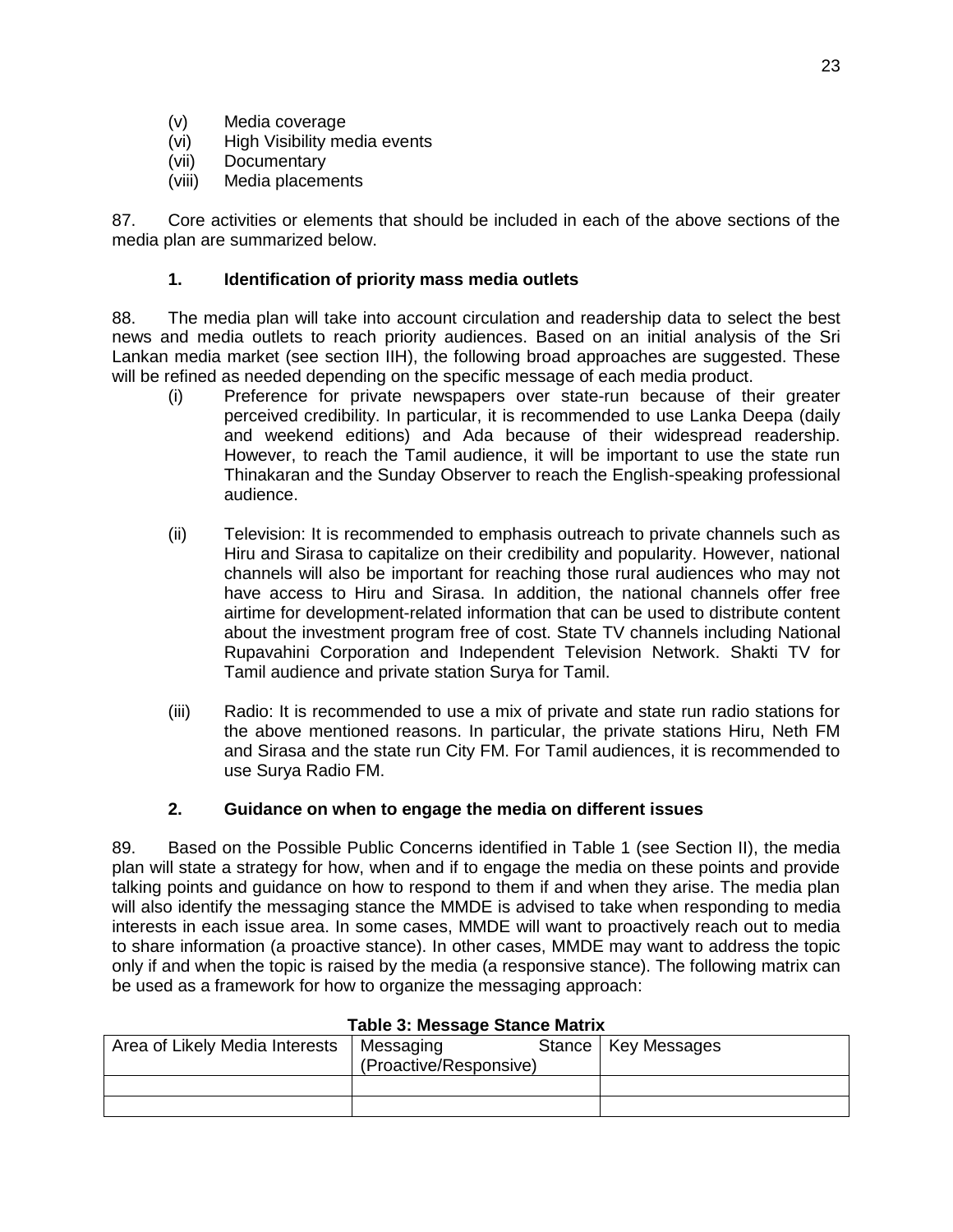# **3. Identification and training of spokespersons**

90. Specific spokespersons within the EA and within the PMU and PIU should be designated for fielding media inquiries and serving as interview participants for media coverage. At minimum this should include the MMDE Secretary, the Program Director and the PMU Communications Officer. Media spokespeople should receive basic training in responding to media and conducting interviews.

91. To ensure consistency of messaging, the Communications Officer will be responsible for maintaining up to date FAQs, holding statements and talking points for use by all who are tasked to engage with the media.

# **4. Outreach activities to engage journalist**

92. The media plan will include the following activities to both encourage journalists to cover the program and to maintain relationships with journalists:

- (i) Press briefings and news conferences including one held at the national level as well as one in each project area at commencement of the project, and then at project milestones thereafter (including commencement and/or completion of sub-projects and of subsequent tranches of the project)
- (ii) Annual networking gatherings with journalist covering irrigation sector
- (iii) Media tours and site visits for journalists
- (iv) List of expert sources and relevant administrative authorities, communities and experts available to journalists as sources
- (v) Media events with high visibility representatives during key project milestones.

# **5. Media Coverage**

93. The media strategy will emphasis using the above activities to pitch larger feature articles, radio segments and TV spots that detail project plans, benefits and progress as well as smaller news items on specific smaller milestones. When possible, story pitches should emphasize the human element of the story, featuring communities or individuals who will benefit from the activities. The PMU Communications Officer can actively pitch stories of different formats including:

- (i) Feature articles
- (ii) TV/radio talk show segments or debates
- (iii) Short informational or documentary pieces
- (iv) Expert round tables or interviews

# **6. High Visibility Media Events**

94. Major milestones should be used as occasions to host high-visibility events with media appeal that will provide opportunities for reaching the public with relevant information about the investment program and its projects. The attendance of high-ranking politicians will help to bring media attention to the event. In the timeframe of this version of the SCS (i.e., the first Tranche of the project), these would include the initial ground breaking for the first tranche of the overall investment, as well as ground breaking on individual projects. Ideally the President would host the first groundbreaking under the investment program and high-ranking representatives from the relevant area will conduct subsequent ones. When this SCS is updated in preparation for subsequent tranches, similar high visibility media events should be identified.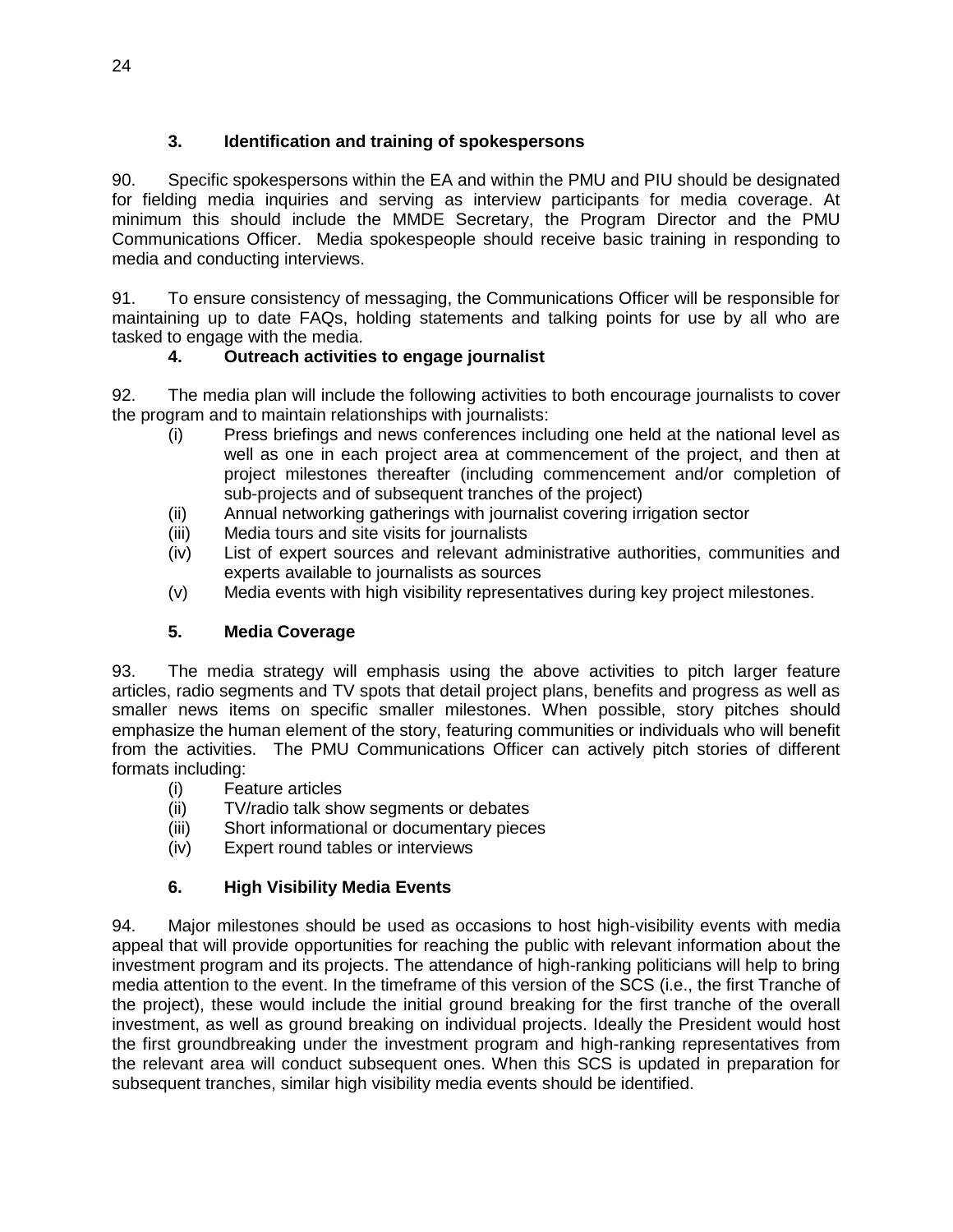# **7. Documentary**

95. MMDE can work with relevant television news channels such as National Rupavahini Corporation or Sirasa who have interests in development projects and development related content to produce an air a long-form documentary piece (20-30 minutes) on the project by providing the production teams with access and financial support for field visits and film shoots. It is suggested that such a documentary be produced only later in the program once activities have progressed sufficiently to feature the beneficial impacts of the first phases of the projects. This is likely to be possible only in the second tranche of the investment program and should be considered in more detail when the SCS is revised in preparation for Tranch 2. However, it would be useful for Communications Officers to arrange for the collection of some footage in project areas in in Tranche 1 both prior to and during initial construction phases. Such footage can serve to provide a before and after comparisons at the time of production of the documentary.

# **8. Media Placements:**

96. Advertising space will be purchased in both print, radio and TV outlets as a way to disseminate project information such as updated timelines, grievance mechanisms details, etc., to beneficiaries and PAPs. This will supplement the interpersonal communication which is the main channel for reaching community-level stakeholders and are described in Section IIIB as part of the overall activities for engaging PAPs and beneficiaries.

# **IV. MONITORING AND EVALUATION**

# <span id="page-28-0"></span>**1. Approach**

97. The monitoring and evaluation (M&E) of the stakeholder communication strategy and activities will be streamlined into the M&E processes of the project rather than be treated as a separate activity.

98. Communication elements can be incorporated into the following M&E activities already planned as part of the project performance management evaluation system (PPMES):

- (i) Quarterly progress reports
- (ii) Updated monitoring report of key benchmark indicators (including communication)
- (iii) Consolidated annual reports
- (iv) Mid-term review
- (v) MFF Completion Report
- (vi) All safeguards monitoring activities that feed into the above documents

99. To accomplish these, the PMU Communication Officer, aided by PIU Communication Officers will work with the specialists in charge of monitoring and evaluation and safeguards in the PMU and PIUs to incorporate communication indicators in the program monitoring activities listed above. This will include identifying relevant monitoring methodologies (which may include a mix of survey and FGD or other qualitative measures) and drafting relevant survey or FGD questions to aid in assessing communication-related indicators. In this manner, communication activities will be routinely monitored and updated, and form part of the primary data to be analyzed during the midterm review and MFF completion.

# **2. Monitoring**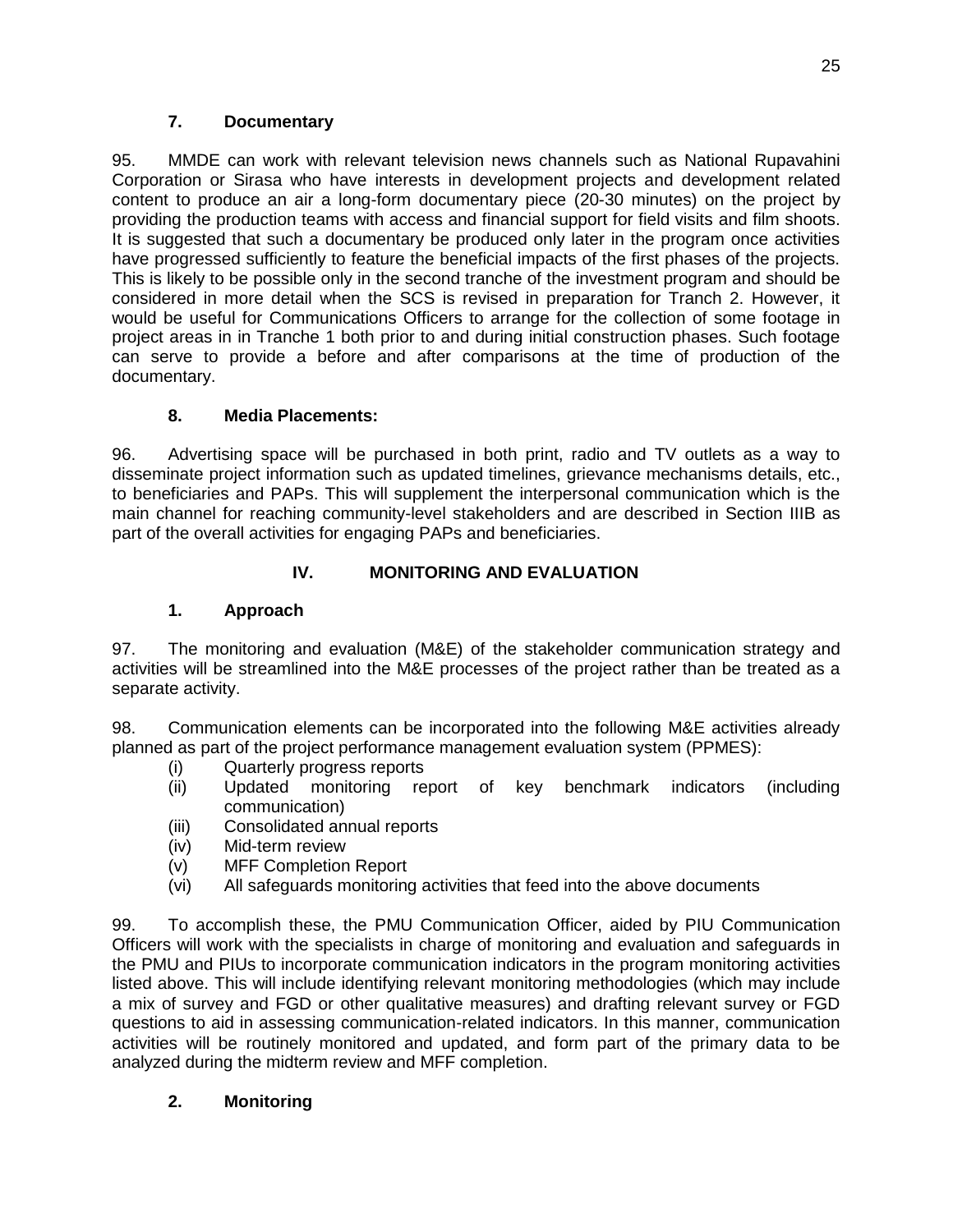100. The PMU Communications Officer will be responsible for ensuring continuous monitoring of inputs, outputs and outcomes such as the number of programs conducted, the number of products developed, and the number of people reached. The kind of information to be gathered for various kinds of activities is provided in Table 4.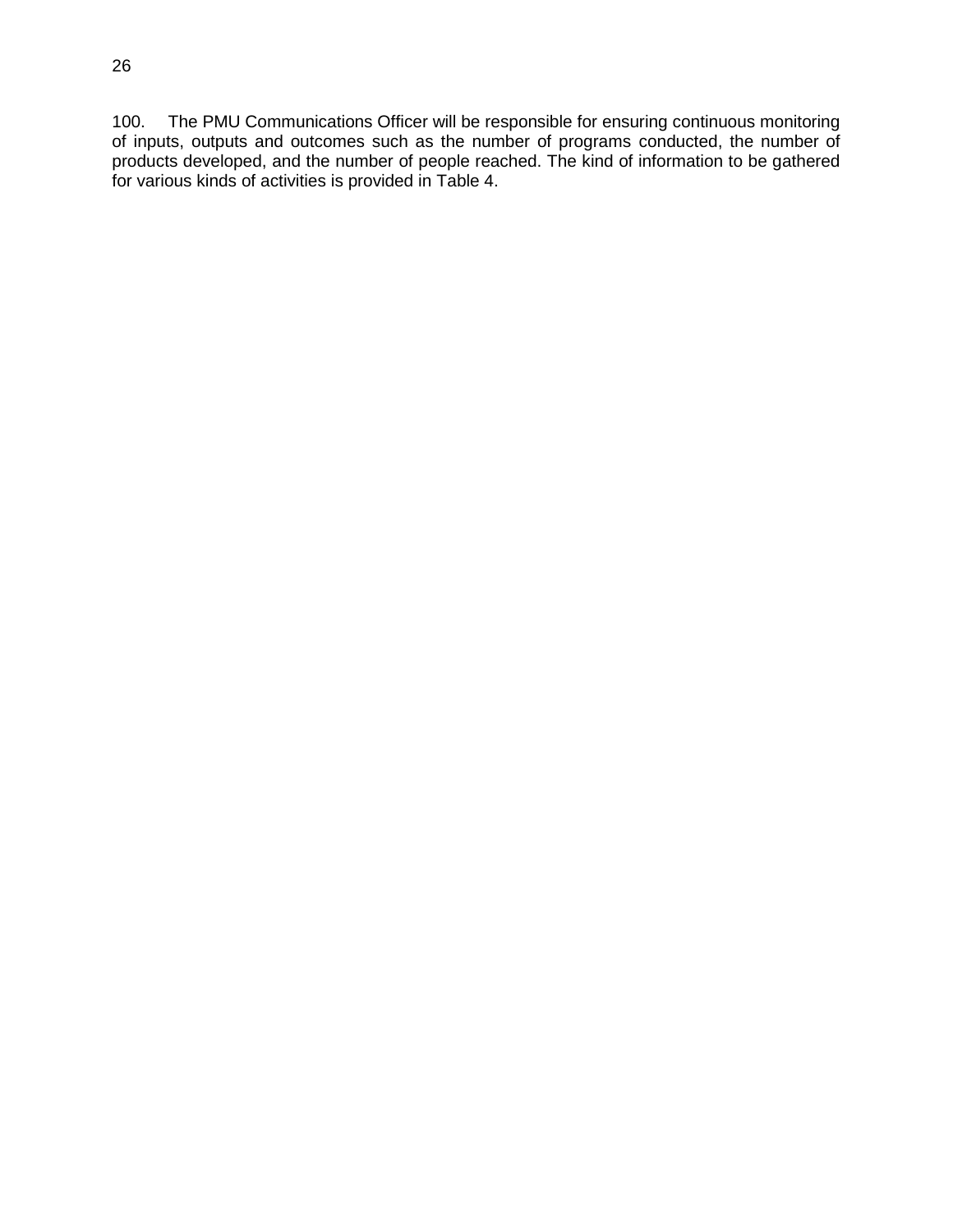| <b>Activities</b>                                                                                                                                                                 | <b>Input Indicators</b>                                                                                                                                                  | <b>Output Indicators</b>                                                                                                                                                                                                                                                                      | <b>Data Sources</b>                                                           |
|-----------------------------------------------------------------------------------------------------------------------------------------------------------------------------------|--------------------------------------------------------------------------------------------------------------------------------------------------------------------------|-----------------------------------------------------------------------------------------------------------------------------------------------------------------------------------------------------------------------------------------------------------------------------------------------|-------------------------------------------------------------------------------|
| <b>Awareness Activities:</b><br>Consultations and<br>community events                                                                                                             | # of meetings /<br>$\circ$<br>consultations<br>conducted<br># of participants<br>$\circ$<br>(disaggregated per<br>stakeholder)                                           | % of target audience<br>$\circ$<br>with access to<br>information<br>% of target audience<br>$\circ$<br>aware of project<br>objectives<br>% of supportive CSOs<br>$\circ$<br># of communication-<br>$\circ$<br>related issues<br>addressed (related to<br>safeguards / grievance<br>mechanism) | Participants lists;<br>photographs/video;<br>meeting minutes,<br>event agenda |
| Development,<br>production and<br>dissemination of IEC<br>materials (e.g., poster,<br>brochures, bill<br>boards/hoarding, info<br>sheets, public<br>announcement<br>systems etc.) | # of each kind of<br>$\circ$<br>product produced<br># distributed in each<br>$\circ$<br>location                                                                         | $#$ of target audience<br>reached                                                                                                                                                                                                                                                             | Inventory checks                                                              |
| Media coverage<br>(feature articles, news<br>segments, discussion<br>panels, etc)                                                                                                 | # of news and<br>$\circ$<br>features published<br>or broadcast about<br>project                                                                                          | % of positive coverage                                                                                                                                                                                                                                                                        | Media monitoring<br>and clippings                                             |
| Media placements<br>(e.g., documentary<br>content,<br>advertisements,<br>informational notices,<br>$etc.$ )                                                                       | # of media items<br>$\circ$<br>produced<br># of media items<br>$\circ$<br>placed<br># of media outlets<br>$\circ$<br>that published/aired<br>items                       | <b>Distribution base</b><br>(disaggregated per media<br>item)                                                                                                                                                                                                                                 | Media monitoring<br>and clippings                                             |
| Press<br>Conferences/media<br>tours                                                                                                                                               | # conducted<br>$\circ$<br># of journalist<br>$\circ$<br>participants<br># of resulting articles<br>$\circ$<br>published<br># of news telecast or<br>$\circ$<br>broadcast | # of journalist participants<br>who positively wrote<br>about/broadcast project                                                                                                                                                                                                               | Attendance lists;<br>Photographs;<br>Media monitoring<br>and clippings        |
| Capacity building                                                                                                                                                                 | # of trainings<br>$\circ$<br>delivered<br># of participants<br>$\circ$<br>Training curricula<br>$\circ$<br>developed                                                     | Participant self-reports<br>$\circ$<br>of knowledge and<br>confidence levels<br>Existence of a core<br>$\circ$<br>group of competent<br>media and external<br>spokespersons<br>Existence of a core<br>$\circ$<br>group of<br>spokespersons<br>disseminating                                   | Participants list;<br>training materials;<br>evaluation surveys               |

# **Table 4: Monitoring Indicators**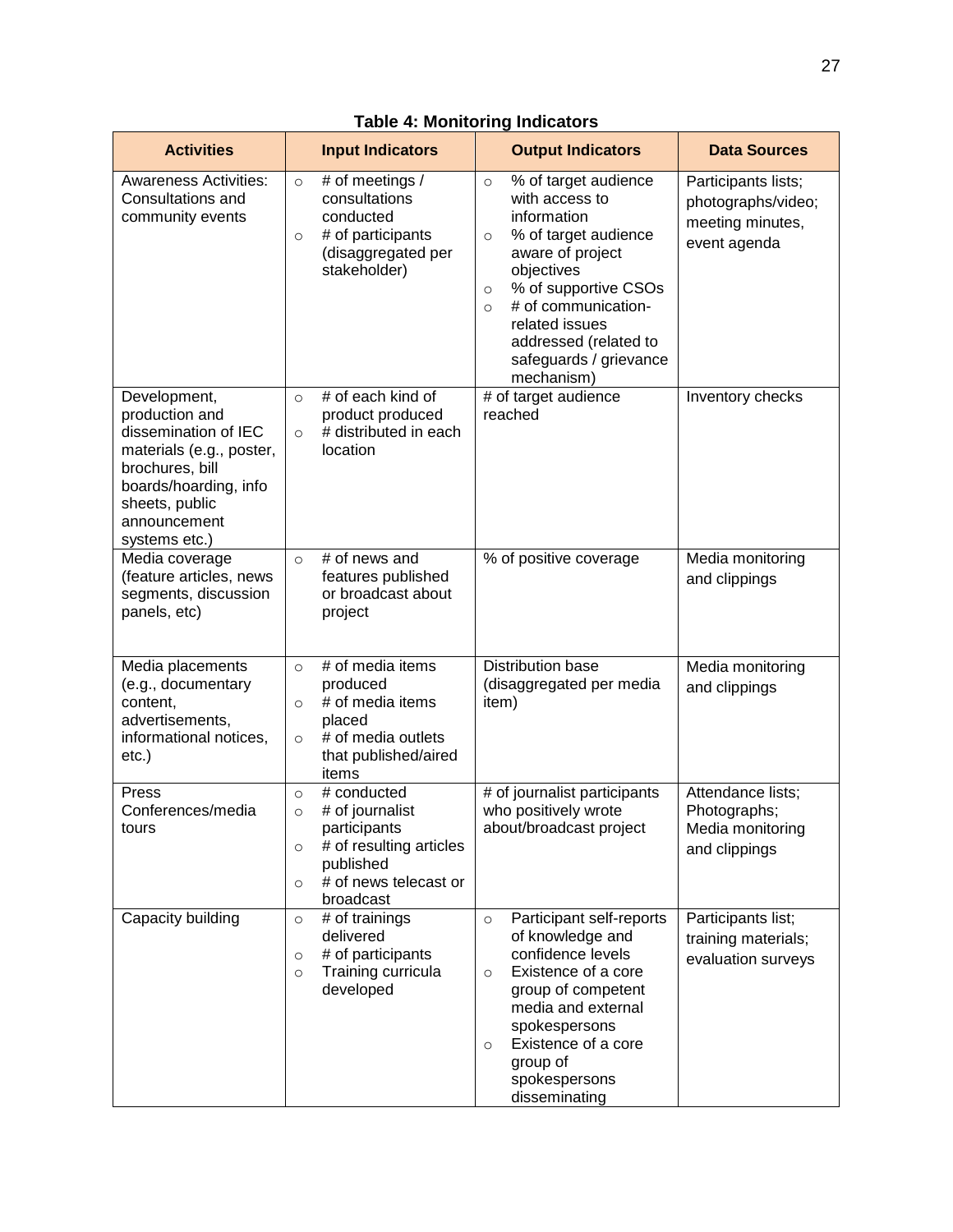| <b>Activities</b>                                                                                                                                                                          | <b>Input Indicators</b>                                                                                  | <b>Output Indicators</b>                                                                                                                                         | <b>Data Sources</b> |
|--------------------------------------------------------------------------------------------------------------------------------------------------------------------------------------------|----------------------------------------------------------------------------------------------------------|------------------------------------------------------------------------------------------------------------------------------------------------------------------|---------------------|
|                                                                                                                                                                                            |                                                                                                          | information at the<br>community level<br>% of media outlets<br>$\Omega$<br>that interviewed /<br>featured trained core<br>group members to talk<br>about project |                     |
| <b>Others</b><br>communication<br>channels:<br>Corporate<br>٠<br>communication<br>materials (e.g.,<br>like letterheads,<br>display boards,<br>etc)<br>Fact sheets and<br>$\bullet$<br>FAQs | # of each kind of<br>$\Omega$<br>product produced<br># distributed in each<br>$\circ$<br><i>location</i> | # of people reached                                                                                                                                              | Inventory checks    |
| Website                                                                                                                                                                                    | $#$ of hits                                                                                              | # of users who<br>downloaded<br>communication materials<br>(disaggregated by kind)                                                                               | Website metrics     |

### **3. Evaluation**

101. The communication components of the project will be systematically evaluated as part of the larger evaluation activities for the investment program. The PMU Communications Officer will be responsible for ensuring that the communication program is included in the evaluation design for each project as well as for the overall investment program.

102. Evaluation methods may be survey, interview, FGDs, case studies, direct observation, attitude, knowledge, skills and behavior changes and should be designed to assess impact indicators such as those presented in Table 5.

| <b>No</b>      | <b>Detailed activities</b>                                                                                  | <b>Impact Indicators</b>                                                                                                                                                        | Source of<br><b>Verification</b>                                               |
|----------------|-------------------------------------------------------------------------------------------------------------|---------------------------------------------------------------------------------------------------------------------------------------------------------------------------------|--------------------------------------------------------------------------------|
| 1              | Timely dissemination of information<br>and knowledge about investment<br>program implementation activities. | stakeholders are well informed<br>about project activities and are<br>able to state relevant project<br>impacts                                                                 | Mid-term and Final<br>Evaluation reports by<br>the independent<br>consultants. |
| $\overline{2}$ | Strengthen participation of<br>stakeholder in Implementation<br>activities                                  | Attendance by a broad range of<br>stakeholders in consultation<br>meetings and use of other<br>communication mechanisms by<br>project affected people and<br>other stakeholders |                                                                                |
| 3              | Improve the awareness and<br>information access of the<br>participants regarding the<br>investment program  | Increased positive perceptions<br>about the investment program<br>before and after the SCS.                                                                                     |                                                                                |

### **Table 5: Impact Indicators for Communication Activities**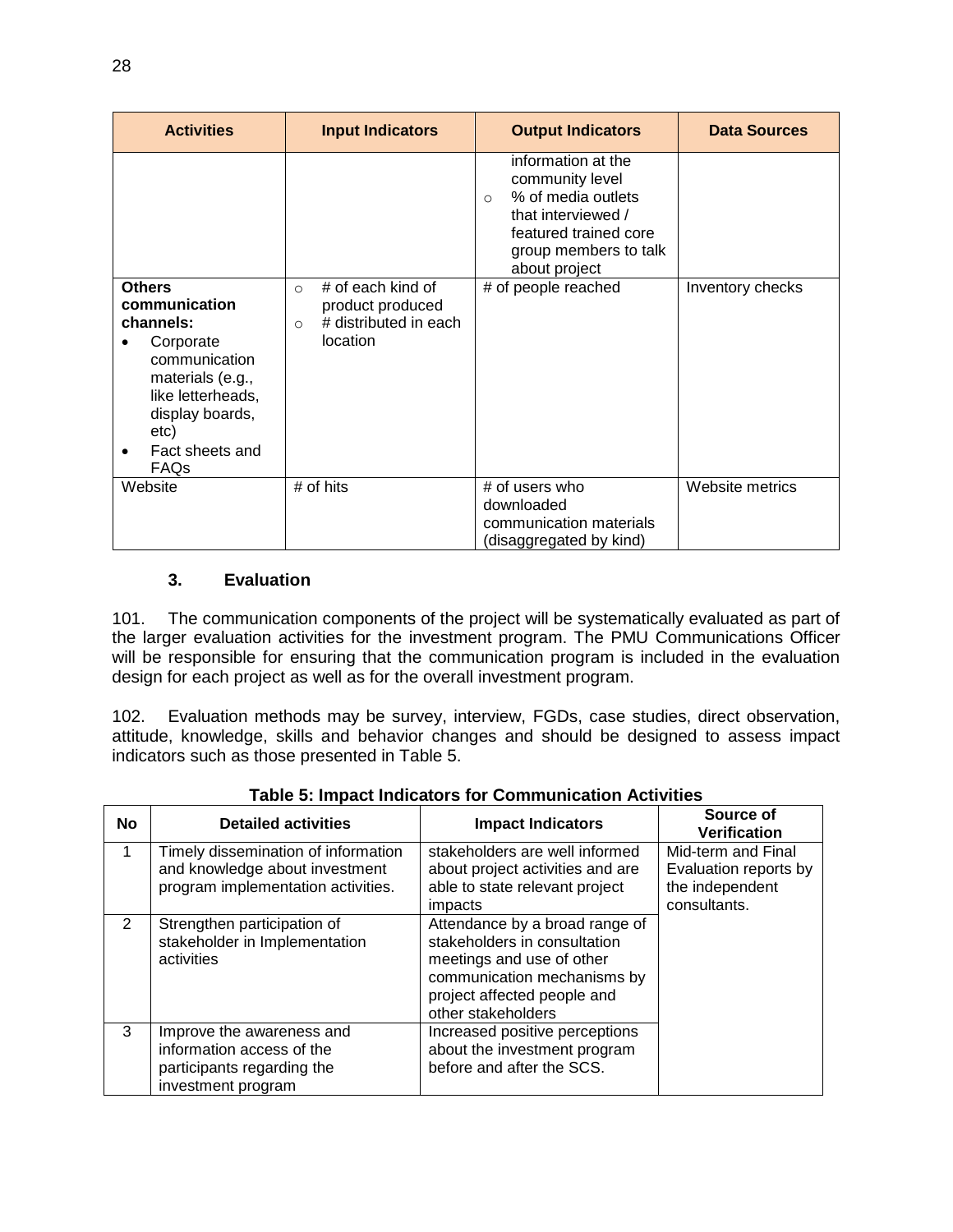# <span id="page-32-0"></span>**V. IMPLEMENTATION ARRANGEMENTS FOR COMMUNICATION DELIVERY**

# **A. Communications Staffing**

103. An overview of the proposed staffing arrangements for communications delivery is given in the chart in Appendix 5.

104. A Communications Officer at the C-Level Management category will be designated within the PMU for overall direction and oversight of communication activity delivery. Responsibilities and minimum qualifications for the PMU Communications Specialist are included in Appendix 4.

105. A Communication Officer at D-Level Management Category will be hired for each of the three project areas with primary responsibility for communication with stakeholders at the project level.

106. As per the ADB's Public Communications Policy, a focal point must be designated for regular contact with affected people and other stakeholders. The Project Directors for each project area will serve as the Focal Point for stakeholders specific to that project. They will be supported in this role by the Communications Officers in their project area. The Program Director, supported by the Communications Officer at the PMU, will be the focal point for all national level stakeholders of the overall investment program

107. The Program Management, Design and Supervision Consultant (PMDSC) will be staffed with a Communications Consultant that will provide inputs and advice to the PMU as needed.

108. The PMU Communications Officer will oversee the PIU Communications Officers to coordinate and deliver all necessary information for the public and project stakeholder groups with support and assistance of the Program Management, Design and Supervision (PMDSC) consultant.

109. The PMU Communications Officer will be responsible for developing, delivering and monitoring annual communications plans that are in line with the SCS and ensuring the development and delivery of communication materials and activities to ensure consistent and effective messaging across all three project areas and at a national level.

110. SCS underpins the annual communication plan, which describes the communication activities and knowledge products that the PMU will produce every year until 2020. Both communication strategies and plans will be reviewed during the annual review carried out by the PMU.

# <span id="page-32-1"></span>**A. Reporting Lines and Approvals**

111. The PMU Communications Officer will report to the Program Director who will provide final approval of all communication plans and materials before dissemination.

112. The PSC will receive updates on activities and proposed plans for comment and review when it convenes.

113. The PMDSC Communications Consultant will provide guidance and inputs to the Program Director and the PMU Communications Officer as needed.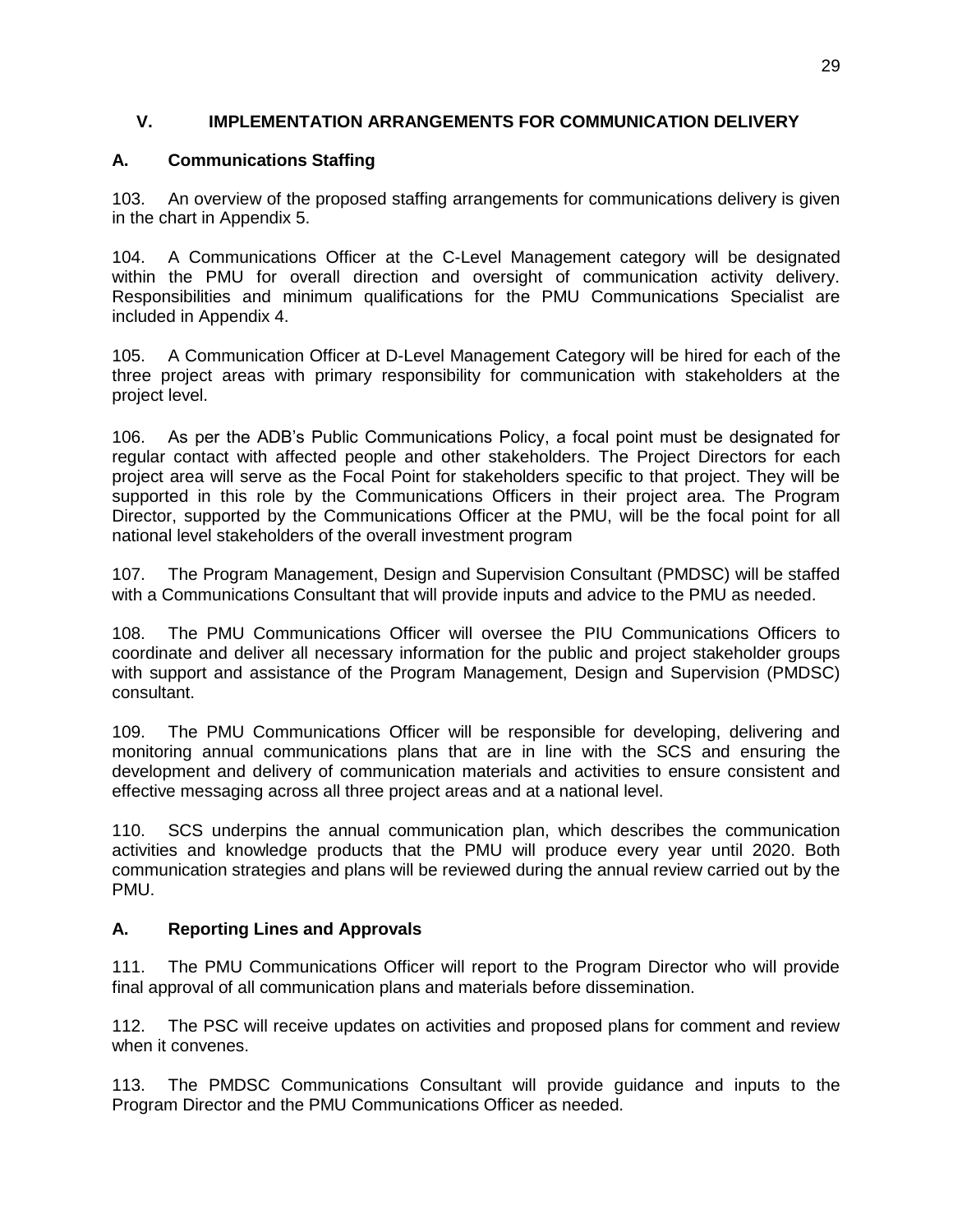114. The PMU Communications Officer should coordinate with ADB as and when needed on media and communication activities. The Program Director with support of the PMU Communications Officer will be responsible for ensuring that the communication activities are in line with all relevant ADB policies and guidelines.

### **VI. BUDGET**

<span id="page-33-0"></span>115. A summary of the proposed SCS budget is presented in Table 6.

| No              | <b>Activities</b>                           | Cost \$US |
|-----------------|---------------------------------------------|-----------|
| 1               | Human Resources                             | 153,611   |
| 2               | Equipment                                   | 10,578    |
| 3               | <b>IEC Campaign</b>                         | 37,304    |
| 4               | Advocacy                                    | 11,385    |
| 5               | <b>Basic Tools</b>                          | 32,667    |
| 6               | Public Display / Advertisement              | 22,522    |
| $\overline{7}$  | <b>Material Development</b>                 | 232,848   |
| 8               | Mass Media including documentary            | 140,252   |
|                 | production support                          |           |
| 9               | New Technology                              | 25,297    |
| 10              | Special Event Programs including            | 76986     |
|                 | community events and high profile media     |           |
|                 | events                                      |           |
| 11              | Transport, food, and lodging cost for field | 20,000    |
|                 | visit                                       |           |
| 12 <sup>2</sup> | <b>Contingency</b>                          | 74074     |
|                 | Total                                       | 814,824   |

# **Table 6: Summary of the Strategic Communication Plan's Budget (2015-2020)**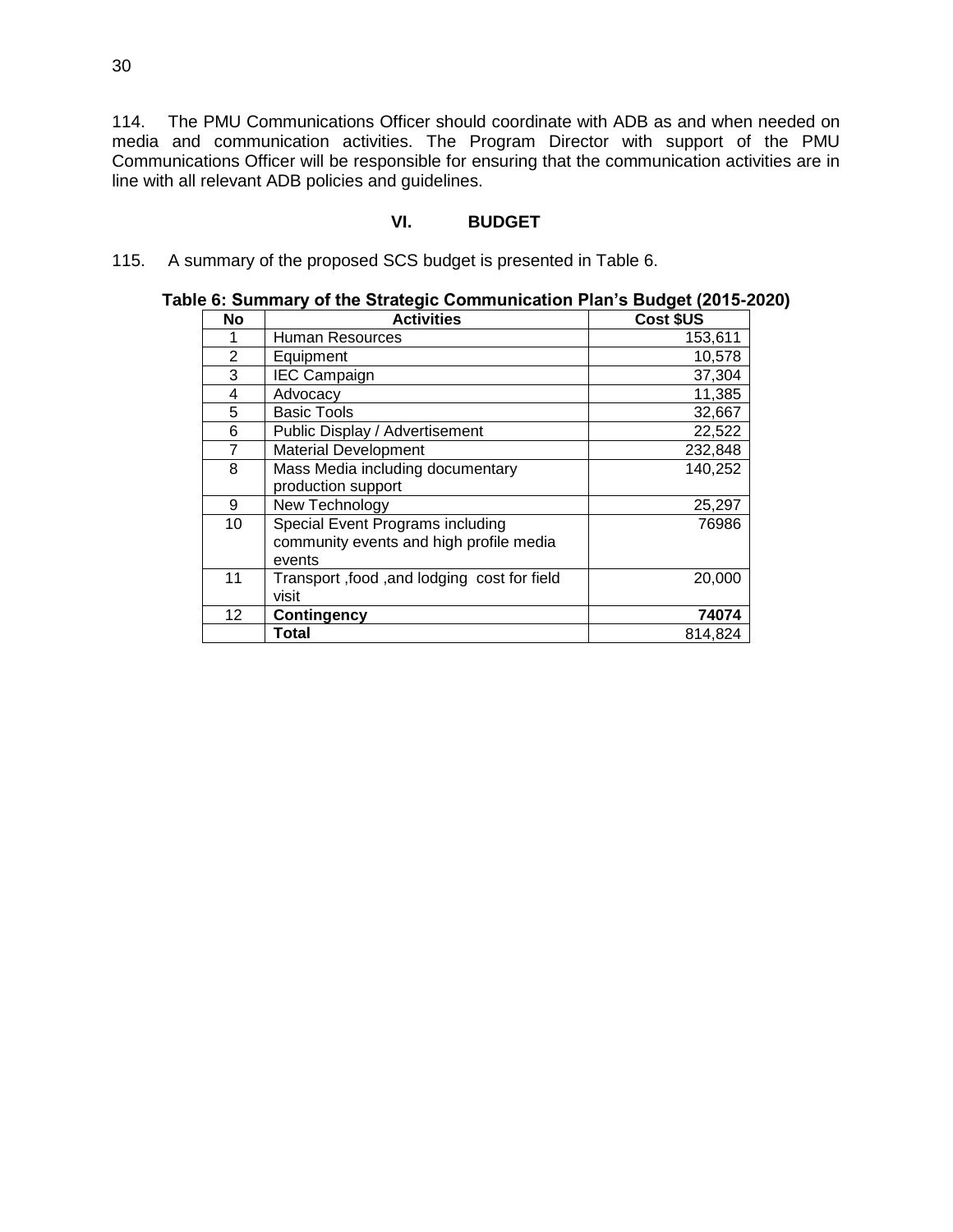### **APPENDIX 1: NEWS CLIPPINGS**

### <span id="page-34-0"></span>**Final phase of Mahaweli Development Scheme underway: Drought emphasizes need for urgent completion**

by Gamini Warushamana

*Source: Sunday Observer, August 24, 2014*

The final phase of the Mahaweli Development Project (MDP) is now underway to address water shortages in the Dry Zone up to Northern province. The prevailing drought has emphasized the need for urgent completion of the project.

Additional Secretary, Ministry of Irrigation and Water Resource Management (MIWRM), Sisira Kumara told Sunday Observer Business that this project, especially the North Central Province (NCP) canal is the only way to provide water to remote areas of the NCP and North Province (NP) and a long-term and sustainable solution for the issue.



### **Excerpts of the interview**

There is a misconception that the NCP Canal project is only to provide water to the Iranamadu tank in the North.

Iranamadu tank is the last major reservoir included in the MDP to provide Mahaweli water under the NCP Canal similar to other major reservoirs in the NCP which benefited from the diversion of Mahaweli waters.

In the next 25 years water will become the most important commodity and sharing this equitably while establishing the water rights of the farmers who enjoy such rights at present, will be the only way to take this country to prosperity while improving the living standards of the poor farming community in the area.

There are three major components of this phase; Moragahakanda and Kalu Ganga reservoirs and North Central Province (NCP) Canal. Construction works of the two reservoirs are now under way and are the last two major reservoirs in the Mahaweli Development Project planned in 1968.

The Moragahakanda reservoir is the most important in the Mahaweli system to address irrigation water deficit of developed Mahaweli areas under Polgolla-Amban Ganga complex. The NCP canal will supply water for irrigation to the areas identified in the Mahaweli master plan, further North in the Dry Zone.

The capacity of the Moragahakanda reservoir is 570 million cubic meters (mcm) and the dam is being constructed across Amban Ganga.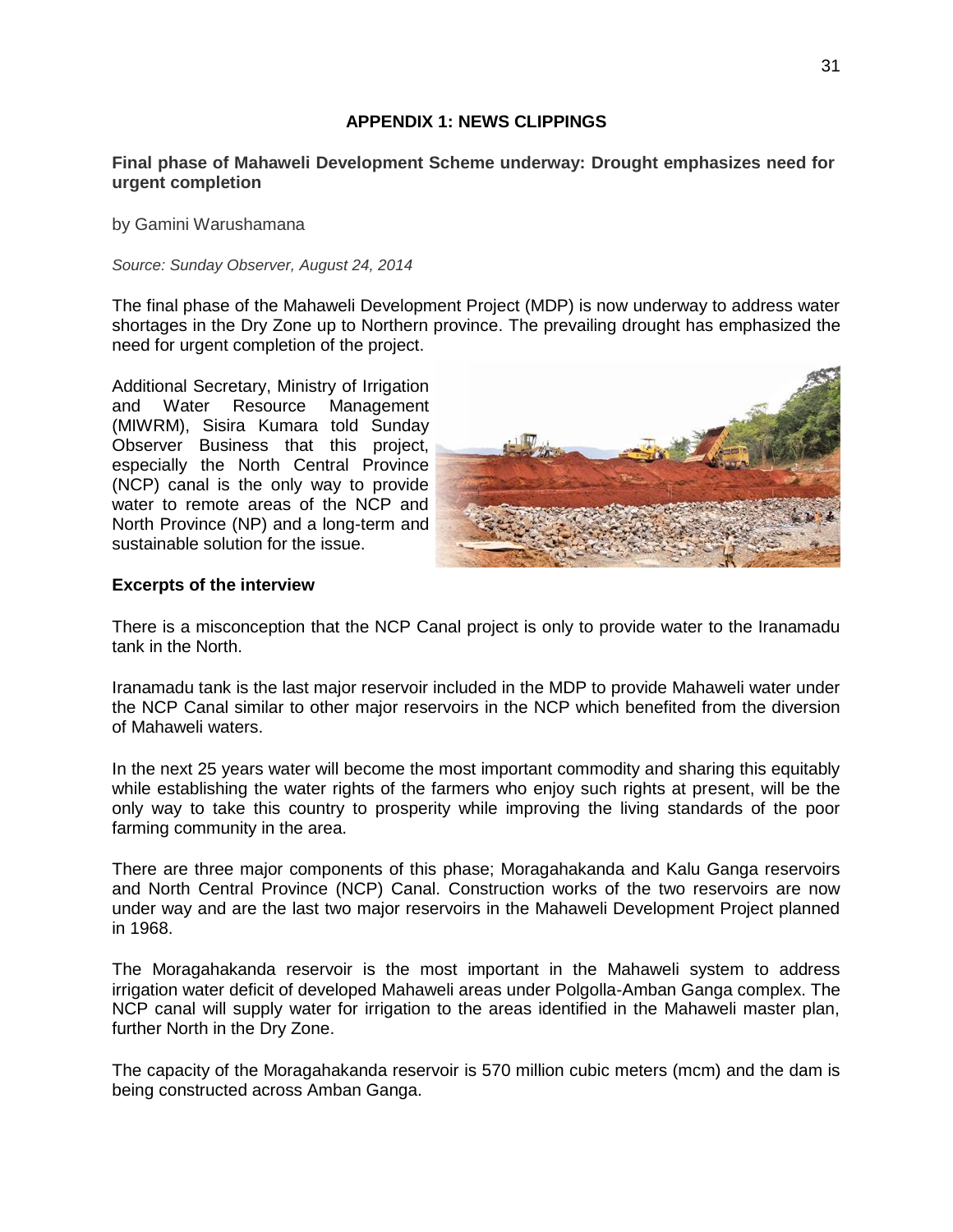The capacity of the Kalu Ganga reservoir is 250 mcm and the dam is being constructed across the Kalu Ganga.

These two reservoirs will add around 820-mcm additional water capacity to the existing Mahaweli system enabling added flexibility of water allocation and will help to reduce the adverse impact of climate change anticipated in the future.

As per the water balance studies there will be an excess of 100 mcm of water which could be transferred from Kalu Ganga reservoir to Moragahakanda to be used in other areas. This excess water in the Kalu Ganga reservoir will be transferred to Moraghakanda reservoir through a nine-kilometre long link tunnel.



Final phase of Mahaweli Development Scheme underway

The Mahaweli Authority of Sri Lanka (MASL) has planned to provide this water to Manankattiya - Mahakandarwa tanks which are in need of additional water as per the MDP. The total area expected to benefit from Moraghakanda and Kalu Ganga complex is about 93,122 hectares.

### **Water rights**

There is a misunderstanding among some sectors that once the Moragahakanda and Kalu

Ganga reservoir project are completed, the people in Polonnaruwa would be deprived of water rights due to the diversion of the Kalu Ganga and Ambanganga.

This is not true because water available in the two reservoirs with the diversion of the Mahaweli river through Polgolla is not sufficient to provide water beyond Mahakandarawa tank.

In the planning stage of the Kalu Ganga reservoir, the farmers in the Polonnaruwa area especially the farmers under Parakrama Samudra irrigation scheme who receive Kalu Ganga water at present through the Angamedilla diversion scheme protested regarding their water rights.

Accordingly, the Irrigation Department (ID) and Mahaweli Authority of Sri Lanka (MASL) and GA Polonnaruwa on behalf of the farmers signed a memorandum of understating that at times of water shortage, priority will be given to transfer water from either Moragahakanda or Kalu Ganga reservoirs to Parakrama Samudra and ensure their water rights in the future.

The NCP canal sub project is vital to address the plight of the farmers in most remote areas of Kebithigollewa, Horowpothana, Medawachchiya, Kahatagasdigiliya, Rambewa and Mihintale in the NCP including Padaviya - Wahalkada and Pavattakulum schemes.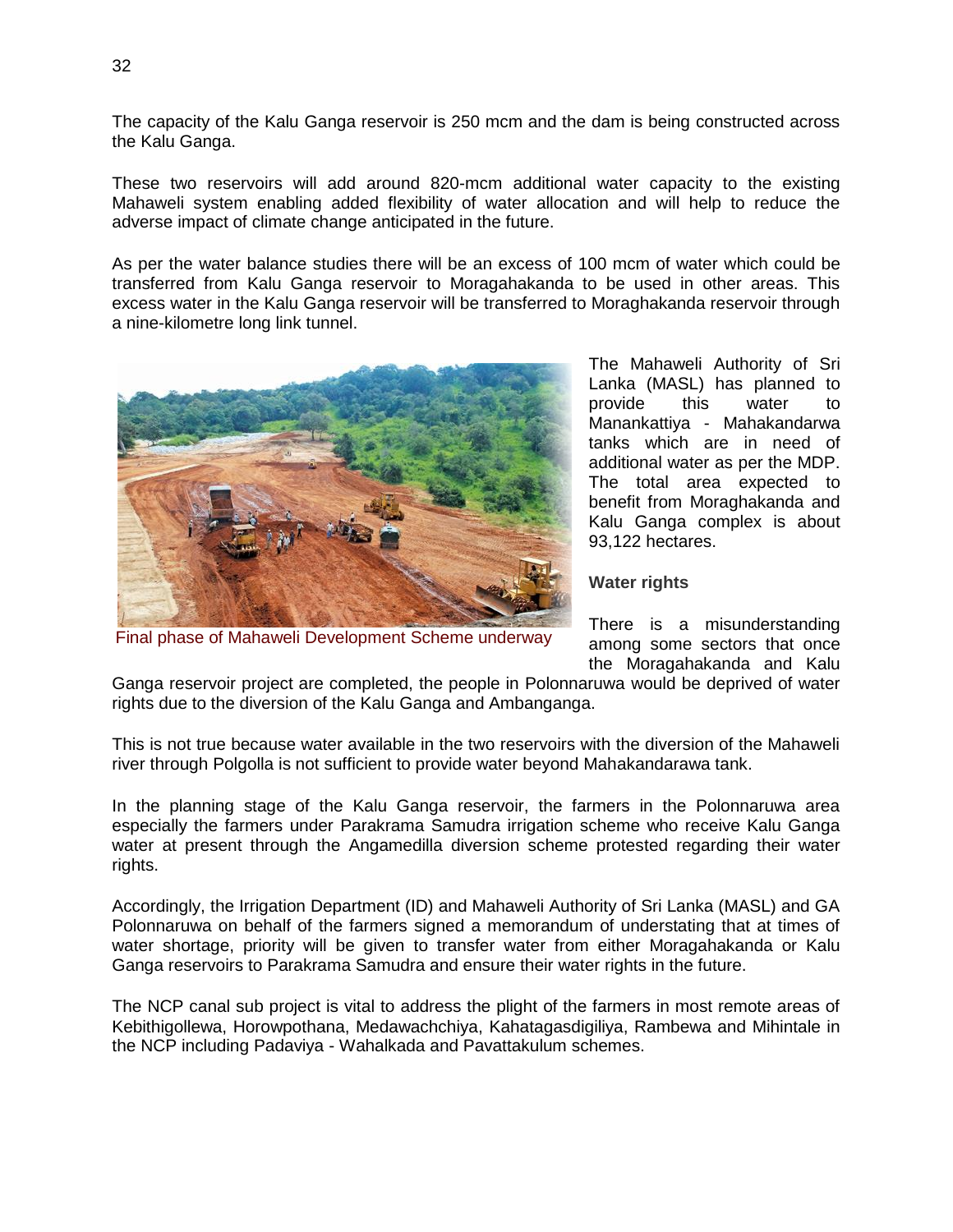People in Vavuniya and Killinochchi in the Northern Province (NP) also suffer due to a severe water shortage. Further, an acute kidney disease is fast spreading in the NCP threatening the lives of the people.

The provision of safe drinking water has been identified as one of the measures to combat this disease.

According to areas recognized as Mahaweli areas by the government in 1979 all the people under MDP have an equal right to get their share of water.

The objectives of MDP are to divert the surplus water of Mahaweli river basin for irrigation of 365,000 ha to attain self-sufficiency in food, provision of land and job opportunities to landless people and hydro-power generation. However, by 2012, 44 years after the launch of the project, only 150,000 ha or 41 percent of the work has been completed.

Over time, the government has revised MDP accounting for socio-economic changes and national development priorities.

The government's present priorities for the irrigation and water resources sector focus on ensuring availability of water for irrigation and minimizing variations in water availability by implementing trans-basin diversions to divert water to dry zone areas.

In November 2012 Government approved the Upper Elahera Canal from the Moragahakanda reservoir to launch the delayed NCP canal project.

### **NCP Canal area**

As originally proposed in the MDP, Moragahakanda and Kalu Ganga are the main irrigation infrastructure needed for the development of NCP canal project area.

The Ministry of Irrigation and Water Resource Management (MIWRM) carried out a comprehensive water balance study and the study considered present environmental, social and technical constraints.

This study has identified two water sources for optimum use of water in the Mahaweli river and adjacent river basins.

One is the transfer of water from Randenigala reservoir augmented with Heen Ganga and Hasalaka reservoirs. The Heen Ganga and Hasalaka are two major tributaries in the left bank of

the Mahaweli river and most of the water presently flows to the sea through Mahaweli river without being used.

Simultaneously it is proposed to divert lower Uma Oya water to Randenigala through Lower Uma Oya reservoir with the development of hydro power to

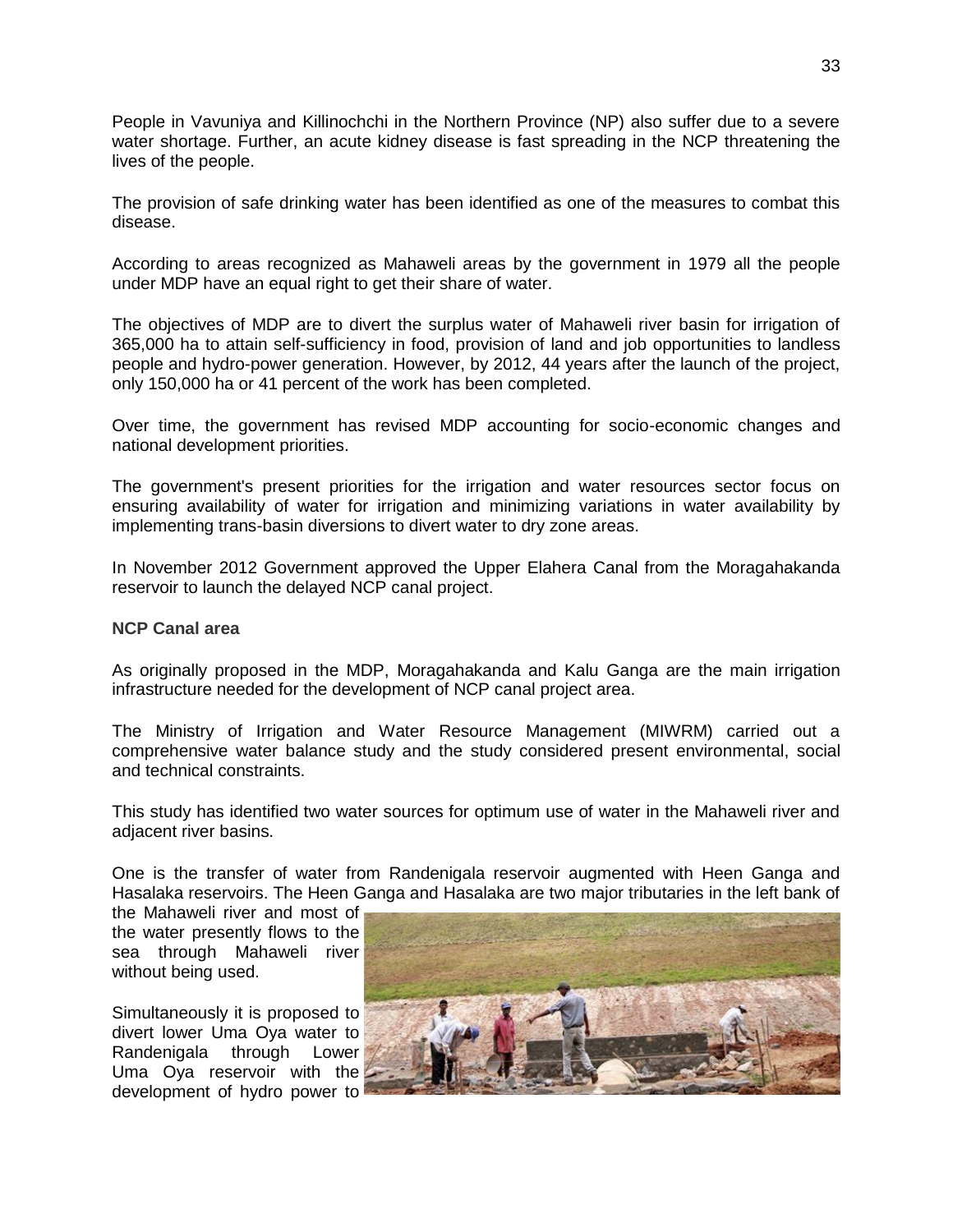compensate power loss due to transfer from Randenigala. This source will trap the present spillage amounting to about 900 mcm annually of Mahaweli water from the Minipe anicut located below Mahaweli major cascade Victoria, Randenigala and Rantambe.

### **Diversion**

The Minipe anicut is the gravity water diversion point to Minipe scheme (system E) in the Mahaweli left bank and systems C and B under Maduru Oya reservoir in the Mahaweli right bank.

After allowing for environmental releases and the need of water for new development projects, it is proposed to divert about 550 mcm annually from Randenigala using spilling water over Minipe anicut with another 150 mcm from Heen Ganga and Hasalaka reservoirs to Kalu Ganga reservoir and will be used to augment the Moragahakanda reservoir.

This route will add additional effective storage (Victoria and Randenigala) to the Mahaweli system and open another water transfer route to Moragahakanda reservoir adding flexibility to existing water transfer systems in the Mahaweli-Amban Ganga complex to mitigate climate change effects witnessed today and resulting in greater flexibility to the Mahaweli system.

The second source needs, lifting of water from Mahaweli river at Kalinganuwara in the Mahaweli river, considered as another ancient water diversion point combined with Angamedilla in the Amban Ganga. In the original Mahaweli Master Plan lifting of about 800 mcm of water annually amounting to about 30% of water requirement of NCP canal development area is proposed from Angamedilla.

### **Dry year**

Under the proposal, the quantity lift has been reduced to about 300 mcm of water annually to Moragahakanda system.

Even in a very dry year such as 2014 sufficient water is flowing in the Mahaweli river and part of this water if lifted could be used to minimize the drought conditions prevailing in the NCP.

This source also will add great flexibility in the operation of the Mahaweli system facilitating early commencement of cultivation in the Mahaweli system 'G' area and other existing major irrigation systems and will pave the way for optimum use of Maha rainfall in the NCP.

Supplementing Moragahakanda from the above two sources it is possible to provide approximately 1000 mcm from Moragahakanda to NCP Canal area including 70 mcm is allowed as drinking water. Thus, it should be clearly understood that full development of NCP canal is possible only with transfer of water through the above two sources to Moragahakanda reservoir complex.

Once additional water is transferred then it is possible to extend the NCP Canal beyond Mahakandarawa tank without affecting the Polonnaruwa irrigation system. An environmentfriendly water diversion system is proposed from the NCP Canal to feed the minor tank cascade system.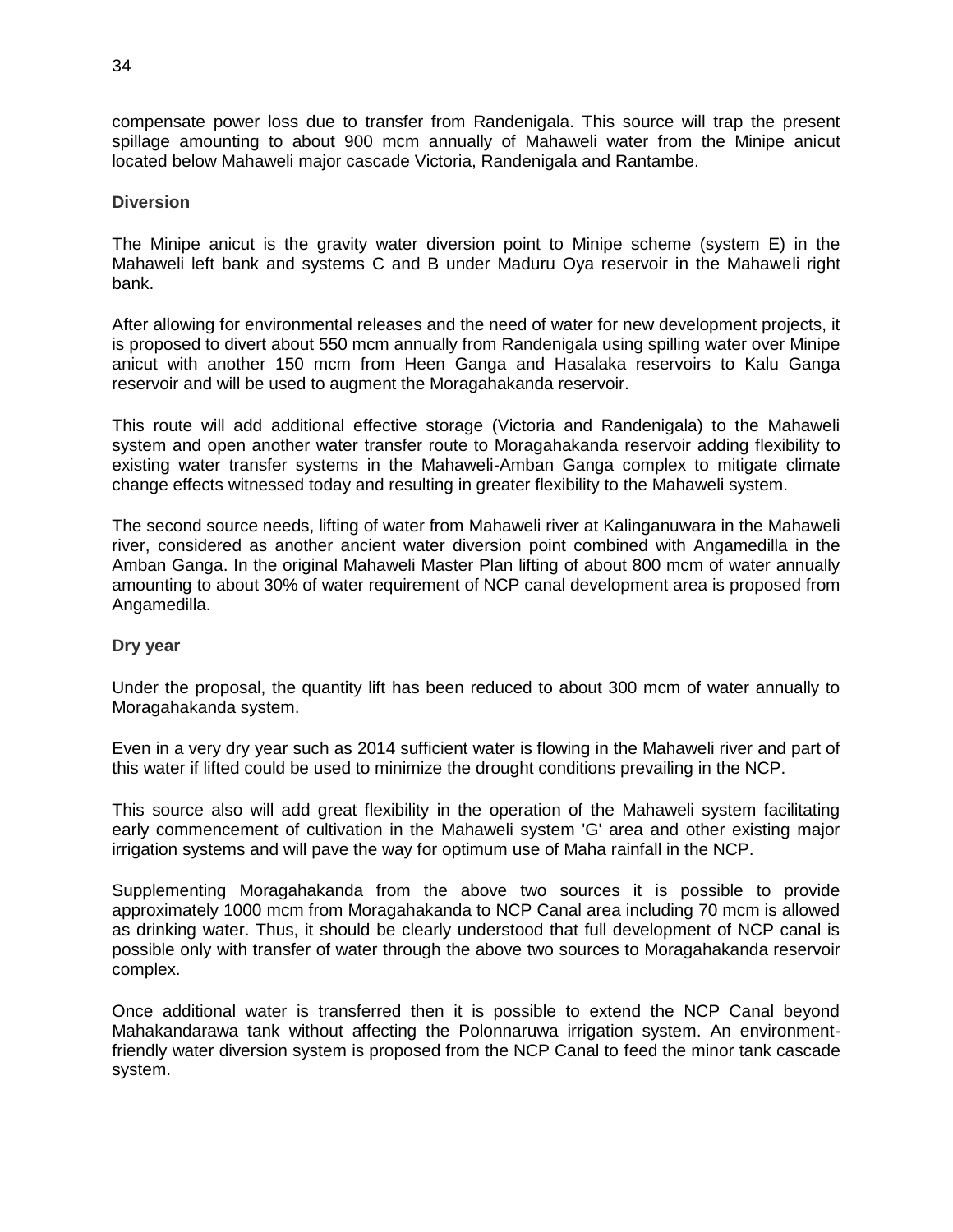This comprises about 1,000 tanks situated in the ancient settlement areas of which major part lies in NCP, north of Anuradhapura and the balance part in Northern province in an around Vavuniya town, fulfilling the dream of the farmers in the area.

Neither large-scale system development as done in the past nor new areas have been proposed for development. The existing forest areas will be linked to create large forest range areas for co-existence of wildlife minimizing the human-elephant conflict in the area.

Another notable achievement in this project is paving the way for diversion of the Mahaweli to water scarce Hakwatuna Oya scheme in the upper Deduru Oya basin and upper Mi Oya irrigation system in the driest areas of the NWP in the Polpitigama, Galgamuwa and Ehetuwewa and Yapahuwa Pradeshiya Sabah areas fulfilling the dreams of farmers in the area.

It is estimated that about 130 mcm of water could annually be transferred to this area through the existing Wemedilla-Dewahuwa water diversion system while stabilizing the systems further.

#### **Climate change**

Today, the country is going through one of the severe droughts in recent times with no rains in some parts of the country for the past nine months.

The only way to fight future climate change effects, drought and floods in the NCP is to add storage capacity to the Mahaweli system. The proposed supplementary water diversions linking the existing and proposed irrigation infrastructure will minimize these effects in the future.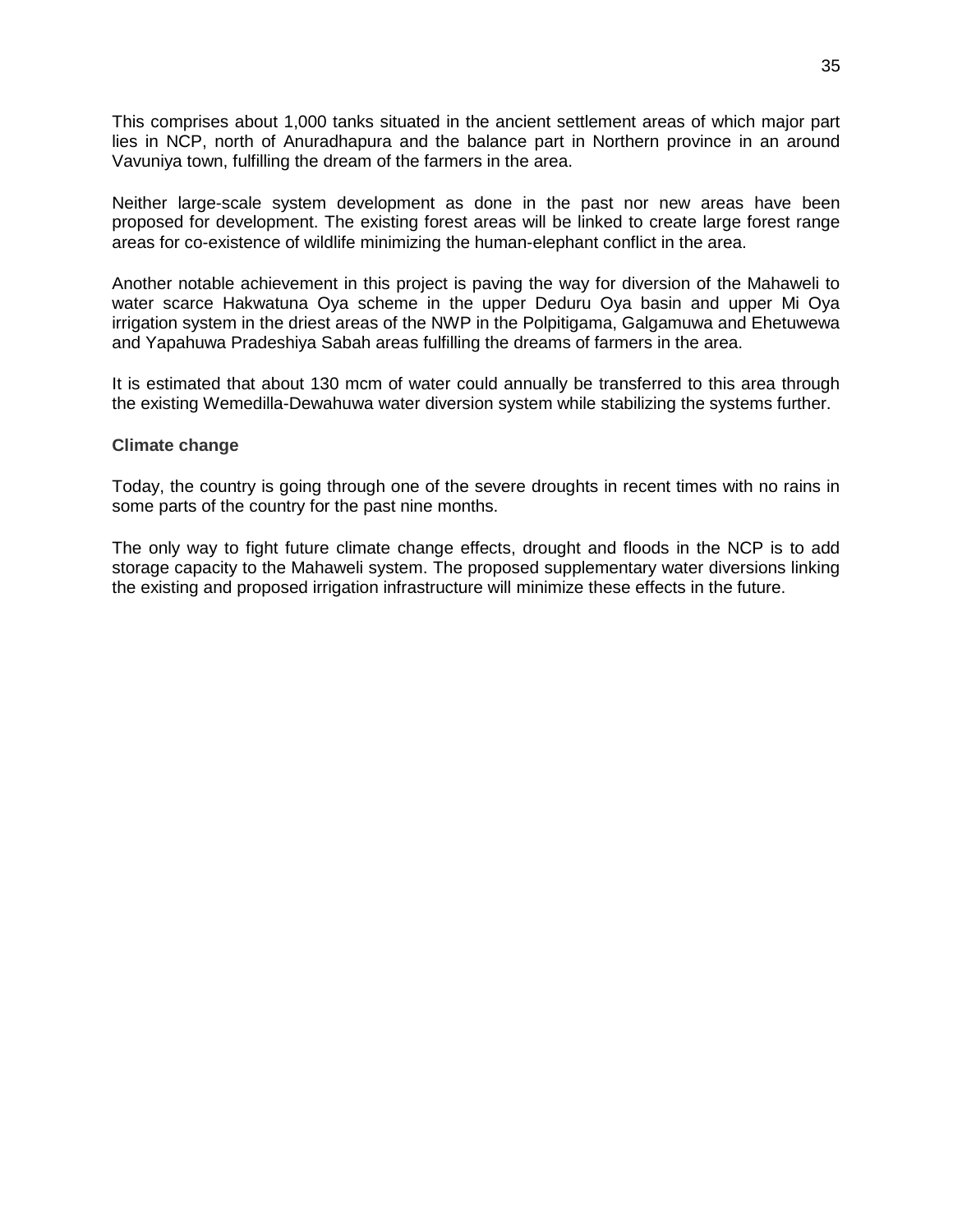# **Moragahakanda project not meant for Iranamadu'**

*Source: Daily Mirror, July 29, 2014*

It is a gigantic project that would feed reservoirs and Minneriya, Girithale, Kaudulla and Kantale tanks. Some individuals are attempting to augment it to the North, which is not possible.

Health Minister Maithripala Sirisena said that Moragahakanda reservoir scheme was inaugurated to provide relief to the people in the Rajarata area, who had been facing hardship with inadequate irrigation facilities and drinking water and said that it was not possible to augment it to the Iranamadu tank as certain individuals were expecting it to be.

Addressing a public meeting to establish an SLFP office in Minneriya, he said the objectives of the project could not be reaped if it was augmented to the north.

"Today millions of people in Polonnaruwa, Anuradhapura, Trincomalee, Ampara, Batticaloa and Hambantota districts are affected by the prolonged drought. People in the Rajarata region, are the worst affected. Moragahakanda project is intended to solve this shortcoming and it would be completed in a couple of years. It is a gigantic project that would feed reservoirs and Minneriya, Girithale, Kaudulla and Kantale tanks. Some individuals are attempting to augment it to the North, which is not possible. I am of the opinion that the project would fail if it was augmented to Iranamadu. The main objective of the project is to provide relief to the people in the Rajarata region and everyone must understand the reality." The Minister said Social Services Deputy Minister Chandrasiri Suriyarachchi and Deputy Land Development Minister Siripala Gamlath were also addressed the gathering.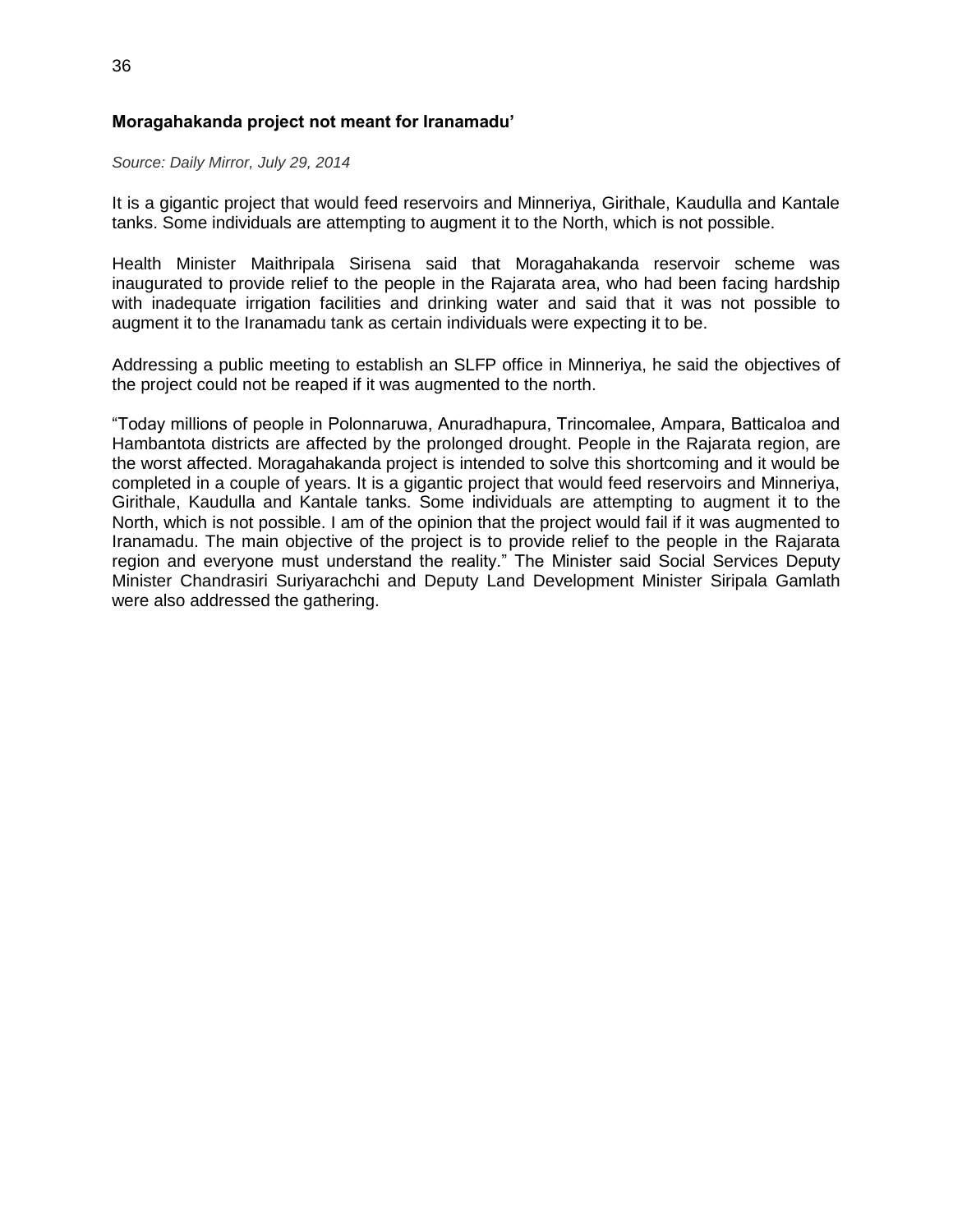# **APPENDIX 2: LIST OF PARTICIPANTS IN STAKEHOLDER ANALYSIS**

# <span id="page-40-0"></span>**Project Beneficiaries**

To protect the privacy of participants, a summary of focus groups and the number of participants (male or female) is given below rather than participant lists. A list of participant names is available upon request with the MMDE.

| Group                                    | <b>Number of Participants (M/F)</b> |
|------------------------------------------|-------------------------------------|
| D35 Bedun Ela Farmer Organization,       | 10M                                 |
| Weraganthotha, Minipe                    |                                     |
| D35 Bedun Ela Farmer Organization -      | 10F                                 |
| Weraganthotha, Minipe                    |                                     |
| D35 Bedun Ela Farmer Organization -      | 5M, 2F                              |
| Weraganthotha, Minipe (Youth group)      |                                     |
| <b>Elehara Farmer Organizations</b>      | 40M                                 |
| Farmer Organizations, Hearthgama         | 43M                                 |
| Community Hall, Polpithigama             |                                     |
| Farmer organizations, Hearthgama         | 7F                                  |
| Community Hall, Polpithigama             |                                     |
| Farmer organizations (youth), Hearthgama | 2M                                  |
| Community Hall, Polpithigama             |                                     |
| Galewela Community Hall, NWPC area       | 60M, 23F                            |
|                                          |                                     |

# **Field Level Officers Weragantotoa and NaminiOya, Minipe**

| <b>Name</b>                     | <b>Profession</b>              |
|---------------------------------|--------------------------------|
| Ms.W.M.ChandraKumari            | Samurdhi Development           |
|                                 | Officer                        |
| W.M.M.Weerasekara               | Gramasewa Officer              |
| Mr.M.W.G.Wimala Banda           | <b>Economic Development</b>    |
|                                 | Officer                        |
| Mr.H.M.M.G.Thilakarathna Banda  | <b>Economic Development</b>    |
|                                 | Officer                        |
| Mr.A.M.IshanDhanushka           | Work superintendent            |
| Mr.S.W.G.M.P.Ananda Bandara     | GramasewaNiladari              |
| Mr.A.G.P.R.Warnasuriya          | Economic Development           |
|                                 | Officer                        |
| Ms.R.G.Ashoka                   | <b>Agricultural Production</b> |
|                                 | and Research Assistants        |
| <b>Key Informant Discussion</b> |                                |
|                                 |                                |

Mr.W.P.G.MahindaWijesuriya Chairman D 52 Ela Mr.W.G.Siyasena Treasure D 52 Ela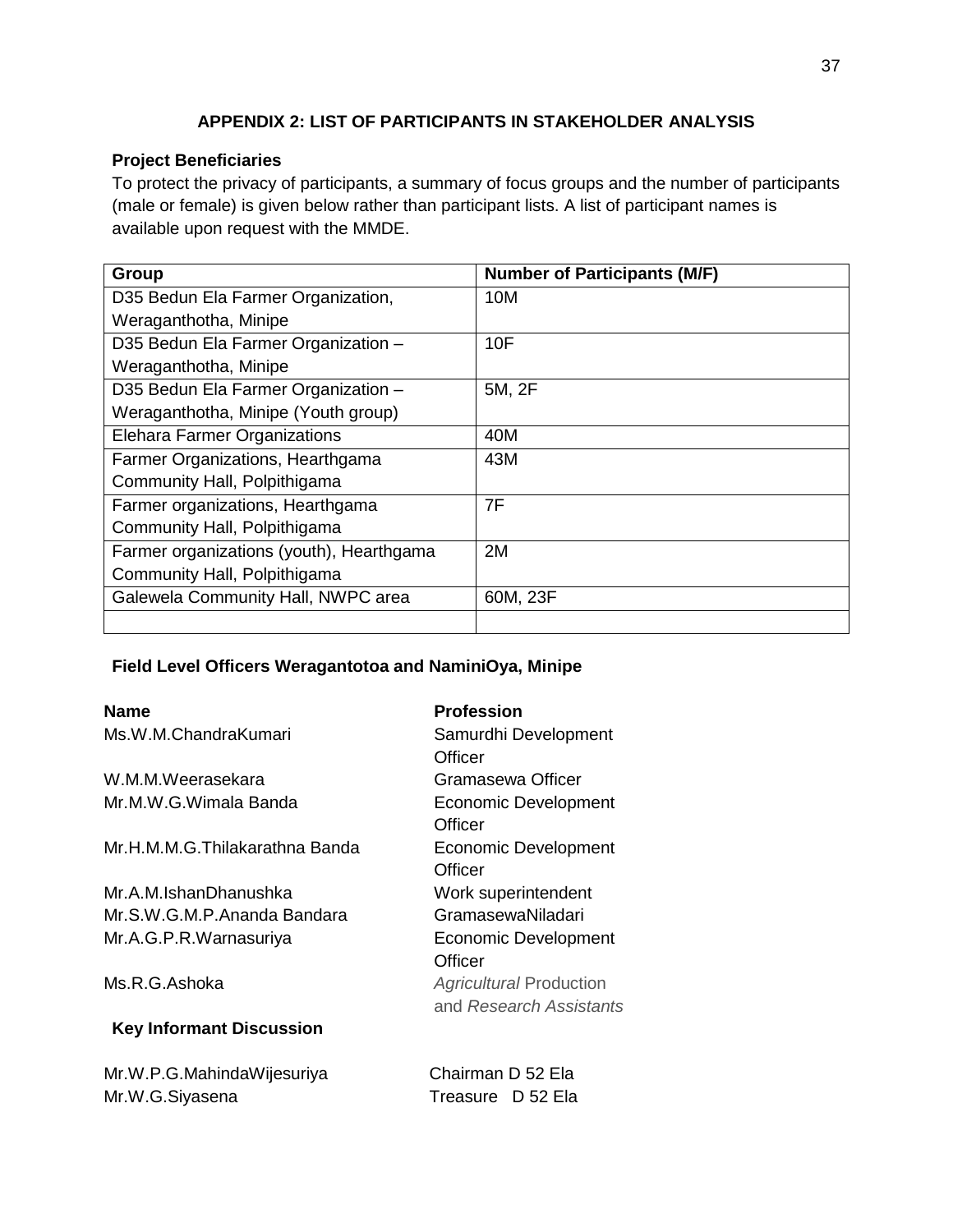Mr.H.G.Sarath Kumara Farmer D 52 Ela Mr.M.A.D.Bandara Resident Project Manger Mr.S.W.G.M.P.Ananda Bandara GramsewaNiladari Mr.W.A.WasanthaJayasundara Chairman –PradesiyaSaba - Minipe Ms.S.D.Nagahathenna Divisional Secretary – Minipe

Ms.H.M.E.G.A.P.Herath Economic Development Officer –

Mr.H.M.G.Senewiratna District Secretary – Kandy Mr. Mediwaka **Project Director - Minipe** 

# **Field level Officer Venue – Polpithigama Pradesiya Saba**

### **Name** Designation

Ms. NisansalaHandagama Development officer -Ms. S.PD.S. Priyadarshani Development officer

### **Department of Irrigation**

eng.M.L.A.V.Omeshani Engineer assistant eng.G.P.S.Sanjeewa Engineer assistant

### **Key Informant Interview – Officers**

### **Name**

Mr.L.R.RanjthWijenayaka Chairman

Weraganthota

Mr.B.M.S.S.Basnayaka Gramasewaniladaree -351,Pallekele Mr.W.A.PriyanthaWerasinghe Gramasewaniladaree- Polpithigama Mr.W.A.Wasantha Gramasewaniladaree 338 Bulnewa MrK.BW.M.N.R.Bandara Gramasewaniladaree -Moragollagama Mr.D.M.S.Ruwan Kumara Gramasewaniladaree -Poharawaththa Ms.J.Jayawathi Institutional development officer

Eng. B.A.S.S. Perera Director of Irrigation /Director North Western cannel Programme eng.G.M.R.A.Perera Deputy Project Director Eng. H.M.U.B. Herath Divisional Irrigation Engineer

### **Designation**

Mr. W.G.W.Wanasignha Divisional Secretary -Polpithigama PradesiyaSabaPolpithigama Eng.R.M.A.R.Bandara Divisional Irrigation Engineer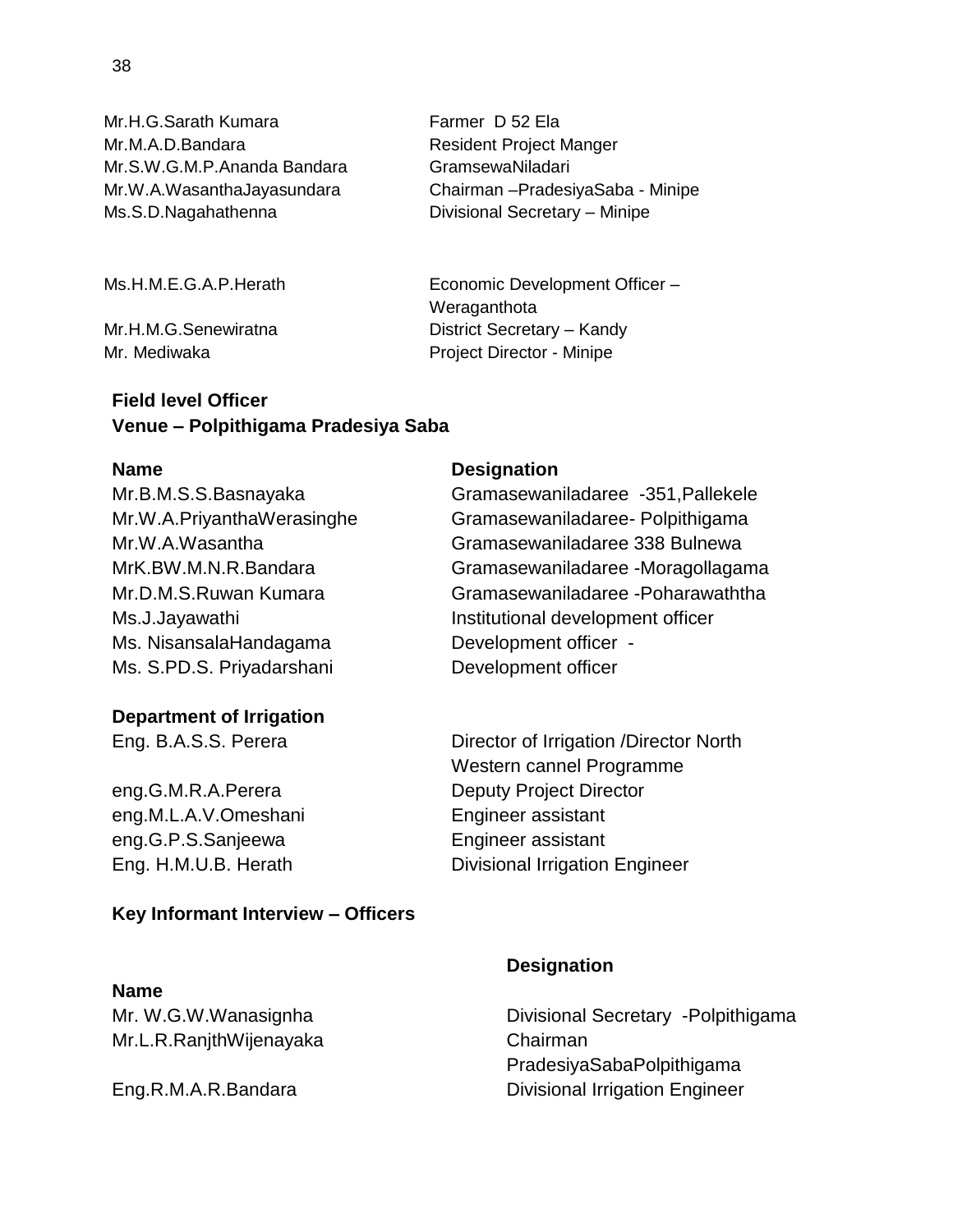**Field Level Officers – Galewela** Eng.W.M.D.Wijesinha Internation Engineer –NWPCP Ms. A.M.K.C.K. Athapathtu Divisional Secretary- Galewela

Eng. D.S.N.Jayamanne Divisional Irrigation Engineer – Hiriyaya

# **Venue – Galewela Divisional Secretariat**

# **11th September 2014**

### **Name** Designation

Ms. KusumHewage **Divineguma Development Officer** Ms.A.G.Jayawathi Ms.A.G.Jayawathi Agriculture production Assistant -Ms.S.L.Farnina Economic Development Officer - Ranmediyawa

Ms. E.G.A.M.Wimalarathane Development Officer

### **Key Informant Interview**

Mr.AnuraSathurusingha Conservator General DFC Eng. Badra Kamaladasa – Director General ID Mr.Saman Fernando - Additional SecretaryMWRC Mr.Mahinda Senewirathna Director – Operation - DFC Mr. Manjula Amararathna Deputy Director- DWLC Mr. E. Perera Safeguard officer SARD

<span id="page-42-0"></span>APPENDIX 3: STAKEHOLDERS LIST

# **Primary Stakeholders**

Program Affected People (PAP) Program Beneficiaries

# **Government Officials and Policy Makers**

Government of Sri Lanka (GOSL)

### **Cabinet Ministries**

Ministry of Irrigation and Water Resources Management (MIWRM) Ministry of Finance and Planning (MFP) Ministry of Lands and Land Development (MLLD) Ministry of Wild Life Resources Conservation (MWRC) Ministry of National Heritage (MNH) Ministry of Disaster Management (MDM)

Eng. K.R.S. Perera – The Contractor of Director, Development MWRC Ms. Manjula Amerasnghe Environment Specialist –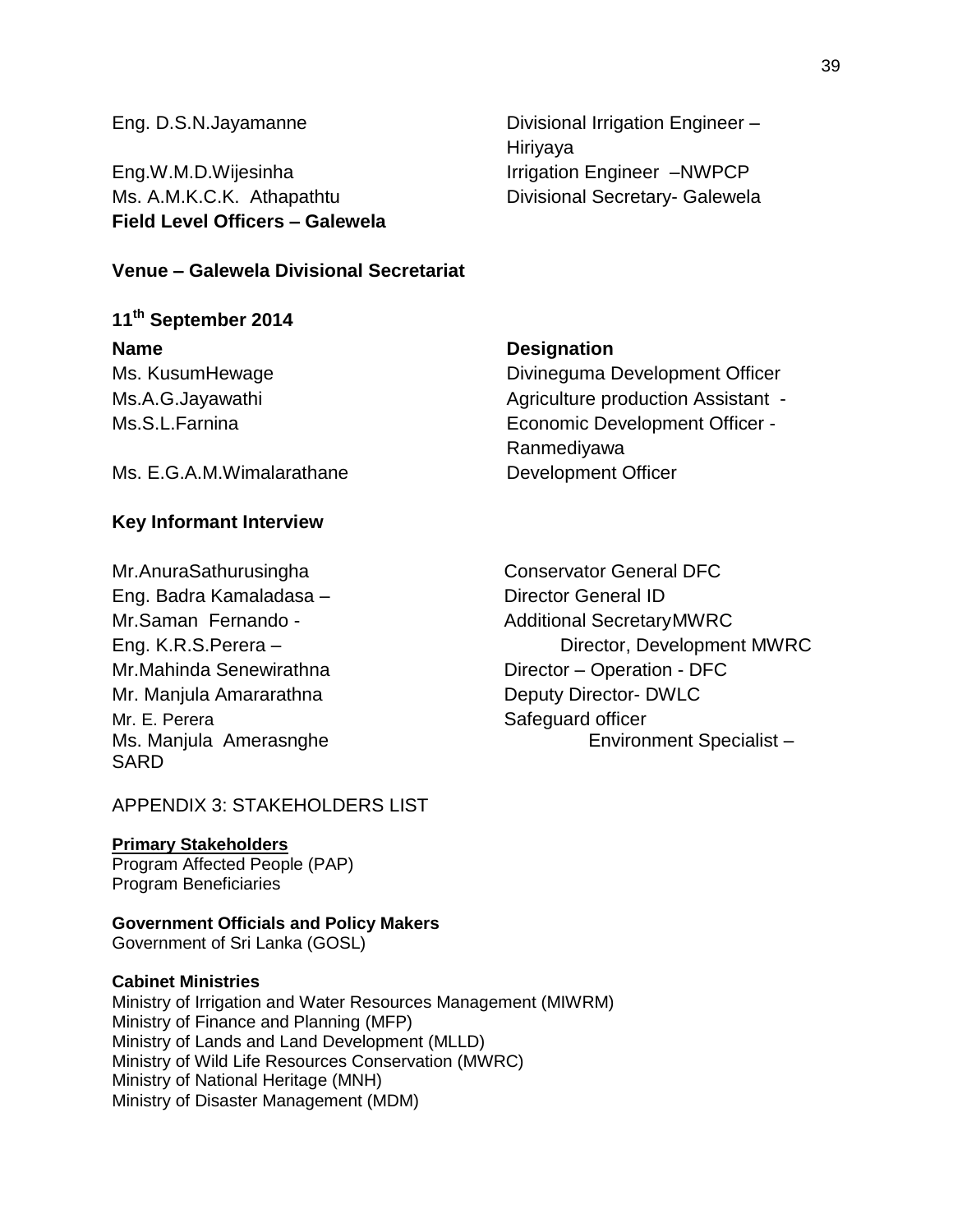Ministry of Power and Energy (MPE) Ministry of Health (MOH) Ministry of Environment and Renewable Energy (MERE) Ministry of Education (MOE)

### **Departments**

Department of Irrigation (ID) Department of Forest Conservation (DFC) Department of Wild Life Conservation (DWLC) Department of National Planning (DNP) Department of External Resources (ERD) Department of Agrarian Development (DAD) Department of Agriculture (DOA) Provincial Road Development Department (PRDD) Department of Archaeology (DA)

### **Authorities and Board**

Central Environment Authority (CEA) Mahaweli Authority of Sri Lanka (MASL) Provincial Road Development Authority (PRDA) National Livestock Development Board (NLDB) National Water Supply and Drainage Board (NWSDB) **Provincial Councils**  North Western North Central **Central** 

### **Local Government (Pradeshiya Saba)**

Minipe, Mahawa, Polpihigama, Galewela, Dambulla, Elahera

### **Government Agent (GA)/ District Secretariat**

Kandy, Anuradhapura, Polonnaruwa, Kurunegala, Matale

### **Divisional Secretariats** (DSs)

Elahera, Medirigiriya, Galenbidunuwea, Palugaswewa, Dambulla, Galewela, Polpithigama, Mahawa, Ehetuwewa, Abanpola, Galgamuwa, Naula, Minipe, Hasalaka,Laggala Pallegama,Wilgamuwa

### **Multilateral Agencies**

Asian Development Bank (ADB) World Bank (WB) Japan International Cooperation Agency (JICA) International Fund for Agricultural Development (IFAD) Agency Francaise de Development (AFD)Government of Sri Lanka

### **Secondary Stakeholders**

**Commercial media** (print, mass media, web sites, etc.) Government own media TV and Radio, Private TV and radio channels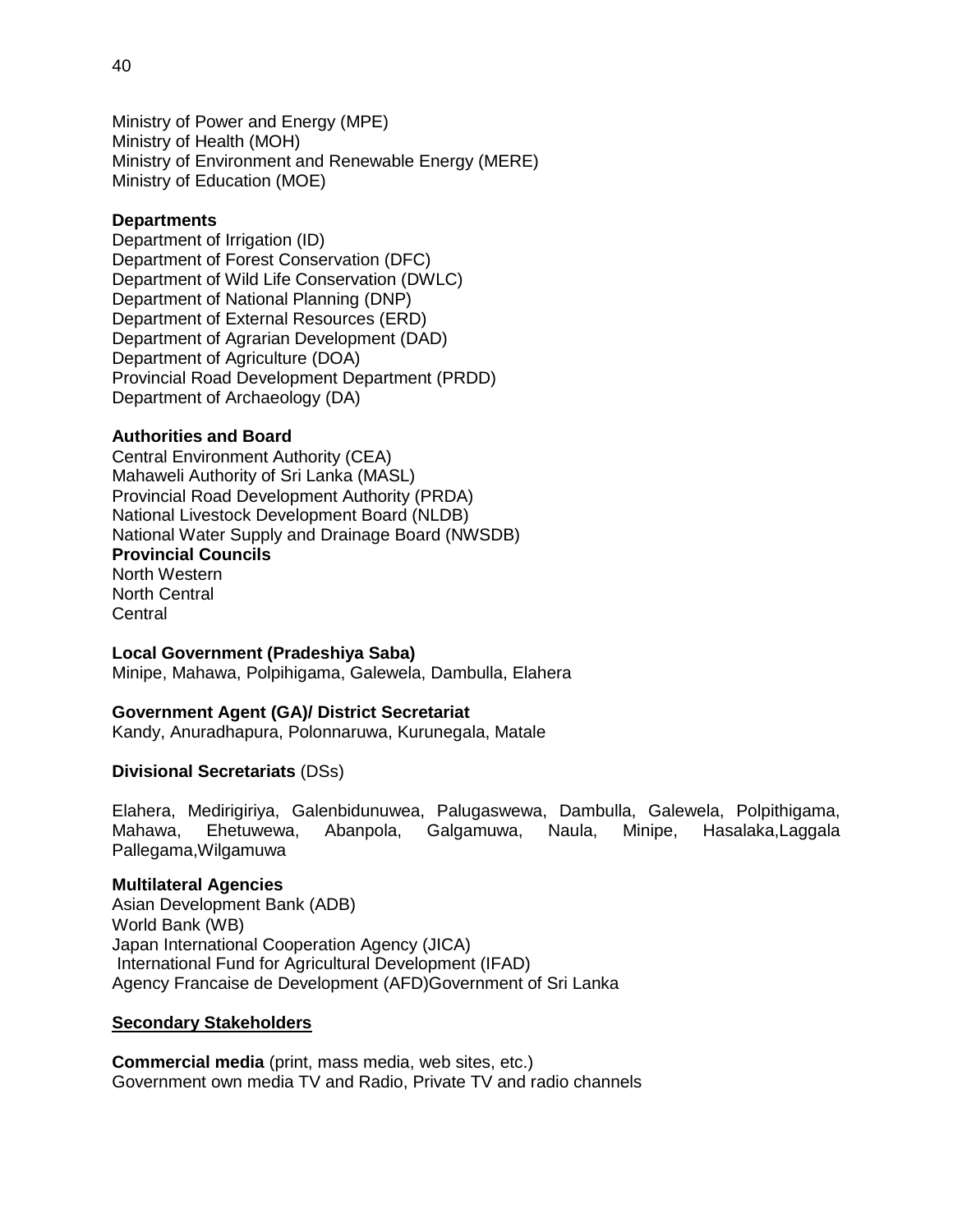### **People in positions that convey influence** (e.g., clergy members)

**Community leaders:** These might be people who are respected because of their position of leadership in a particular community, or may be longtime or lifelong residents who have earned the community's trust over years of integrity and community service. (eg, Chairman of the Farmer Organization)

**Civil society organizations:** environment and wild life conservation

**Business:** The business community usually will recognize its interest in any effort that will provide it with more and better workers, or make it easier and more likely to make a profit. By the same token, it is likely to oppose efforts that it sees as costing it money or imposing regulations on it.

**Advocates:** Advocates may be active on either or both sides of the issue you're concerned with.

**People with academic or research interests related to a targeted issue or population:**  Their work may have convinced them of the need for an intervention or initiative, or they may simply be sympathetic to the goals of the effort and understand them better than most.

**Community activists:** Organizations and individuals who have a philosophical or political interest in the issue or population that an effort involves may organize to support the effort or to defeat it.

**Community at large:** When widespread community support is needed, the community as a whole may be the key stakeholder.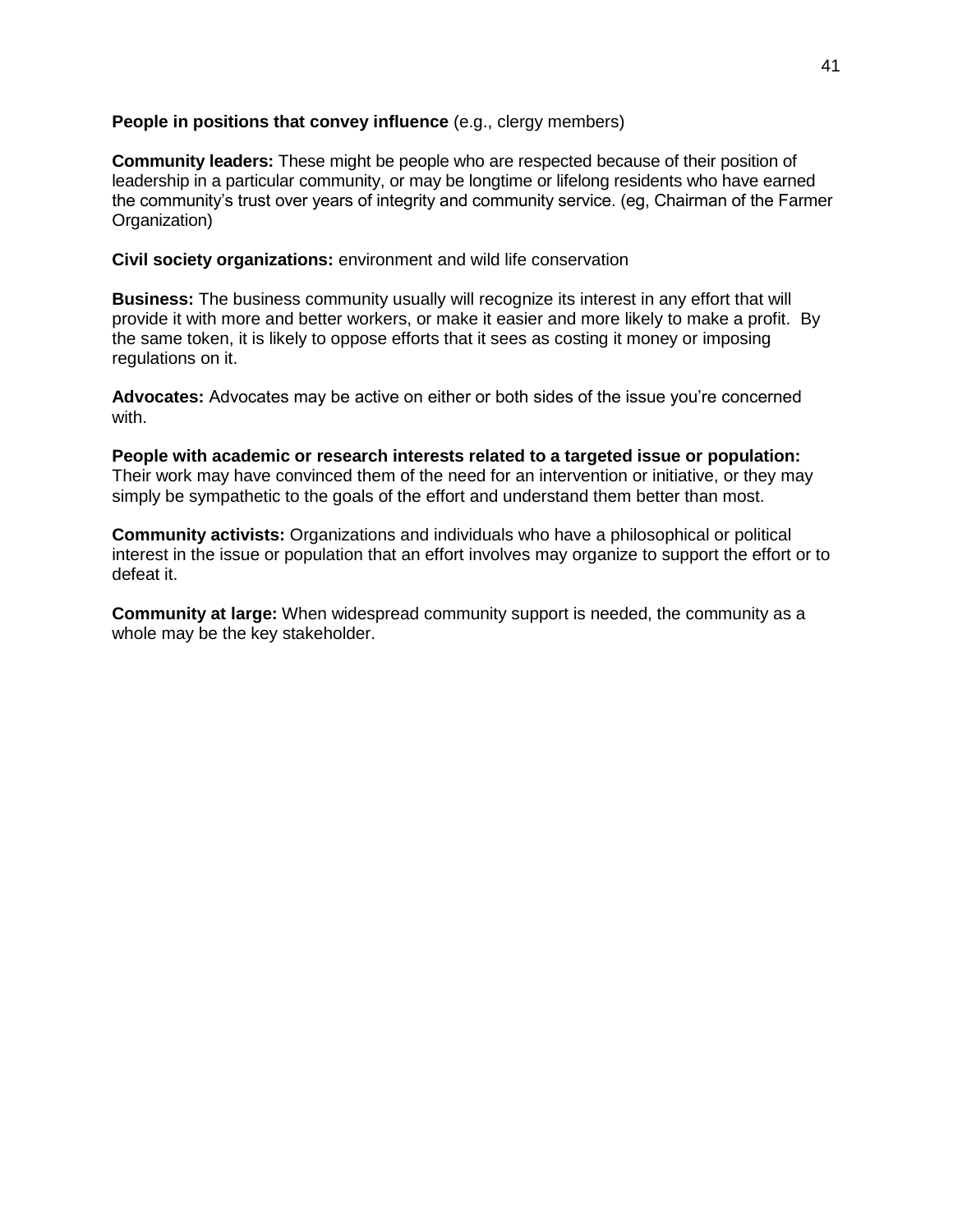# **APPENDIX 4: COMMUNICATIONS STRATEGY MATRIX**

<span id="page-45-0"></span>

|                                                                    |                                                                                                                             |                                                                                                                                            | <b>Strategic Elements</b>                                               |                                                                                                                                                                                                                                                                                                                           |                                                                                                                                                                                                                                                       |                                                                                                        | <b>Work Plan Elements</b>         |                                                                 | <b>Evaluation</b>                                                          |
|--------------------------------------------------------------------|-----------------------------------------------------------------------------------------------------------------------------|--------------------------------------------------------------------------------------------------------------------------------------------|-------------------------------------------------------------------------|---------------------------------------------------------------------------------------------------------------------------------------------------------------------------------------------------------------------------------------------------------------------------------------------------------------------------|-------------------------------------------------------------------------------------------------------------------------------------------------------------------------------------------------------------------------------------------------------|--------------------------------------------------------------------------------------------------------|-----------------------------------|-----------------------------------------------------------------|----------------------------------------------------------------------------|
| Communicat<br>ions<br>Objective                                    | <b>Key Risks</b>                                                                                                            | Audience/<br><b>Stakeholder</b>                                                                                                            | <b>Current and</b><br><b>Desired</b><br><b>Behavior</b>                 | Messages/<br><b>Information Needs</b>                                                                                                                                                                                                                                                                                     | <b>Channels</b><br>/Activity                                                                                                                                                                                                                          | <b>Timing</b>                                                                                          | Respon<br>sibility                | <b>Resource</b><br><b>Needs</b>                                 | <b>Expected</b><br><b>Outcomes</b>                                         |
| 1. Build a<br>supportive<br>stakeholder<br>base for the<br>project | People<br>directly<br>affected by<br>the project<br>could protest<br>against the<br>project<br>leading to<br>project delays | <b>Project Affected</b><br>People who will<br>be resettled or<br>compensated in<br>the UEC and<br>NWPCP canal<br>areas (474<br>households) | Accept<br>resettlement<br>and<br>compensation                           | Technical details on<br>how they will received<br>compensation<br>Compensation will<br>follow SL government<br>and ADB guidelines<br>and will be provided<br>in a timely manner.<br>Grievance<br>mechanisms will be in<br>place                                                                                           | <b>Direct</b><br>through<br>project<br>authorities<br>(MMDE)<br>Face to face                                                                                                                                                                          | Tranch<br>e 1 of<br>project.<br>Re-<br>evaluti<br>on<br>prior to<br>each<br>tranch<br>e and<br>annual. | <b>PMU</b><br>with PIU<br>support | Please<br>see<br>Budget in<br>Section VI<br>of main<br>document | Please see<br>M&E<br>framework in<br>Section IV of<br>the main<br>document |
|                                                                    |                                                                                                                             | People affected<br>by project<br>construction                                                                                              | Unaware/<br>Aware of issues<br>and mitigations<br>accept<br>disruptions | Specific to each<br>group and problem<br>when they arise. But<br>in general<br>The project has taken<br>every precaution to<br>ensure that<br>construction is done<br>in a way to have<br>minimal impacts on<br>people. MMDE will<br>share construction<br>timetables and other<br>information about<br>potential impacts | Website<br><b>Media</b><br>Lanka<br>Deepa<br>Thinakaran<br>Sunday<br>Observer<br>Hiru<br>Shakti<br>Srya<br>Neth FM<br>City FM<br>Local<br>meetings<br>Local<br>Economic<br>Dev. and<br>Ag. Ext.<br>workers<br><b>MMDE</b><br>providing<br>information |                                                                                                        |                                   |                                                                 |                                                                            |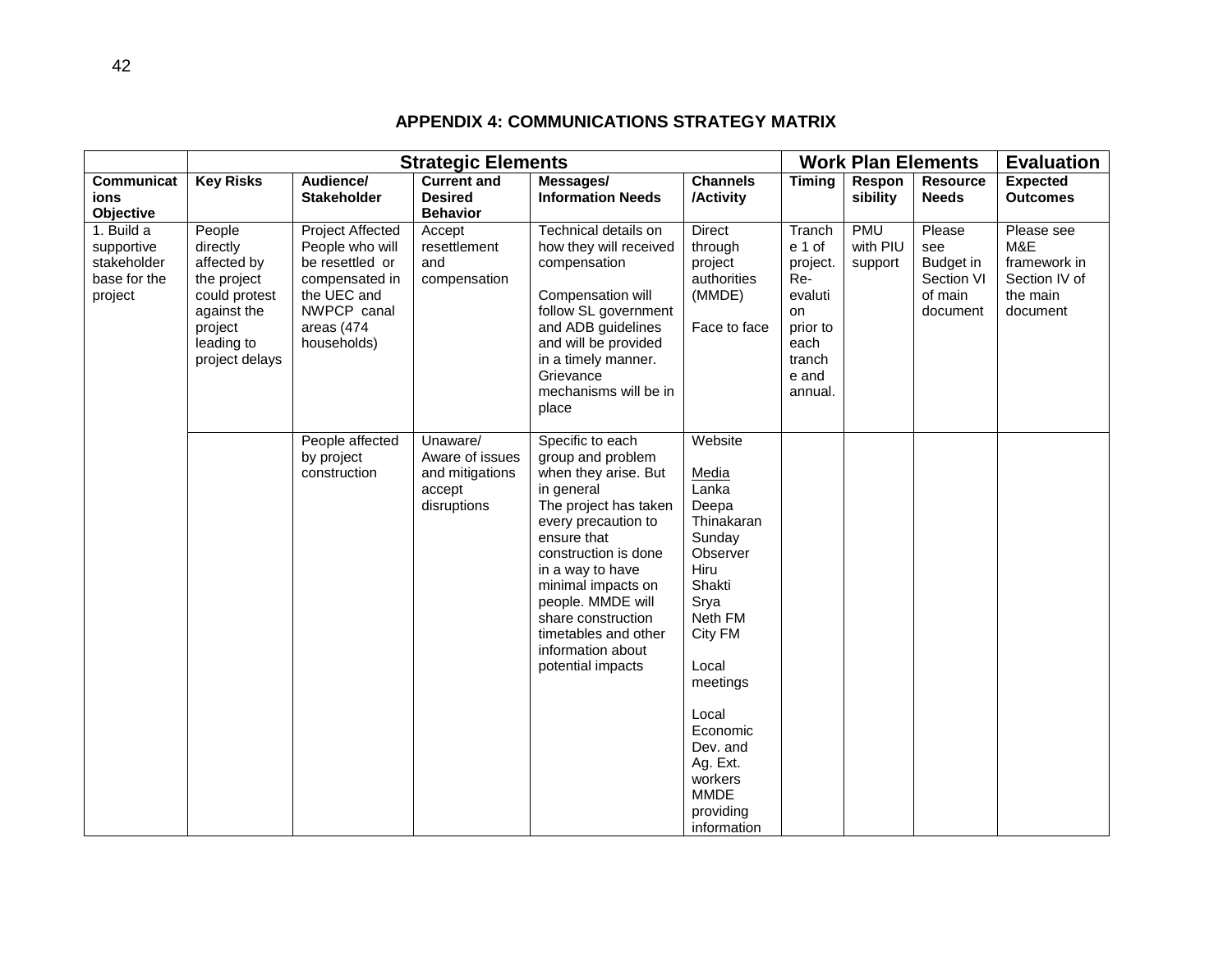| <b>Strategic Elements</b>                                                                |                                                                                                                                                                                                                                                      |                                                                                              |                                                                                                                                                                                                                                                                                                                      |                                                                                                                                                              |  | <b>Work Plan Elements</b> | <b>Evaluation</b> |
|------------------------------------------------------------------------------------------|------------------------------------------------------------------------------------------------------------------------------------------------------------------------------------------------------------------------------------------------------|----------------------------------------------------------------------------------------------|----------------------------------------------------------------------------------------------------------------------------------------------------------------------------------------------------------------------------------------------------------------------------------------------------------------------|--------------------------------------------------------------------------------------------------------------------------------------------------------------|--|---------------------------|-------------------|
|                                                                                          | Downstream<br>water users<br>affected by the<br>dams<br>(Mahakithula<br>and Mahakirula<br>Reservoirs)                                                                                                                                                | Unaware of the<br>potential<br>impacts/ Aware<br>and accept<br>mitigation                    | Need specific<br>technical information<br>on the impacts<br>Need for continued<br>consultation with the<br>community to ensure<br>their feedback<br>Message<br>Water flow will only<br>be impacted during<br>dam construction and<br>impoundment. Better<br>water management<br>will result from dam<br>construction | Community<br>meetings<br>and<br>consultation<br>s<br>Radio<br>Posting<br>printed<br>notices in<br>villages<br>Local<br>officials<br>providing<br>information |  |                           |                   |
|                                                                                          | Divisional<br>Secretaries<br>Elahera<br>Medirigirya<br>Galenbidunuwe<br>wa<br>Palugaswewa<br>Dambulla<br>Galewela<br>Polpithigama<br>Mahawa<br>Eheluwewa<br>Abanpola<br>Galgamuwa<br>Naula<br>Minipe<br>Hasalaka<br>Laggala<br>Pallegama<br>Wigamuwa | Minimally<br>aware of project<br>and safeguard<br>related issues/<br>Aware and<br>supportive | Need specific<br>technical information<br>on impacts and<br>mitigation<br>Messages:<br>The project will<br>manage all<br>environmental and<br>project risks and<br>eventually local areas<br>will see<br>improvements in<br>economic<br>development and<br>water security                                            | Local<br>advertising<br><b>Briefings</b><br>Regular<br>updates<br>Project and<br>gov't web<br>sites                                                          |  |                           |                   |
| Politicization<br>of the project<br>and protests<br>by current<br>users against<br>water | Office of the<br>President                                                                                                                                                                                                                           | Completely<br>aware and<br>strongly<br>supportive                                            | - This projects is a<br>high priority for the<br>government<br>-The project has the<br>potential to bring<br>economic benefits in                                                                                                                                                                                    | <b>Tours</b><br>Press<br>conference<br>and media<br>releases                                                                                                 |  |                           |                   |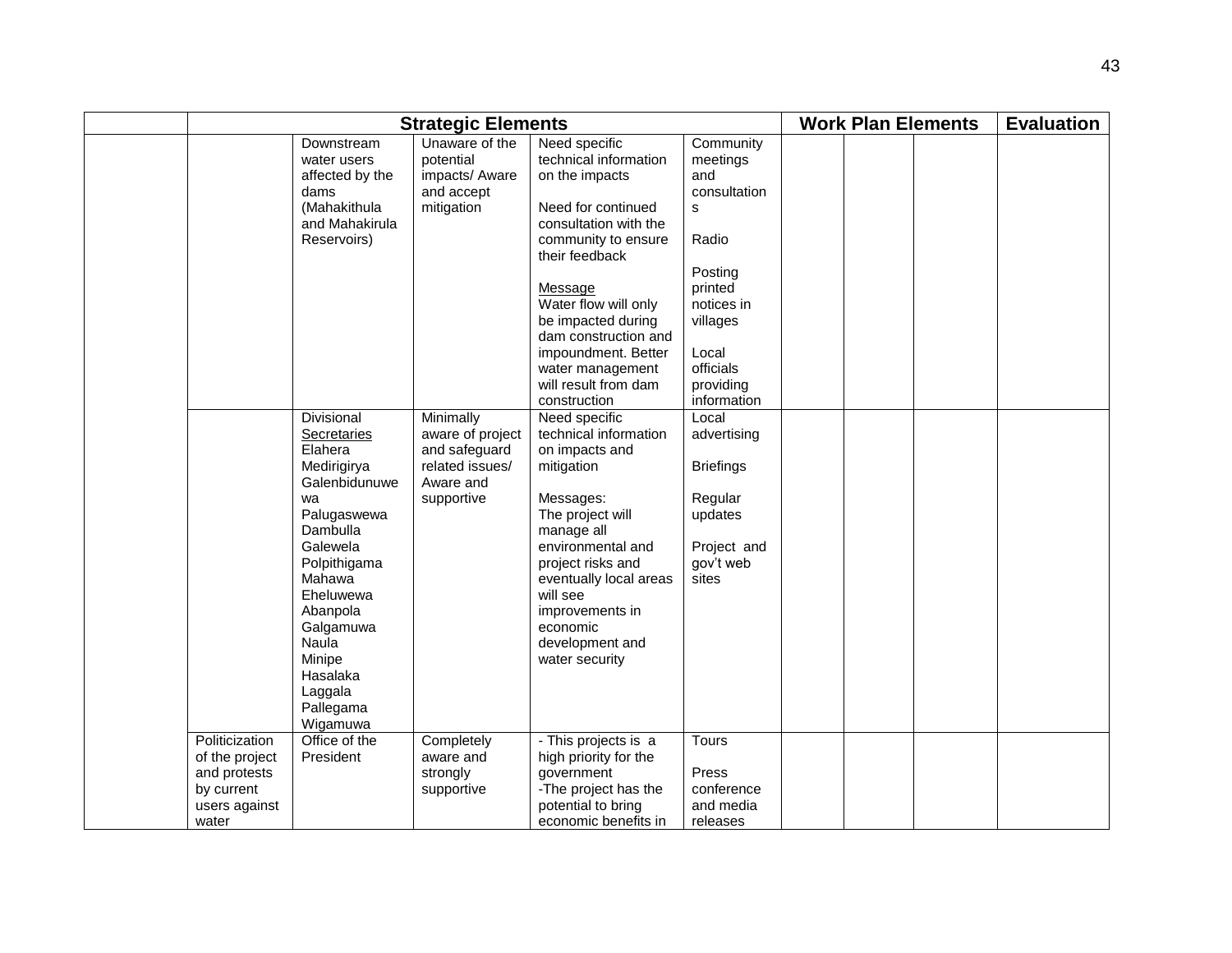| <b>Strategic Elements</b>      |                                                                                                                                                                                                                           |                                                                                                                                                                                                                                                                       |                                                                                                                                                                                                                                                                                                                                                                                                                                                                     |                                                                                                                                                                                                                      |  | <b>Work Plan Elements</b> | <b>Evaluation</b> |  |
|--------------------------------|---------------------------------------------------------------------------------------------------------------------------------------------------------------------------------------------------------------------------|-----------------------------------------------------------------------------------------------------------------------------------------------------------------------------------------------------------------------------------------------------------------------|---------------------------------------------------------------------------------------------------------------------------------------------------------------------------------------------------------------------------------------------------------------------------------------------------------------------------------------------------------------------------------------------------------------------------------------------------------------------|----------------------------------------------------------------------------------------------------------------------------------------------------------------------------------------------------------------------|--|---------------------------|-------------------|--|
| transfers<br>derail<br>project |                                                                                                                                                                                                                           |                                                                                                                                                                                                                                                                       | the North and East<br>which will benefit the<br>entire country.<br>-There will be<br>increased water<br>access in all project<br>areas not just the<br>Northern zones.<br>-MOUs and other<br>provisions have been<br>established to ensure<br>current water rights<br>and availability will<br>not be reduced<br>- All safeguard and<br>other policies have<br>been put in place<br>including special<br>attention to human<br>wildlife conflicts and<br><b>CKD</b> | Govern't<br>web sites<br><b>Briefings</b><br>Testimony to<br>Parliament<br>Progress<br>reports<br>Media<br>advertising<br>around<br>some issues<br>(e.g.<br>construction,<br>bidding,<br>resettlement<br>, water use |  |                           |                   |  |
|                                | Parliamentary<br>committees<br>Parliamentarian<br>s from project<br>areas<br>Ministry of<br><b>Irrigation Water</b><br>Resources<br>Management<br>(MRWIM)<br>Ministry of<br>Mahaweli<br>Environment<br>and<br>Development | Awareness<br>varies generally<br>supportive but<br>could use for<br>political<br>purposes/<br>Aware<br>constantly<br>informed<br>supportive<br>Completely<br>aware and<br>strongly<br>supportive<br>Somewhat<br>aware but not<br>of details/<br>Aware and<br>strongly | See above<br>See above                                                                                                                                                                                                                                                                                                                                                                                                                                              | issues)<br>See above<br>See above                                                                                                                                                                                    |  |                           |                   |  |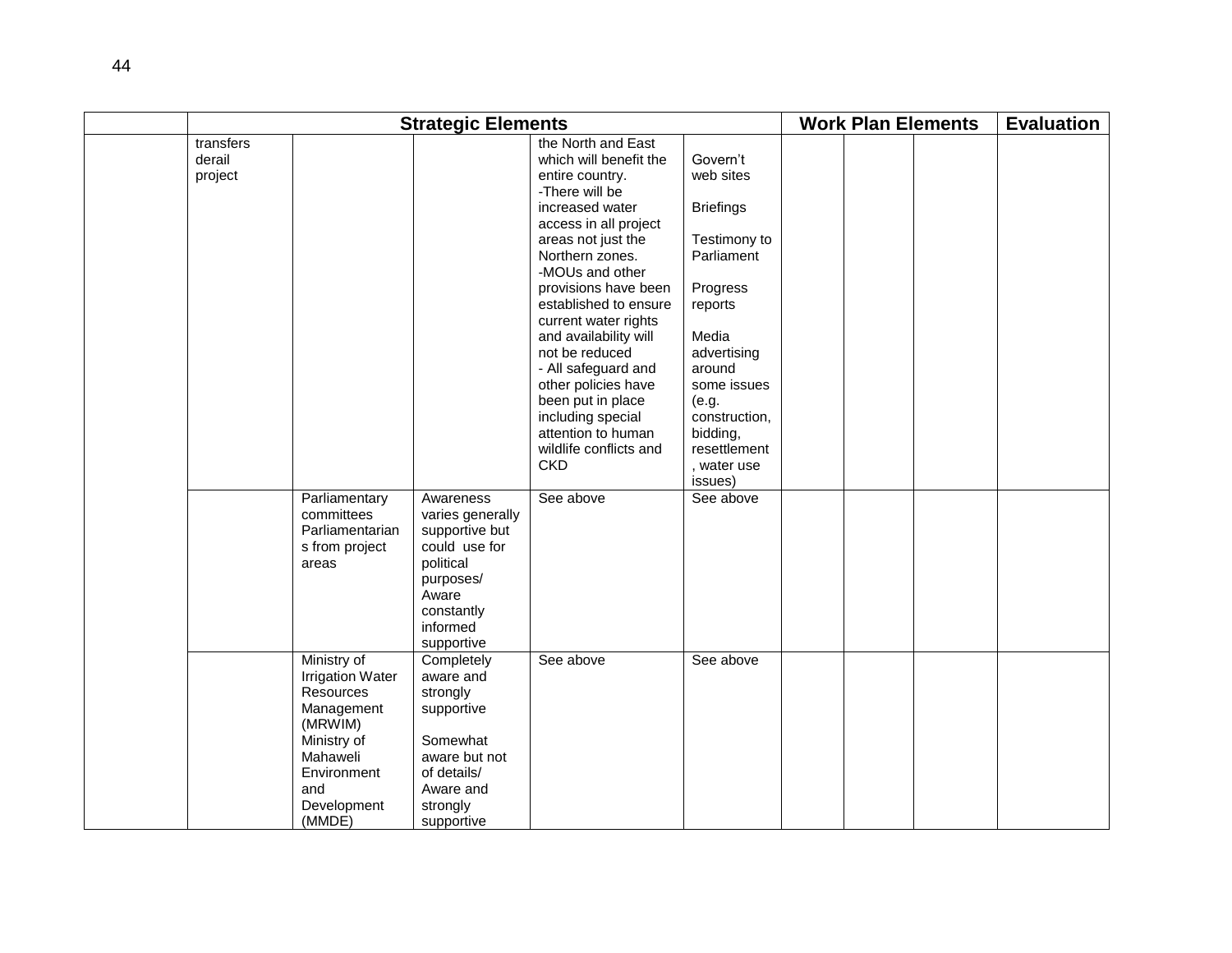|                                                                          | <b>Strategic Elements</b>                                                       |                                                                                                                                                                                                                                                                                                                                                                                                                                                                  |                                                                                                                                                                                                                                      |  |  |  | <b>Evaluation</b> |
|--------------------------------------------------------------------------|---------------------------------------------------------------------------------|------------------------------------------------------------------------------------------------------------------------------------------------------------------------------------------------------------------------------------------------------------------------------------------------------------------------------------------------------------------------------------------------------------------------------------------------------------------|--------------------------------------------------------------------------------------------------------------------------------------------------------------------------------------------------------------------------------------|--|--|--|-------------------|
| Mahaweli<br>Authority of Sri<br>Lanka (MASL)                             | Completely<br>aware and<br>strongly<br>supportive                               | See above                                                                                                                                                                                                                                                                                                                                                                                                                                                        | See above                                                                                                                                                                                                                            |  |  |  |                   |
| Divisional<br>Secretaries                                                | Somewhat<br>aware but not<br>of details/<br>Aware and<br>strongly<br>supportive |                                                                                                                                                                                                                                                                                                                                                                                                                                                                  |                                                                                                                                                                                                                                      |  |  |  |                   |
| Current water<br>users in the<br>South affected<br>by water<br>transfers | Unaware/<br>Aware and local<br>groups along<br>canal route<br>supportive        | There will be<br>increased water<br>access in all project<br>areas not just the<br>Northern zones.<br>-MOUs and other<br>provisions have been<br>established to ensure<br>current water rights<br>and availability will<br>not be reduced.<br>- Economic benefits<br>will accrue to people<br>in project areas and<br>the country as a<br>whole.<br>Strong environmental<br>safeguards have<br>been put into place<br>including attention to<br>wildlife and CKD | Media<br>Local<br>Economic<br>Dev. and<br>Ag. Ext.<br>workers<br>Community<br>meetings<br>Gov't<br>briefings<br>Project and<br>Gov't web<br>sites<br>Dramas,<br>concerts,<br>cultural<br>shows<br>where<br>relevant and<br>effective |  |  |  |                   |
| Farmers groups                                                           | Unaware/<br>Aware and local<br>groups along<br>canal route<br>supportive        | See above                                                                                                                                                                                                                                                                                                                                                                                                                                                        |                                                                                                                                                                                                                                      |  |  |  |                   |
| Civil society:<br>NGOs who have                                          | Generally<br>aware of project                                                   | There will be<br>increased water                                                                                                                                                                                                                                                                                                                                                                                                                                 | Direct email                                                                                                                                                                                                                         |  |  |  |                   |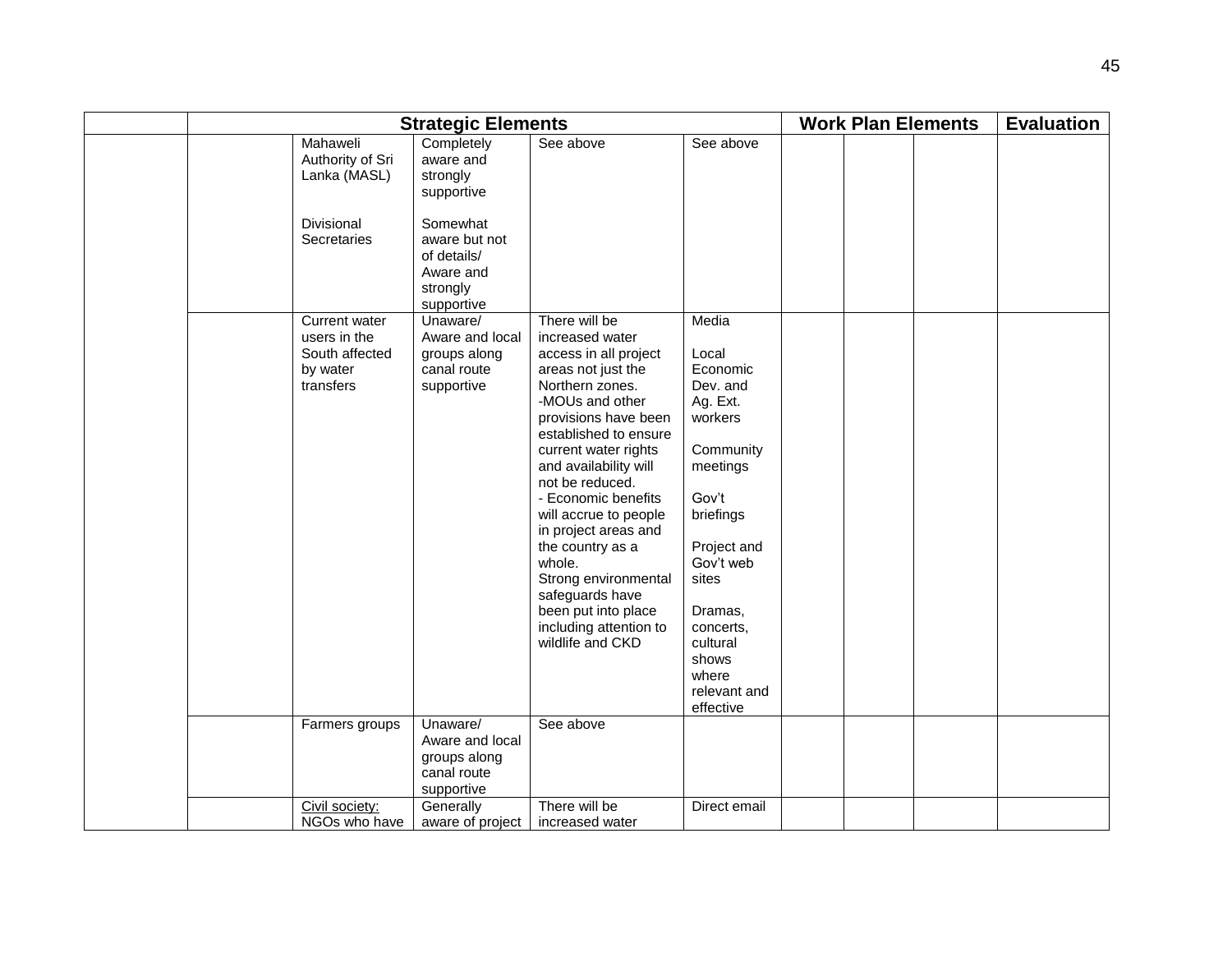|                                                                                            | <b>Strategic Elements</b>                                                                                                                                                                                                                                                                                                                                                   |                                                                                                                                                                                                                                                                                                                                                                                                                                                                                                                    |                                                                                                                                                                             | <b>Work Plan Elements</b> | <b>Evaluation</b> |
|--------------------------------------------------------------------------------------------|-----------------------------------------------------------------------------------------------------------------------------------------------------------------------------------------------------------------------------------------------------------------------------------------------------------------------------------------------------------------------------|--------------------------------------------------------------------------------------------------------------------------------------------------------------------------------------------------------------------------------------------------------------------------------------------------------------------------------------------------------------------------------------------------------------------------------------------------------------------------------------------------------------------|-----------------------------------------------------------------------------------------------------------------------------------------------------------------------------|---------------------------|-------------------|
| attended<br>consultations<br>(e.g,<br>Foundation<br>Justice.<br>Federation of<br>SL, etc). | and supportive<br>but lack faith<br>safeguards<br>Environmental<br>plans will be<br>implemented<br>Could protest<br>LTD, Centre for<br>Environmental<br>and delay<br>project. Specific<br>individual<br>NGOs will have<br>Environmental<br>Organizations<br>questions about<br>specific aspects<br>of project/Fully<br>aware of<br>project, fully<br>informed<br>throughout | access in all project<br>areas not just the<br>Northern zones.<br>-MOUs and other<br>provisions have been<br>established to ensure<br>current water rights<br>and availability will<br>not be reduced.<br>- Economic benefits<br>will accrue to people<br>in project areas and<br>the country as a<br>whole.<br>-Strong<br>environmental<br>safeguards have<br>been put into place<br>including attention to<br>wildlife and CKD.<br>-Transparent policies<br>in place and CSOs to<br>be involved in<br>monitoring | <b>Briefings</b><br>Project tours<br>Project and<br>gov't web<br>sites<br><b>Brocures</b><br>and Fact<br>sheets<br>Consultation<br>Progress<br>and<br>monitoring<br>reports |                           |                   |
| not yet<br>consultations<br>wildlife and<br>social<br>development                          | Unaware/ Fully<br>NGOs who have<br>aware of<br>participated in<br>project, fully<br>informed<br>(including both<br>throughout<br>organizations)                                                                                                                                                                                                                             | See above                                                                                                                                                                                                                                                                                                                                                                                                                                                                                                          | See above.<br>Also<br>individualize<br>d meetings/<br>outreach to<br>key<br>organization<br>s.                                                                              |                           |                   |
| Media                                                                                      | Some aware/<br>Aware able to<br>cover issue with<br>knowledge.<br>promote<br>positive<br>outcomes of<br>project                                                                                                                                                                                                                                                             | The project has the<br>potential to bring<br>economic benefits in<br>the North and East<br>which will benefit the<br>entire country.<br>-MOUs and other<br>provisions have been<br>established to ensure                                                                                                                                                                                                                                                                                                           | <b>Briefings</b><br>Field trips<br>Press<br>conference<br>Regular<br>information                                                                                            |                           |                   |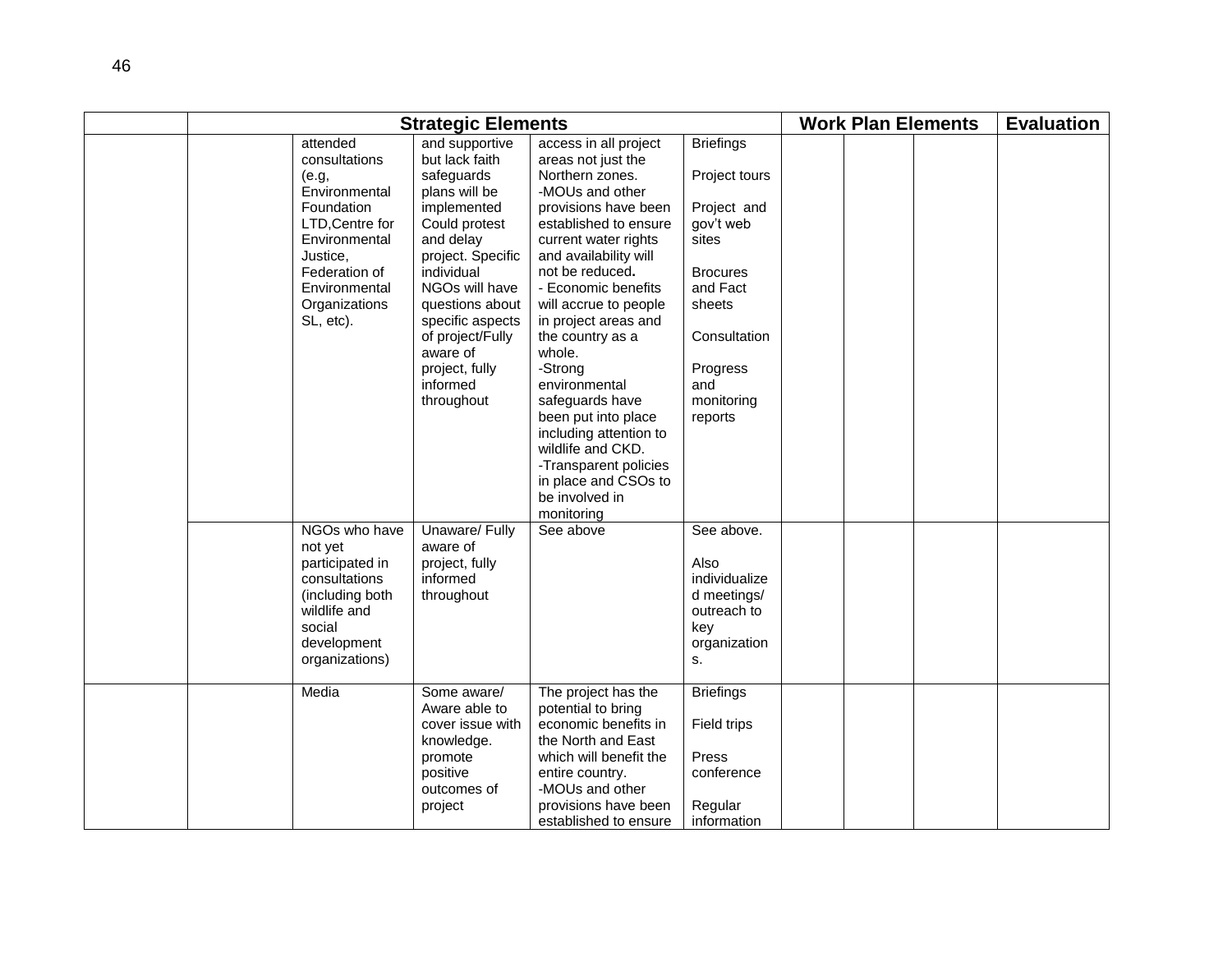| <b>Strategic Elements</b>                                                                                                     |                                                                                                                                                                                   |                                                                                                     |                                                                                                                                                                                                                                                                                                                                                                                                                  |                                                                                                   |  | <b>Work Plan Elements</b> | <b>Evaluation</b> |
|-------------------------------------------------------------------------------------------------------------------------------|-----------------------------------------------------------------------------------------------------------------------------------------------------------------------------------|-----------------------------------------------------------------------------------------------------|------------------------------------------------------------------------------------------------------------------------------------------------------------------------------------------------------------------------------------------------------------------------------------------------------------------------------------------------------------------------------------------------------------------|---------------------------------------------------------------------------------------------------|--|---------------------------|-------------------|
|                                                                                                                               |                                                                                                                                                                                   |                                                                                                     | current water rights<br>and availability will<br>not be reduced.<br>-Strong<br>environmental<br>safeguard provisions<br>have been put into<br>place<br>-PAPs are being<br>treated fairly and<br>beyond the current<br>SL requirements<br>-Bidding and awards;<br>project impacts on<br>people; construction<br>progress and<br>problems will all be<br>transparent                                               | updates                                                                                           |  |                           |                   |
| <b>Beneficiaries</b><br>not aware or<br>supportive of<br>benefits<br>question<br>project and<br>costs<br>expectations<br>high | Office of the<br>President<br>Ministry of<br>Mahaweli<br>Environment<br>and<br>Development<br>(MMDE)<br>Mahaweli<br>Authority of Sri<br>Lanka (MASL)<br>Divisional<br>Secretaries | Fully aware of<br>project and<br>providing strong<br>political and<br>public support<br>for project | - The project has the<br>potential to bring<br>economic benefits in<br>the North and East<br>which will benefit the<br>entire country.<br>-There will be<br>increased water<br>access in all project<br>areas not just the<br>Northern zones.<br>-The project has a<br>long time frame of at<br>least 10 years and<br>construction be<br>phased so benefits<br>will accrue over this<br>time frame and<br>beyond | Media<br>Parliament<br>meetings<br>Public<br>events<br>Community<br>events in<br>project<br>areas |  |                           |                   |
|                                                                                                                               | Farmers groups<br>In project area                                                                                                                                                 | Aware of<br>project but do<br>not know all<br>benefits/ Fully                                       | There will be<br>increased water<br>access in all project<br>areas zones which                                                                                                                                                                                                                                                                                                                                   | Local<br>Economic<br>Dev. and<br>Ag. Ext.                                                         |  |                           |                   |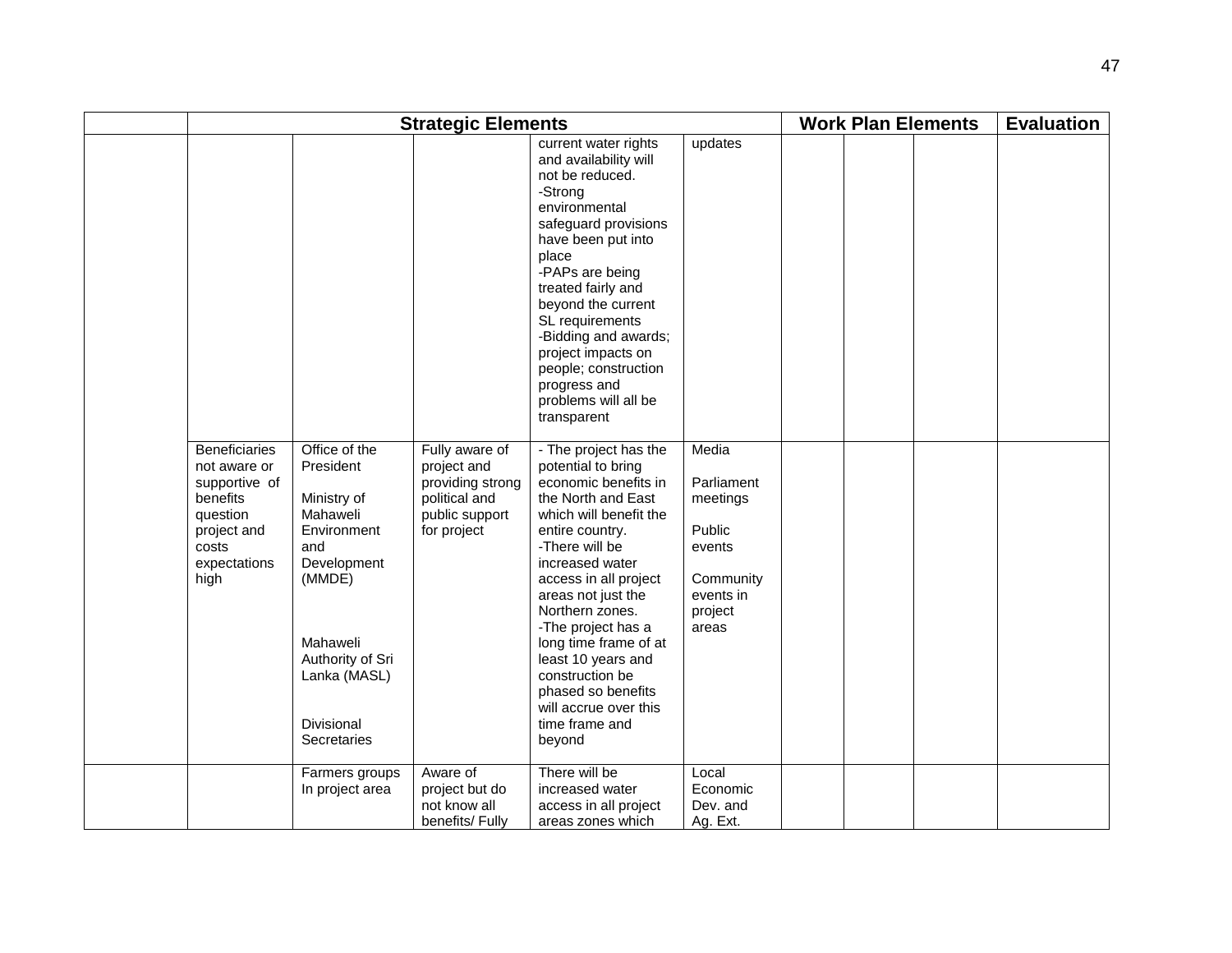|  |                                                                                  | <b>Work Plan Elements</b>                                                                                                                        |                                                                                                                                                                                                                                                                                                                                                                                                                                                  |                                                                                                                                                                                                               | <b>Evaluation</b> |  |  |  |
|--|----------------------------------------------------------------------------------|--------------------------------------------------------------------------------------------------------------------------------------------------|--------------------------------------------------------------------------------------------------------------------------------------------------------------------------------------------------------------------------------------------------------------------------------------------------------------------------------------------------------------------------------------------------------------------------------------------------|---------------------------------------------------------------------------------------------------------------------------------------------------------------------------------------------------------------|-------------------|--|--|--|
|  |                                                                                  | <b>Strategic Elements</b><br>aware and<br>supportive of<br>project<br>advocating for<br>completion                                               | will help with better<br>water management;<br>the delivery of quality<br>water; and the<br>potential for strong<br>economic benefits<br>-The project has a<br>long time frame of at<br>least 10 years and<br>construction be<br>phased so benefits<br>will accrue over this<br>time frame and<br>beyond                                                                                                                                          | workers<br><b>MMDE</b><br>outreach<br>programs<br>Media<br>Community<br>Meetings<br>Dramas,<br>concerts,<br>cultural<br>shows<br>where<br>relevant and<br>effective<br><b>Brochures</b><br>and fact<br>sheets |                   |  |  |  |
|  | <b>Business</b><br>Community<br>Chambers of<br>Commerce<br><b>Board of Trade</b> | Aware of<br>project not<br>public<br>advocates/<br>Fully aware and<br>informed about<br>project believe<br>in outcomes<br>publicly<br>supportive | The project has the<br>potential to bring<br>economic benefits in<br>the North and East.<br>This will not only help<br>boost development<br>and employment but<br>will bring new and<br>better business and<br>service to the area.<br>This development will<br>benefit the entire<br>country<br>-MOUs and other<br>provisions have been<br>established to ensure<br>current water rights<br>and availability will<br>not be reduced.<br>-Strong | Media<br>Specialist<br>trade<br>publications<br>Seminars<br>and<br>conference<br>Internal web<br>sites<br><b>Briefs to</b><br>Parliament<br><b>Brochures</b><br>and fact<br>sheets<br>Regular<br>consultation |                   |  |  |  |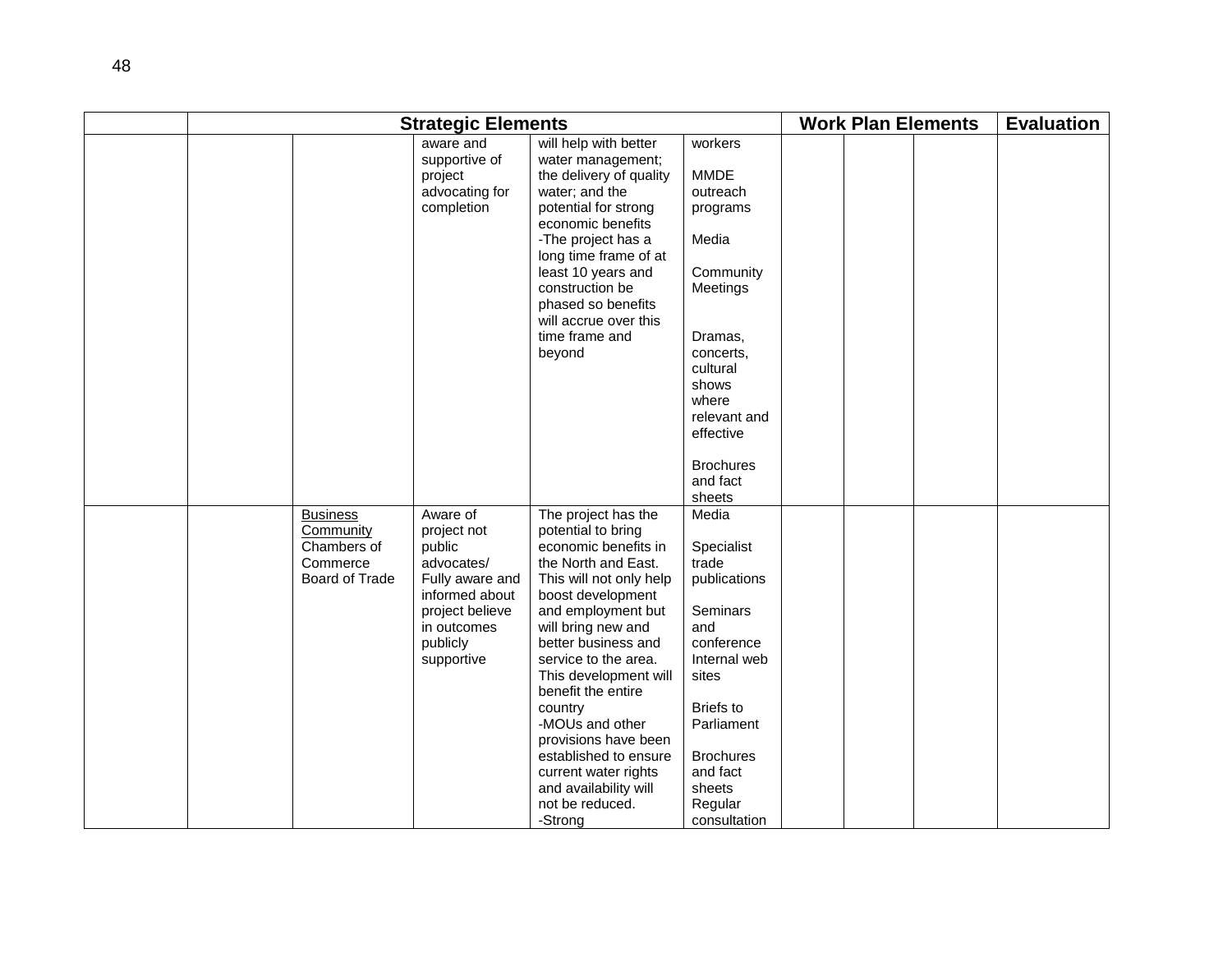|  | <b>Strategic Elements</b>                                                                                                                                                                                                          |                                                                                                                                                                                                                             |                                                                                                                                                                                                                                                                                                                                                                                                  |                                                                                                                                                                                                                                                                 |  |  | <b>Work Plan Elements</b> | <b>Evaluation</b> |
|--|------------------------------------------------------------------------------------------------------------------------------------------------------------------------------------------------------------------------------------|-----------------------------------------------------------------------------------------------------------------------------------------------------------------------------------------------------------------------------|--------------------------------------------------------------------------------------------------------------------------------------------------------------------------------------------------------------------------------------------------------------------------------------------------------------------------------------------------------------------------------------------------|-----------------------------------------------------------------------------------------------------------------------------------------------------------------------------------------------------------------------------------------------------------------|--|--|---------------------------|-------------------|
|  |                                                                                                                                                                                                                                    |                                                                                                                                                                                                                             | environmental<br>safeguard provisions<br>have been put into<br>place<br>- Mitigation for wildlife<br>issues and CKD have<br>been into place<br>-PAPs are being<br>treated fairly and<br>beyond the current<br>SL requirements<br>-The project has a<br>long time frame of at<br>least 10 years and<br>construction be<br>phased so benefits<br>will accrue over this<br>time frame and<br>beyond | s timed to<br>project<br>updates<br>Involve in<br>monitoring<br>process<br>Website<br><b>Direct</b><br>through<br>email lists<br><b>Brochures</b><br>and fact<br>sheets<br>FAQs on<br>project<br>details,<br>implementati<br>on benefits,<br>procedures<br>etc. |  |  |                           |                   |
|  | <b>NGOs</b><br>NGOs who have<br>attended<br>consultations<br>(e.g,<br>Environmental<br>Foundation<br>LTD, Centre for<br>Environmental<br>Justice,<br>Federation of<br>Environmental<br>Organizations<br>SL, etc).<br>NGOs who have | aware of project<br>and supportive<br>but lack faith<br>safeguards<br>plans will be<br>implemented<br>could protest<br>and delay<br>project/Fully<br>aware of<br>project, fully<br>informed<br>throughout<br>Unaware//Fully | See above<br>See above                                                                                                                                                                                                                                                                                                                                                                           | See above<br>See above                                                                                                                                                                                                                                          |  |  |                           |                   |
|  | not yet attended                                                                                                                                                                                                                   | aware of                                                                                                                                                                                                                    |                                                                                                                                                                                                                                                                                                                                                                                                  |                                                                                                                                                                                                                                                                 |  |  |                           |                   |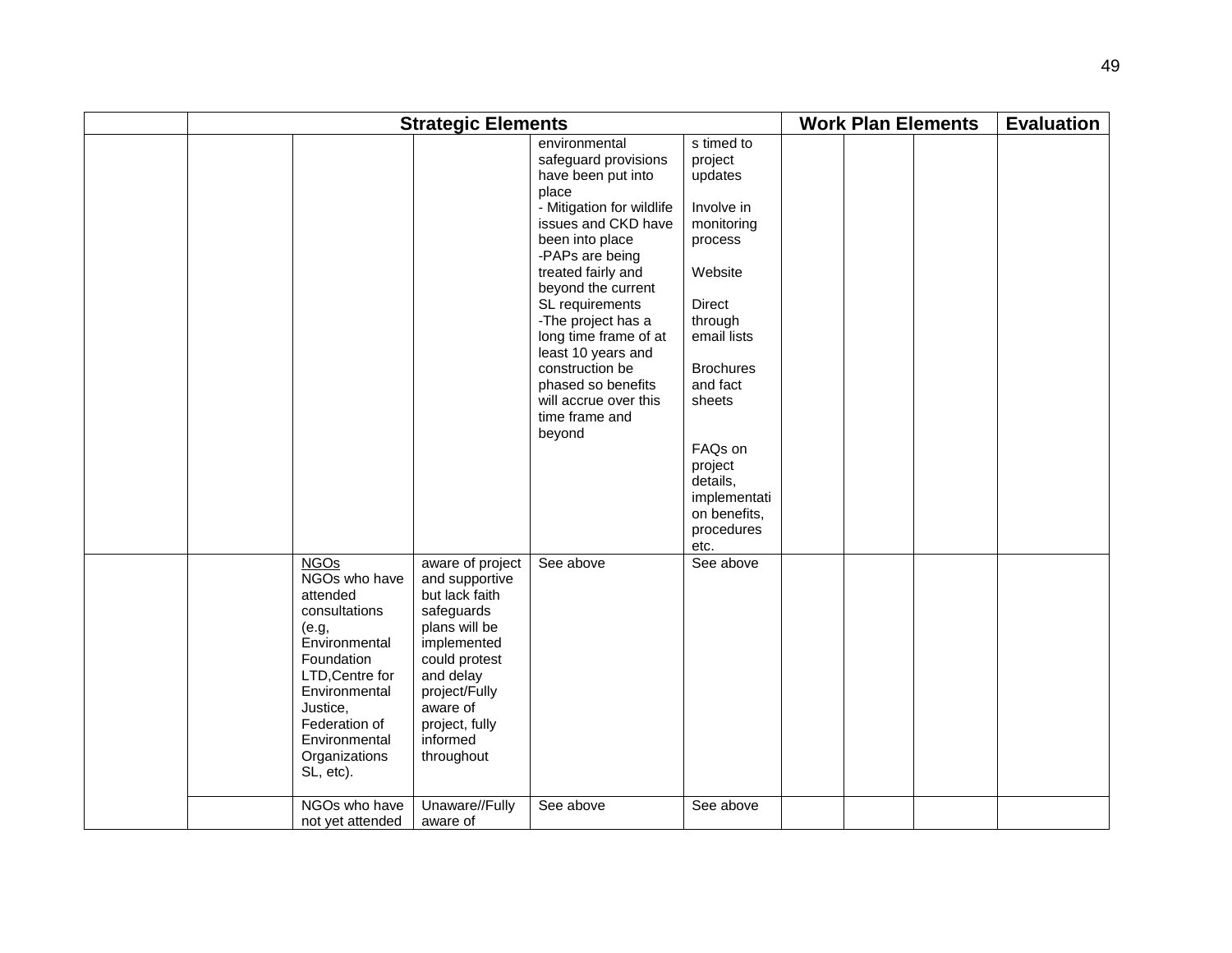|                                                                                                                    |                                                            | <b>Strategic Elements</b>                                                                                                                                                                                    |                                                                                                                                                                                          | <b>Work Plan Elements</b>                                                                                                                                                                   |  |  | <b>Evaluation</b> |  |
|--------------------------------------------------------------------------------------------------------------------|------------------------------------------------------------|--------------------------------------------------------------------------------------------------------------------------------------------------------------------------------------------------------------|------------------------------------------------------------------------------------------------------------------------------------------------------------------------------------------|---------------------------------------------------------------------------------------------------------------------------------------------------------------------------------------------|--|--|-------------------|--|
|                                                                                                                    | consultations                                              | project, fully<br>informed<br>throughout                                                                                                                                                                     |                                                                                                                                                                                          |                                                                                                                                                                                             |  |  |                   |  |
| Environmenta<br>I impacts not<br>mitigated<br>leading to<br>political<br>concerns and<br>civil society<br>protests | Mahaweli<br>Authority of Sri<br>Lanka (MASL<br><b>MMDE</b> | Aware and<br>supportive of<br>project<br>advocates for<br>project                                                                                                                                            | This project has gone<br>beyond the<br>environmental<br>measures required by<br>Sri Lankan law to<br>take proactive steps<br>to enhance<br>stakeholder<br>consultation and to<br>address | Media<br><b>News</b><br>Conferences<br>and results<br>Progress<br>reports<br>Consultation<br>s<br>Project and<br>Gov't web<br>sites<br><b>Briefings</b><br>Field trips                      |  |  |                   |  |
|                                                                                                                    | <b>Civil Society</b>                                       | Aware and<br>generally<br>supportive of<br>project but<br>skeptical that<br>environmental<br>plans will be<br>mitigated.<br>Some specific<br>NGO concerns<br>about CKD and<br>human wildlife<br>interactions | The project values<br>the feedback from<br>NGOs and<br>encourages NGOs<br>with comments or<br>concerns to contact<br>the Program Director<br>at any time                                 | Direct email<br><b>Briefings</b><br>Project tours<br>Project and<br>gov't web<br>sites<br><b>Brocures</b><br>and Fact<br>sheets<br>Consultation<br>Progress<br>and<br>monitoring<br>reports |  |  |                   |  |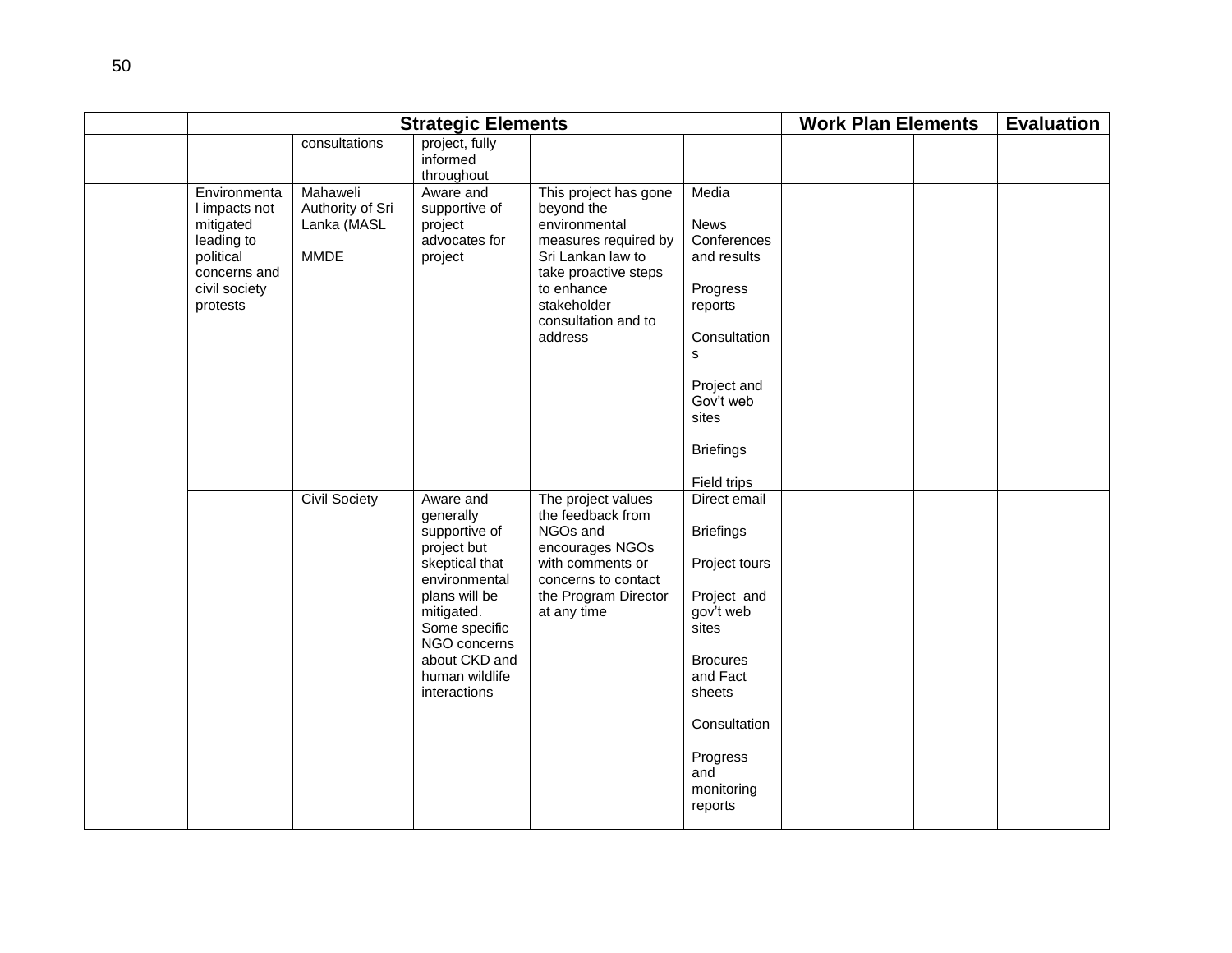|            |                                               | <b>Strategic Elements</b>                                                                                                                                                                                                   |                                                                                                                                                                                                   |                                                                                                                                                                                                            |  | <b>Work Plan Elements</b> | <b>Evaluation</b> |
|------------|-----------------------------------------------|-----------------------------------------------------------------------------------------------------------------------------------------------------------------------------------------------------------------------------|---------------------------------------------------------------------------------------------------------------------------------------------------------------------------------------------------|------------------------------------------------------------------------------------------------------------------------------------------------------------------------------------------------------------|--|---------------------------|-------------------|
|            | Media                                         | Some aware/<br>Aware able to<br>cover issues of<br>environment<br>wildlife and<br><b>CKD</b> issues<br>with knowledge.<br>promote<br>positive<br>outcomes of                                                                |                                                                                                                                                                                                   | Editorial<br>Board<br>meetings<br><b>Briefings</b><br><b>New</b><br>releases<br>Media tours                                                                                                                |  |                           |                   |
| <b>CKD</b> | Ministry of<br>Health<br>(MOH)<br><b>MMDE</b> | project<br>Fully aware of<br><b>CKD</b> issues<br>and promoting<br>project<br>strategies to<br>mitigate<br>including<br>pointing project<br>actions and<br>benefits of<br>more better<br>quality water to<br>North and East | Many factors<br>contribute to CKD<br>and none are part of<br>this project The<br>project has the<br>potential to mitigate<br>some of the factors<br>through the provision<br>better quality water | -Local health<br>workers,<br>doctors,<br>clinics<br>Local<br>Economic<br>Dev. and<br>Ag. Ext.<br>workers<br><b>MMDE</b><br>Dramas,<br>concerts,<br>cultural<br>shows<br>where<br>relevant and<br>effective |  |                           |                   |
|            | Local<br>communities in<br>project area       | Concerned that<br>project might<br>increase<br>incidences of<br>CKD/ Aware of<br>projects<br>impacts and<br>mitigation on<br>issue.<br>Reassured or<br>neutral<br>Fully aware and                                           |                                                                                                                                                                                                   |                                                                                                                                                                                                            |  |                           |                   |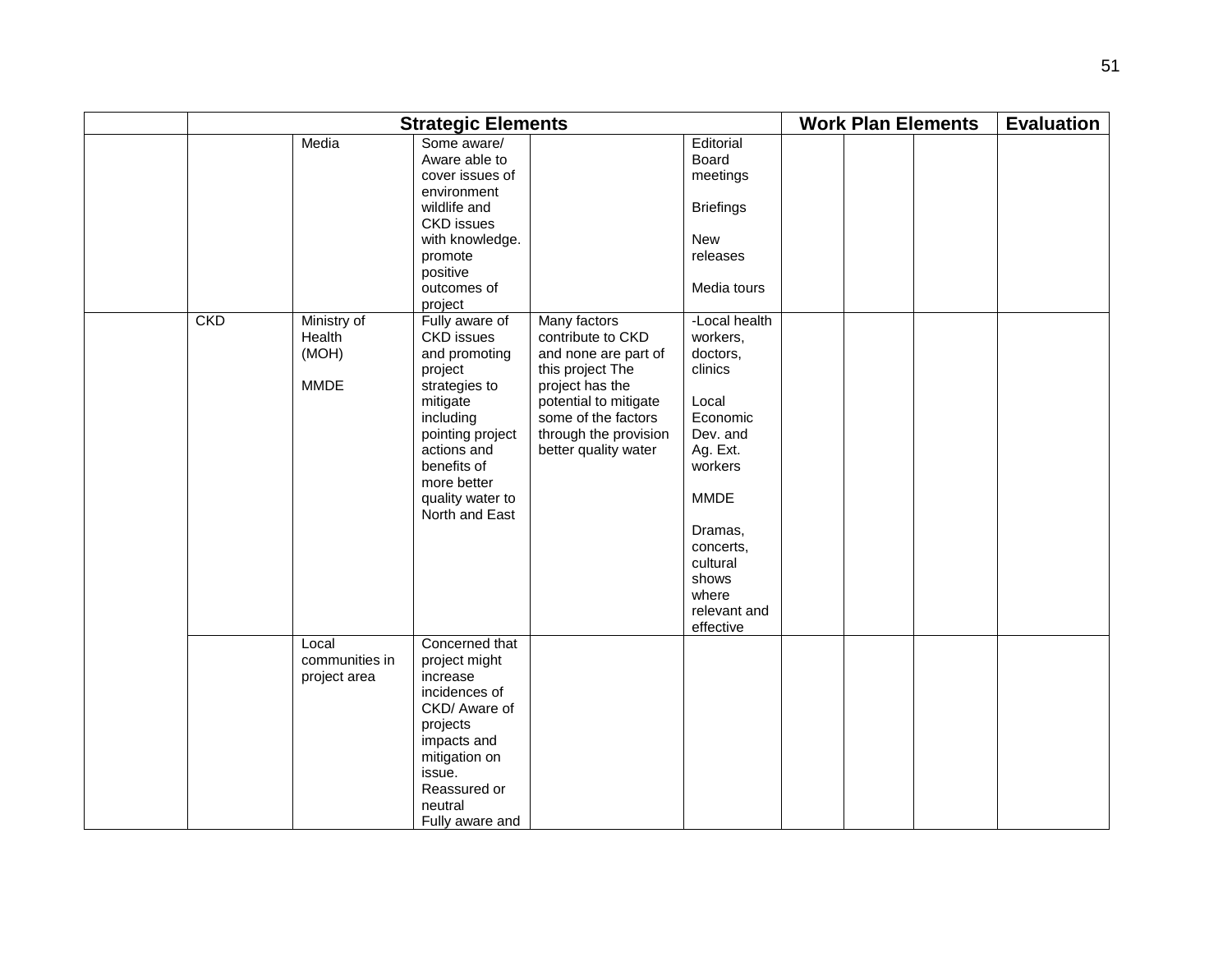|                 |                                                                                                                  | <b>Strategic Elements</b>                                                                                                                                                    |                                                                                                                                                                                                                                                                                                                                                                 |  |  | <b>Work Plan Elements</b> | <b>Evaluation</b> |
|-----------------|------------------------------------------------------------------------------------------------------------------|------------------------------------------------------------------------------------------------------------------------------------------------------------------------------|-----------------------------------------------------------------------------------------------------------------------------------------------------------------------------------------------------------------------------------------------------------------------------------------------------------------------------------------------------------------|--|--|---------------------------|-------------------|
|                 |                                                                                                                  | supportive of<br>project and the<br>wildlife issues<br>act as<br>information<br>sources and<br>advocates                                                                     |                                                                                                                                                                                                                                                                                                                                                                 |  |  |                           |                   |
| Wildlife issues | <b>Civil Society</b><br>Ministry of Wild<br>Life Resources<br>and<br>Conservation<br>(MWRC)<br><b>MMDE</b>       |                                                                                                                                                                              | Project has taken pro<br>active steps to<br>address the potential<br>human elephant<br>conflicts in the project<br>area including<br>initiatives to develop<br>an action plan with<br>local government<br>agencies and national<br>and international<br>environmental and<br>wildlife organizations.<br>In some cases forest<br>preserves have been<br>expanded |  |  |                           |                   |
|                 | <b>Civil Society</b><br>Wildlife and<br>Naturalist<br>organizations<br>Local<br>communities in<br>affected areas | Strongly aware<br>of wildlife<br>issues and<br>human<br>interactions/<br>believe project<br>is doing all it<br>can to mitigate<br>negative<br>human/wildlife<br>interactions | Project has taken pro<br>active steps to<br>address the potential<br>human elephant<br>conflicts in the project<br>area including<br>initiatives to develop<br>an action plan with<br>local government<br>agencies and national<br>and international<br>environmental and<br>wildlife organizations.<br>In some cases forest<br>preserves have been<br>expanded |  |  |                           |                   |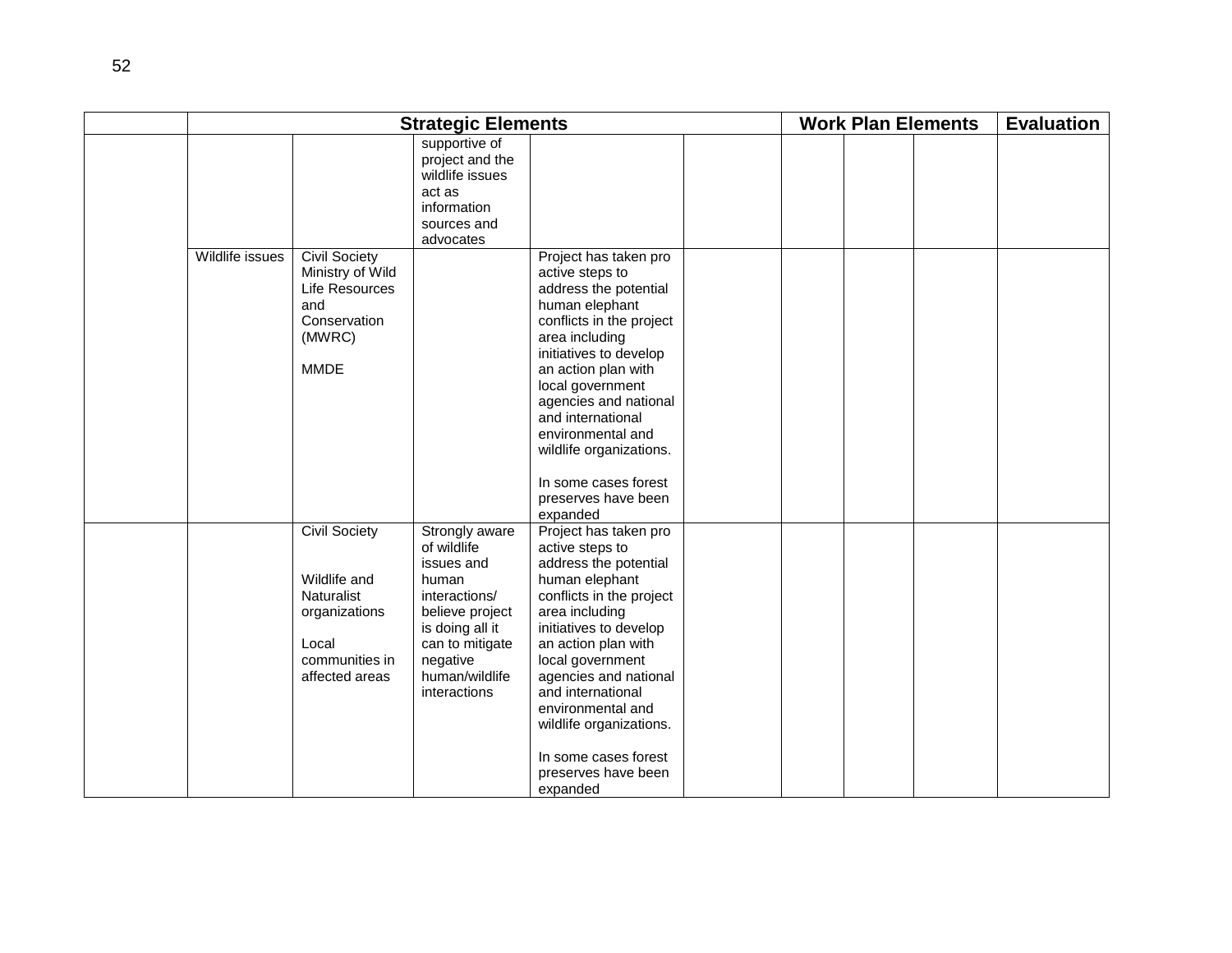| Communication<br><b>Objectives</b>                                                           | <b>Risks</b>                                              | Audiences/<br><b>Stakeholders</b>                                   | <b>Current and</b><br><b>Desired Behavior</b>                                    | Messages/<br><b>Information Needs</b>                                                          | Channels/<br><b>Activities</b>          | <b>Timing</b> | <b>Resp</b><br>onsib | <b>Budget</b><br><b>Needs</b> | <b>Expected</b><br><b>Outcomes</b> |
|----------------------------------------------------------------------------------------------|-----------------------------------------------------------|---------------------------------------------------------------------|----------------------------------------------------------------------------------|------------------------------------------------------------------------------------------------|-----------------------------------------|---------------|----------------------|-------------------------------|------------------------------------|
|                                                                                              |                                                           |                                                                     |                                                                                  |                                                                                                |                                         |               | ility                |                               |                                    |
| 2. To deliver an<br>effective external<br>communication<br>program that<br>minimizes project | Weak EA<br>capacity to<br>implement<br>communicat<br>ions | Ministry of<br>Mahaweli<br>Environment and<br>Development<br>(MMDE) | Motivated to<br>establish team/<br>Establishing strong<br>team and<br>monitoring | A strong<br>communication<br>team is essential to<br>project outcomes and<br>reputational risk | Face to<br>face<br>Internal<br>meetings |               |                      |                               |                                    |
| risks                                                                                        | program                                                   |                                                                     | outputs                                                                          | management                                                                                     |                                         |               |                      |                               |                                    |
|                                                                                              | leads to<br>poor project<br>outcomes                      | ADB project team                                                    |                                                                                  |                                                                                                | Establish<br>ment of<br>communic        |               |                      |                               |                                    |
|                                                                                              |                                                           |                                                                     |                                                                                  |                                                                                                | ations<br>officers in                   |               |                      |                               |                                    |
|                                                                                              |                                                           |                                                                     |                                                                                  |                                                                                                | PMU and<br>PIU                          |               |                      |                               |                                    |
|                                                                                              | Internal<br>government                                    | <b>MMDE</b>                                                         | Roles and<br>responsibilities                                                    | A united message<br>and position on the                                                        | <b>Briefings</b>                        |               |                      |                               |                                    |
|                                                                                              | conflicts<br>driven by                                    | Ministry of<br>Finance and                                          | unclear so mixed<br>messages given                                               | project will lead to the<br>best outcomes.                                                     | Internal<br>meetings                    |               |                      |                               |                                    |
|                                                                                              | poor<br>communicat<br>ion delays                          | Planning (MFP)<br><b>MWRC</b>                                       | and information<br>flows weak/<br>Unified messages                               | Information related to<br>the project's<br>implementation must                                 | Web site                                |               |                      |                               |                                    |
|                                                                                              | project                                                   | <b>MOH</b>                                                          | given<br>All internal                                                            | be shared across all<br>government                                                             | Progress<br>reports                     |               |                      |                               |                                    |
|                                                                                              |                                                           | Mahaweli                                                            | stakeholders fully<br>informed and                                               | stakeholders                                                                                   | FAQs and                                |               |                      |                               |                                    |
|                                                                                              |                                                           | Authority of Sri<br>Lanka (MASL)                                    | promoting project                                                                |                                                                                                | talking<br>points                       |               |                      |                               |                                    |
|                                                                                              |                                                           | Office of the<br>President                                          |                                                                                  |                                                                                                | Trainings<br>and<br>briefings           |               |                      |                               |                                    |
|                                                                                              |                                                           | <b>Divisional</b><br>Secretaries                                    |                                                                                  |                                                                                                | for<br>spokesper                        |               |                      |                               |                                    |
|                                                                                              |                                                           |                                                                     |                                                                                  |                                                                                                | sons<br>interfracin                     |               |                      |                               |                                    |
|                                                                                              |                                                           |                                                                     |                                                                                  |                                                                                                | g with<br>media                         |               |                      |                               |                                    |
|                                                                                              |                                                           |                                                                     |                                                                                  |                                                                                                | and/or<br>affected<br>people            |               |                      |                               |                                    |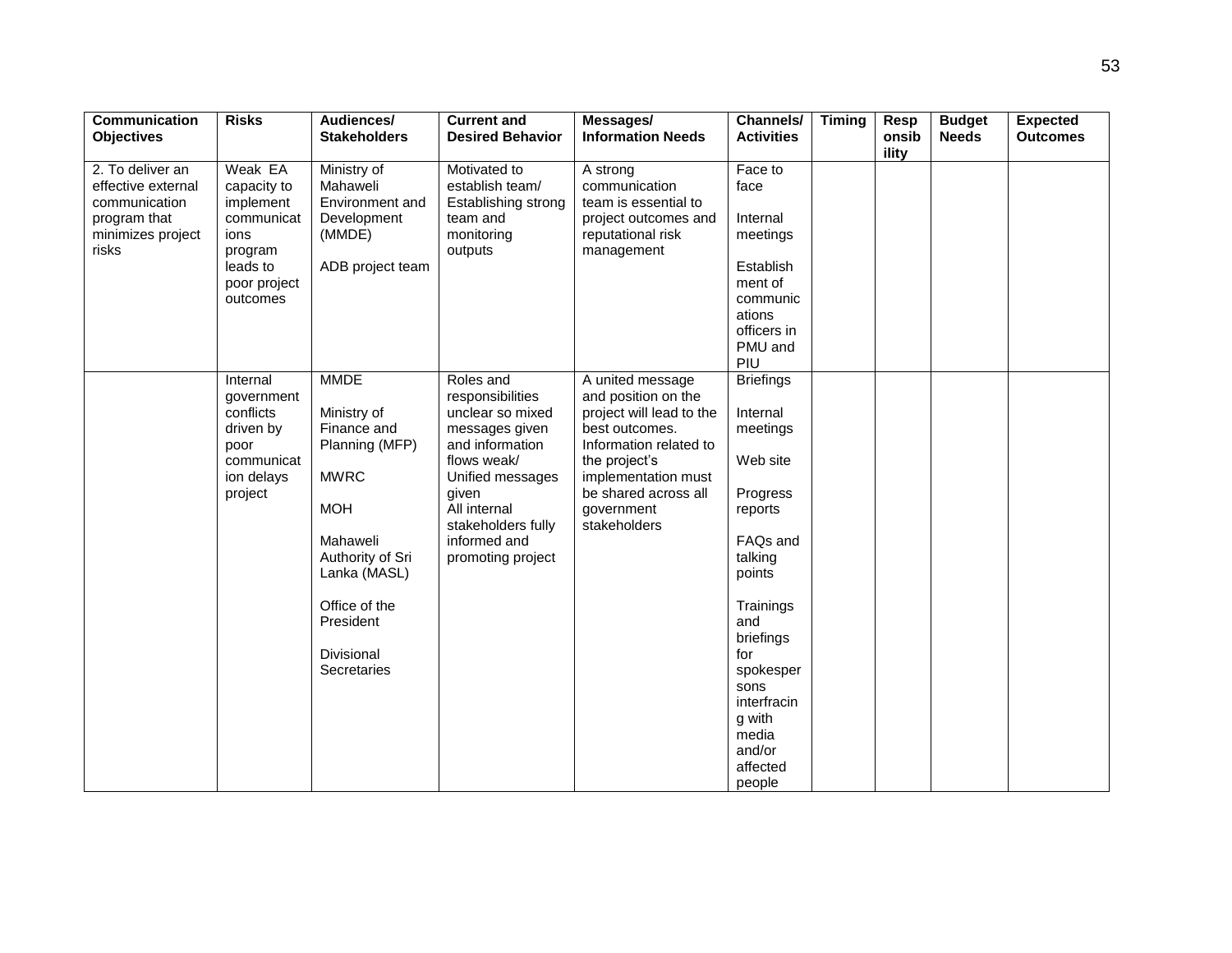| <b>Communication</b><br><b>Risks</b><br><b>Objectives</b>                                                                              | Audiences/<br><b>Stakeholders</b>                                                                                                                                 | <b>Current and</b><br><b>Desired Behavior</b>                                                                                                                                                          | Messages/<br><b>Information Needs</b>                                                                                                                                                                                                                               | Channels/<br><b>Activities</b>                                             | <b>Timing</b> | Resp<br>onsib | <b>Budget</b><br><b>Needs</b> | <b>Expected</b><br><b>Outcomes</b> |
|----------------------------------------------------------------------------------------------------------------------------------------|-------------------------------------------------------------------------------------------------------------------------------------------------------------------|--------------------------------------------------------------------------------------------------------------------------------------------------------------------------------------------------------|---------------------------------------------------------------------------------------------------------------------------------------------------------------------------------------------------------------------------------------------------------------------|----------------------------------------------------------------------------|---------------|---------------|-------------------------------|------------------------------------|
| Insufficient<br>information<br>about<br>projects<br>leads to<br>perceptions<br>of negative<br>impacts on<br>operations<br>and projects | Multilateral and<br>bilateral aid<br>agencies with<br>related projects :<br>World Bank<br><b>IFAD</b><br>FAO.<br><b>WHO</b><br><b>JICA</b><br><b>USAID</b><br>AFD | Aware of project/<br>Fully aware of<br>project details and<br>impacts on their<br>operations.<br>Satisfied meets all<br>financial and other<br>safeguards<br>requirements<br>Supportive of<br>project. | The project meets all<br>safeguards and<br>financial<br>requirements. Project<br>is conducted in an<br>inclusive and<br>transparent manner<br>and information is<br>freely available. Fully<br>informed about<br>potential impacts on<br>other agencies<br>projects | <b>Briefings</b><br>Web Sites<br>Progress<br>Reports<br><b>Field Trips</b> |               | ility         |                               |                                    |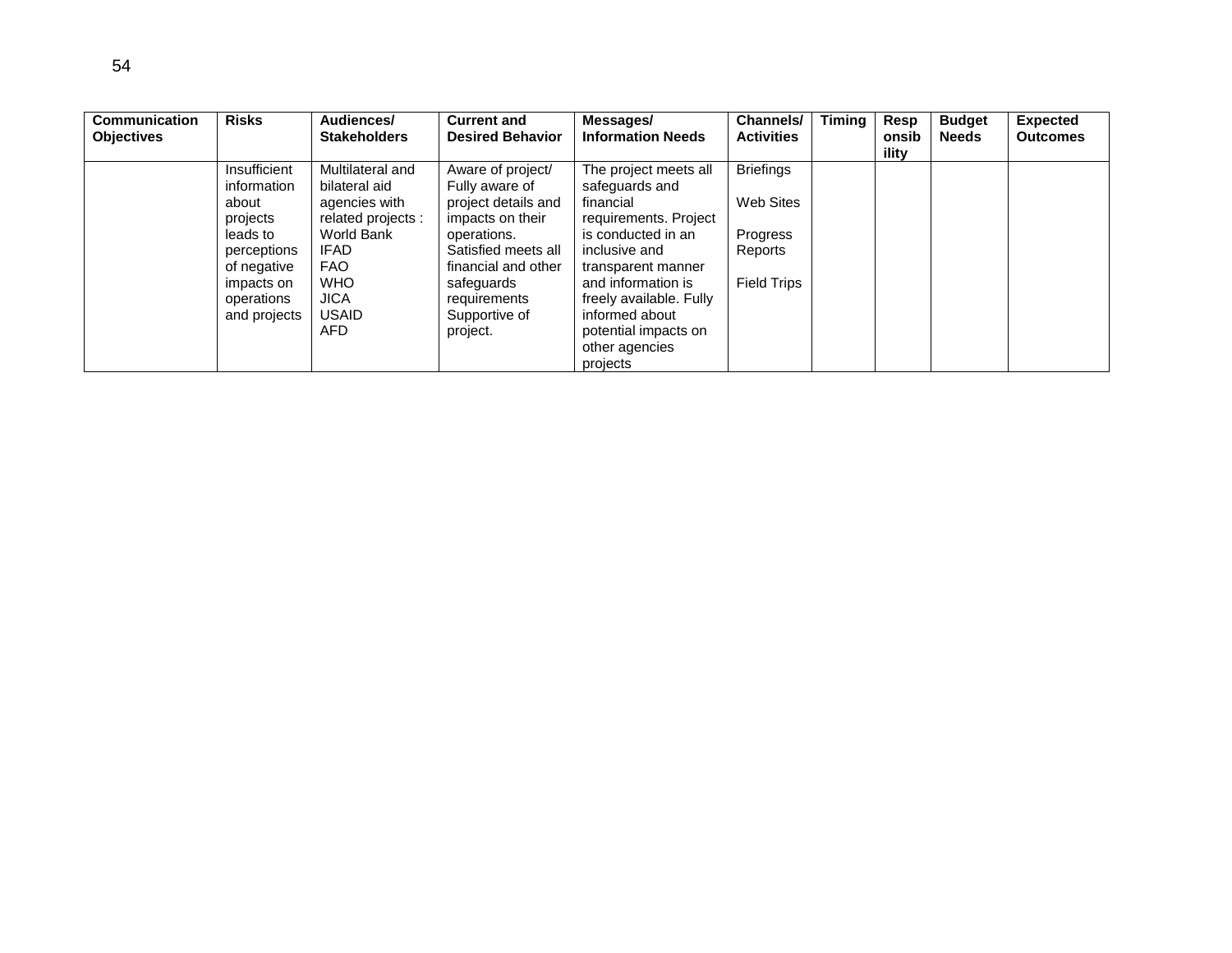<span id="page-58-0"></span>

**APPENDIX 5: IMPLEMENTATION ARRANGEMENTS**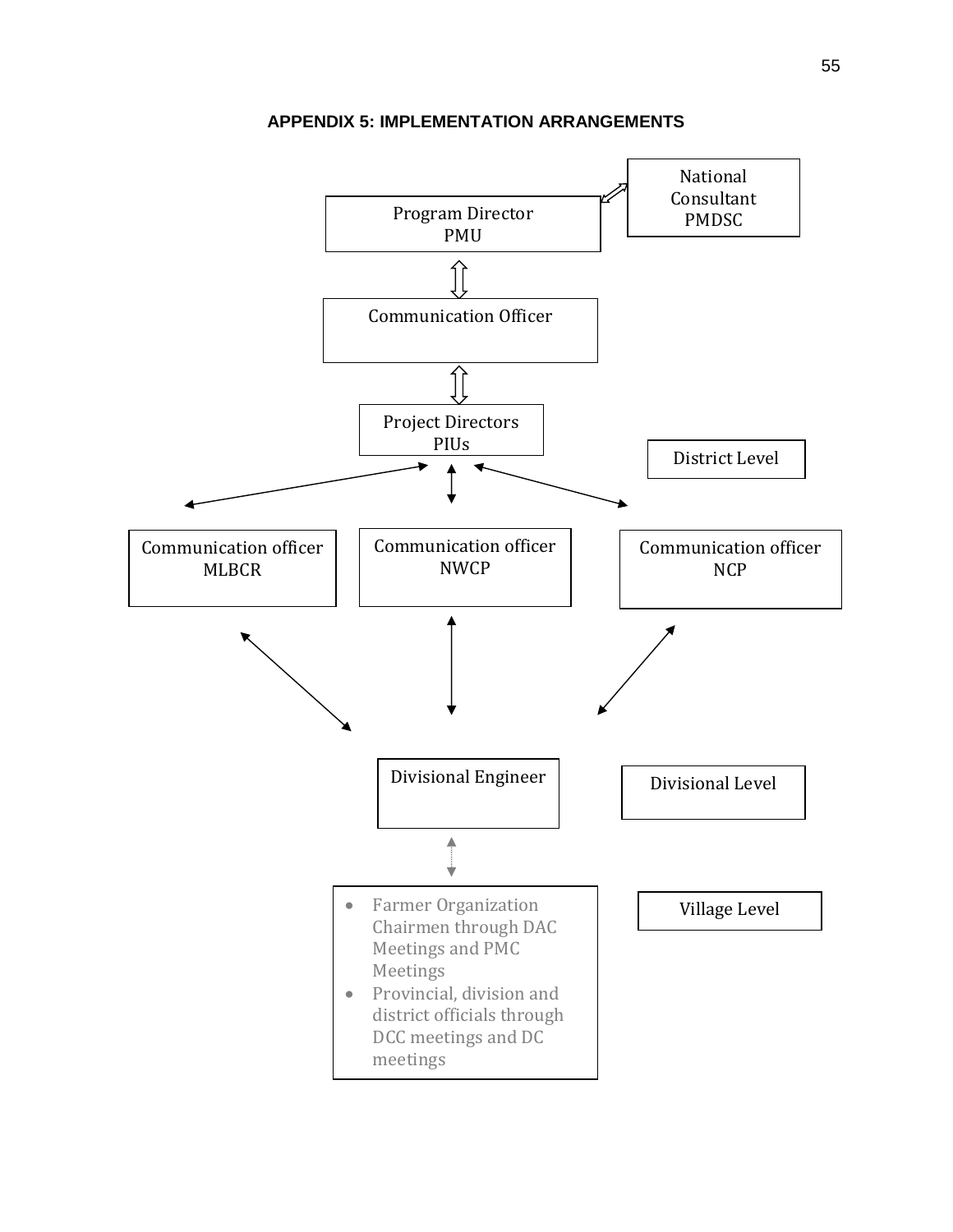# **APPENDIX 6: COMMUNICATIONS OFFICER'S TERMS OF REFERENCE**

### <span id="page-59-0"></span>**PMU Communications Officer**

The Communication Officer has the primary responsibility to ensure that all stakeholders are fully informed and that proper channels for stakeholder engagement and feedback are in place. They will oversee the delivery and monitoring of the SCS and to guide Communications Officers in the PIUs to contribute to SCS delivery. The detailed tasks are as follows:

- (i) Develop and maintain a media plan for the investment program including key messages and talking points and media engagement strategy
- (ii) Build and maintain close ties with national, regional and district media organizations and individual journalists to ensure positive and timely coverage of investment program activities
- (iii) Develop, produce and strategize the dissemination of corporate communication materials as well as IEC materials for beneficiaries and affected people
- (iv) Ensure consistent messaging and accuracy of information dissemination across all project areas by guiding the work of Communications Officers in the PIUs and developing and updating FAQs, talking points or other job aids to assist them
- (v) Lead the development and manage the contents of the investment program website and online presence
- (vi) Provide guidance to project staff on responding to emergent communications or public relations challenges, including the development of crisis communications plans if controversial issues arise
- (vii) Lead the development and implementation of the communication capacity building plan, including developing of training materials and job aids for relevant PMU and PIU staff as well as other relevant district level officials.
- (viii) Ensure that communications indicators are included in relevant project monitoring and safeguards monitoring activities and otherwise regularly monitor and evaluate the communication plan consistent with the investment program's project performance management evaluation system (PPMES)
- (ix) Work with safeguards and gender specialists on the use of appropriate communication approaches and tools during consultations and meetings with affected peoples, beneficiaries, NGOs and other stakeholders

The Communications Officer will report to the Program Director and will seek approval from the Program Director for all plans and materials prior to dissemination. The Project Steering Committee will be regularly updated about communications activities and progress by the Program Director and the Communications Officer. The Communications Officer will be guided by the Program Management, Design and Supervision Consultant (PMDSC) as needed.

### Qualifications:

- (i) Relevant post-graduate qualifications in communication, journalism, social sciences, public affairs, political science, or international relations.
- (ii) Minimum 8 years experience as a communication professional in designing and managing development communication programs and public communication program, including at the community level. Experience in similar communication work in foreign funded projects or in INGOs is an added advantage.
- (iii) Strong skills in planning and financial management of communication work.